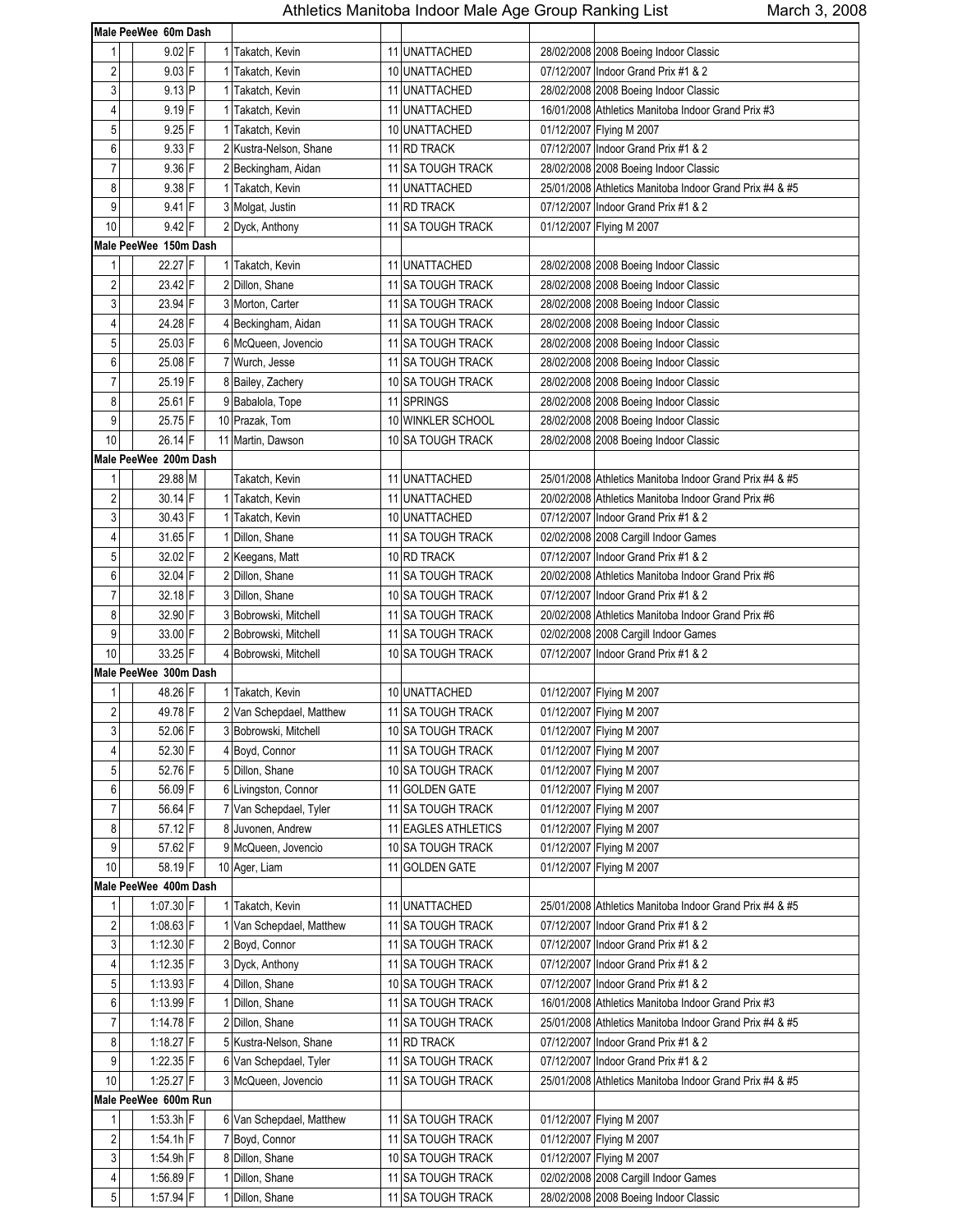| 6                       | 2:02.5h F                      |  | 11 Keegans, Matt        |    | 10 RD TRACK              |            | 01/12/2007 Flying M 2007                                |
|-------------------------|--------------------------------|--|-------------------------|----|--------------------------|------------|---------------------------------------------------------|
| $\overline{7}$          | 2:09.58 F                      |  | 2 Morton, Carter        |    | 11 SA TOUGH TRACK        |            | 28/02/2008 2008 Boeing Indoor Classic                   |
| 8                       | $2:10.13$ F                    |  | 3 Martin, Dawson        |    | 10 SA TOUGH TRACK        |            | 28/02/2008 2008 Boeing Indoor Classic                   |
| 9                       | $2:11.2h$ F                    |  | 15 Van Schepdael, Tyler |    | 11 SA TOUGH TRACK        |            | 01/12/2007 Flying M 2007                                |
| 10                      | 2:13.0h F                      |  | 16 Stasiuk, Matthew     |    | 9 SA TOUGH TRACK         |            | 01/12/2007 Flying M 2007                                |
|                         | Male PeeWee 800m Run           |  |                         |    |                          |            |                                                         |
| 1                       | $2.35.83$ F                    |  | 1 Dillon, Shane         |    | 11 SA TOUGH TRACK        |            | 20/02/2008 Athletics Manitoba Indoor Grand Prix #6      |
| $\overline{\mathbf{c}}$ | $2:36.65$ F                    |  | 1 Takatch, Kevin        |    | 10 UNATTACHED            |            | 07/12/2007 Indoor Grand Prix #1 & 2                     |
| 3                       | 2:36.91 F                      |  | 2 Dillon, Shane         |    | 10 SA TOUGH TRACK        |            | 07/12/2007 Indoor Grand Prix #1 & 2                     |
| $\overline{4}$          | 2:41.27 F                      |  | 1 Takatch, Kevin        |    | 11 UNATTACHED            |            | 25/01/2008 Athletics Manitoba Indoor Grand Prix #4 & #5 |
| 5                       | $2:42.83$ F                    |  |                         |    | 11 SA TOUGH TRACK        |            |                                                         |
|                         |                                |  | 3 Boyd, Connor          |    |                          |            | 07/12/2007 Indoor Grand Prix #1 & 2                     |
| 6                       | 2:54.23 F                      |  | 4 Keegans, Matt         |    | 10 RD TRACK              |            | 07/12/2007 Indoor Grand Prix #1 & 2                     |
| $\overline{7}$          | $2:59.67$ F                    |  | 5 Bobrowski, Mitchell   |    | 10 SA TOUGH TRACK        |            | 07/12/2007 Indoor Grand Prix #1 & 2                     |
| 8                       | 3:07.36 F                      |  | 2 Stasiuk, Matthew      |    | 10 SA TOUGH TRACK        |            | 20/02/2008 Athletics Manitoba Indoor Grand Prix #6      |
| 9                       | 3:09.84 F                      |  | 2 Baker, Joey           |    | 10 MORDEN                |            | 20/02/2008 Athletics Manitoba Indoor Grand Prix #6      |
| 10                      | $3:13.83$ F                    |  | 3 Baker, Steven         |    | 11 MORDEN                |            | 20/02/2008 Athletics Manitoba Indoor Grand Prix #6      |
|                         | Male PeeWee 1000m Run          |  |                         |    |                          |            |                                                         |
| $\mathbf{1}$            | $3.41.3h$ F                    |  | 9 Keegans, Matt         |    | 10 RD TRACK              |            | 01/12/2007 Flying M 2007                                |
|                         | Male PeeWee 1500m Run          |  |                         |    |                          |            |                                                         |
| 1                       | 5:40.97 F                      |  | 1 Takatch, Kevin        |    | 10 UNATTACHED            |            | 07/12/2007 Indoor Grand Prix #1 & 2                     |
| $\overline{c}$          | 6:02.97 F                      |  | 2 Keegans, Matt         |    | 10 RD TRACK              |            | 07/12/2007 Indoor Grand Prix #1 & 2                     |
|                         | Male PeeWee High Jump          |  |                         |    |                          |            |                                                         |
| 1                       | $1.20m$ F                      |  | 2 Takatch, Kevin        |    | 11 UNATTACHED            |            | 16/01/2008 Athletics Manitoba Indoor Grand Prix #3      |
| $\overline{c}$          | $1.15m$ F                      |  | 1 Magri, Matthew        |    | 11 SPRINGS EAGLES        |            | 07/12/2007 Indoor Grand Prix #1 & 2                     |
| $\mathfrak{z}$          | $1.10m$ F                      |  | 2 Beckingham, Aidan     |    | 10 SA TOUGH TRACK        |            | 07/12/2007 Indoor Grand Prix #1 & 2                     |
|                         | Male PeeWee Long Jump          |  |                         |    |                          |            |                                                         |
| 1                       | 4.08m F                        |  | 1 Takatch, Kevin        |    | 11 UNATTACHED            |            | 28/02/2008 2008 Boeing Indoor Classic                   |
| $\sqrt{2}$              | 3.80m F                        |  | 2 Morton, Carter        |    | 11 SA TOUGH TRACK        |            | 28/02/2008 2008 Boeing Indoor Classic                   |
| $\sqrt{3}$              | $3.73m$ F                      |  | 1 Takatch, Kevin        |    | 10 UNATTACHED            |            | 07/12/2007 Indoor Grand Prix #1 & 2                     |
| 4                       | 3.64m M                        |  | Takatch, Kevin          |    | 11 UNATTACHED            |            | 25/01/2008 Athletics Manitoba Indoor Grand Prix #4 & #5 |
| 5                       | 3.59m F                        |  |                         |    |                          |            |                                                         |
| 6                       |                                |  | 1 Morton, Carter        |    | 11 SA TOUGH TRACK        |            | 02/02/2008 2008 Cargill Indoor Games                    |
|                         | 3.48m F                        |  | 3 Beckingham, Aidan     |    | <b>11 SA TOUGH TRACK</b> |            | 28/02/2008 2008 Boeing Indoor Classic                   |
| $\overline{7}$          | $3.46m$ F                      |  | 1 Morton, Carter        |    | 11 SA TOUGH TRACK        |            | 25/01/2008 Athletics Manitoba Indoor Grand Prix #4 & #5 |
| 8                       | $3.41m$ F                      |  | 2 Beckingham, Aidan     |    | 11 SA TOUGH TRACK        |            | 02/02/2008 2008 Cargill Indoor Games                    |
| $\overline{9}$          | 3.30m F                        |  | 1 Dyck, Anthony         |    | 11 SA TOUGH TRACK        |            | 01/12/2007 Flying M 2007                                |
| 10                      | 3.25m F                        |  | 2 Bailey, Zachery       | 9  | <b>SA TOUGH TRACK</b>    |            | 07/12/2007 Indoor Grand Prix #1 & 2                     |
|                         | Male PeeWee Long Jump Standing |  |                         |    |                          |            |                                                         |
| 1                       | $2.08m$ F                      |  | 1 Morton, Carter        |    | 11 SA TOUGH TRACK        |            | 25/01/2008 Athletics Manitoba Indoor Grand Prix #4 & #5 |
| $\overline{\mathbf{c}}$ | $2.06m$ <sup>F</sup>           |  | 2 Takatch, Kevin        | 11 | <b>UNATTACHED</b>        |            | 25/01/2008 Athletics Manitoba Indoor Grand Prix #4 & #5 |
| 3                       | $2.01m$ F                      |  | 1 Takatch, Kevin        |    | 11 UNATTACHED            |            | 16/01/2008 Athletics Manitoba Indoor Grand Prix #3      |
| 4                       | $1.98m$ F                      |  | 1 Takatch, Kevin        |    | 10 UNATTACHED            |            | 07/12/2007 Indoor Grand Prix #1 & 2                     |
| 5                       | $1.96m$ F                      |  | 2 Morton, Carter        |    | 11 SA TOUGH TRACK        |            | 16/01/2008 Athletics Manitoba Indoor Grand Prix #3      |
| 6                       | 1.95m F                        |  | 2 Dyck, Anthony         |    | 11 SA TOUGH TRACK        |            | 07/12/2007 Indoor Grand Prix #1 & 2                     |
| $\overline{7}$          | 1.90m F                        |  | 3 Morton, Carter        |    | 10 SA TOUGH TRACK        |            | 07/12/2007 Indoor Grand Prix #1 & 2                     |
| 8                       | $1.82m$ F                      |  | 3 Babalola, Tope        | 11 | <b>SPRINGS EAGLES</b>    |            | 25/01/2008 Athletics Manitoba Indoor Grand Prix #4 & #5 |
| $\boldsymbol{9}$        | 1.79m F                        |  | 4 Frank, Jordan         | 10 | <b>SPRINGS EAGLES</b>    |            | 07/12/2007 Indoor Grand Prix #1 & 2                     |
| 9                       | $1.79m$ F                      |  | 4 Magri, Matthew        | 11 | <b>SPRINGS EAGLES</b>    | 07/12/2007 | Indoor Grand Prix #1 & 2                                |
|                         | Male PeeWee Shot Put 2.73kg    |  |                         |    |                          |            |                                                         |
| 1                       | $7.47m$ F                      |  | 1 Wirth, Michael        |    | 11 MORDEN                |            | 25/01/2008 Athletics Manitoba Indoor Grand Prix #4 & #5 |
| $\sqrt{2}$              | $6.96m$ F                      |  | 1 Wirth, Michael        |    | 11 MORDEN                |            | 20/02/2008 Athletics Manitoba Indoor Grand Prix #6      |
| $\mathsf 3$             | $6.72m$ F                      |  | 1 Sanderson, Randy      |    | 11 PRAIRIE ROSE          |            | 02/02/2008 2008 Cargill Indoor Games                    |
|                         | $6.36m$ M                      |  |                         |    |                          |            |                                                         |
| 4                       |                                |  | Takatch, Kevin          | 11 | <b>UNATTACHED</b>        |            | 25/01/2008 Athletics Manitoba Indoor Grand Prix #4 & #5 |
| 5                       | $6.17m$ F                      |  | 2 Lee, Jim              |    | 11 THOMAS GREENWAY       |            | 02/02/2008 2008 Cargill Indoor Games                    |
| 6                       | $6.10m$ F                      |  | 1 Takatch, Kevin        |    | 11 UNATTACHED            |            | 28/02/2008 2008 Boeing Indoor Classic                   |
| $\overline{7}$          | $6.03m$ F                      |  | 2 McQueen, Jovencio     |    | 11 SA TOUGH TRACK        |            | 28/02/2008 2008 Boeing Indoor Classic                   |
| 8                       | $5.81m$ F                      |  | 2 Takatch, Kevin        |    | 11 UNATTACHED            |            | 20/02/2008 Athletics Manitoba Indoor Grand Prix #6      |
| 9                       | 5.72m F                        |  | 3 Swan, Christopher     |    | 11 RD TRACK              |            | 28/02/2008 2008 Boeing Indoor Classic                   |
| 10                      | 5.70m F                        |  | 3 McQueen, Jovencio     | 11 | <b>SA TOUGH TRACK</b>    |            | 02/02/2008 2008 Cargill Indoor Games                    |
|                         | Male PeeWee Triathlon          |  |                         |    |                          |            |                                                         |
| 1                       | $645$ F                        |  | 1 Takatch, Kevin        |    | 11 UNATTACHED            |            | 25/01/2008 Athletics Manitoba Indoor Grand Prix #4 & #5 |
| $\sqrt{2}$              | 366 F                          |  | 2 Eckhardt, Lucas       |    | 11 SA TOUGH TRACK        |            | 25/01/2008 Athletics Manitoba Indoor Grand Prix #4 & #5 |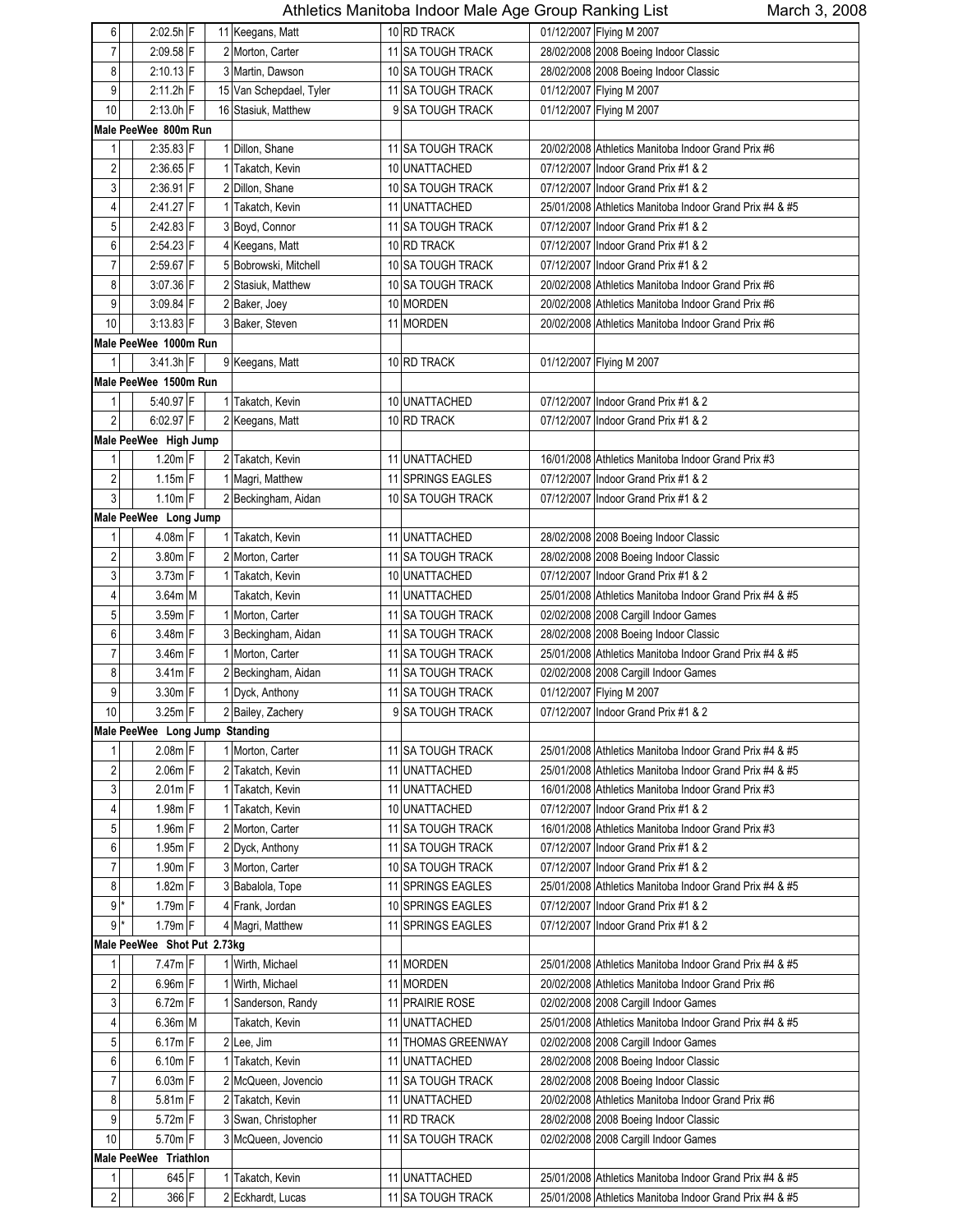|                  |                       |  |                          |                    | whohoo manhoba macor maio rigo Oroap riamming Liot      |
|------------------|-----------------------|--|--------------------------|--------------------|---------------------------------------------------------|
| 3                | 335 F                 |  | 3 McQueen, Jovencio      | 11 SA TOUGH TRACK  | 25/01/2008 Athletics Manitoba Indoor Grand Prix #4 & #5 |
| 4                | 206 F                 |  | 1 Juvonen, Timothy       | 8 WALTER WHYTE     | 25/01/2008 Athletics Manitoba Indoor Grand Prix #4 & #5 |
| 5                | 182F                  |  | 2 Scobbie, Cole          | 10 WALTER WHYTE    | 25/01/2008 Athletics Manitoba Indoor Grand Prix #4 & #5 |
|                  | Male Bantam 60m Dash  |  |                          |                    |                                                         |
| 1                | $8.16$ F              |  | 1 Sader, Levi            | 13 WPG OPTIMIST    | 07/12/2007 Indoor Grand Prix #1 & 2                     |
| $\sqrt{2}$       | $8.28$ F              |  | 1 Sader, Levi            | 13 WPG OPTIMIST    | 01/12/2007 Flying M 2007                                |
| 3                | 8.38 F                |  | 2 Shin, Dongik           | 13 SA TOUGH TRACK  | 01/12/2007 Flying M 2007                                |
| 4                | 8.42 F                |  | 3 Ortwein, Tyler         | 13 RD TRACK        | 01/12/2007 Flying M 2007                                |
| 5                | 8.48 F                |  | 1 Wake, Sean             | 13 SA TOUGH TRACK  | 28/02/2008 2008 Boeing Indoor Classic                   |
| 6                | 8.49 F                |  | 1 Wake, Sean             | 13 SA TOUGH TRACK  | 15/02/2008 2008 Cargill Indoor Games                    |
|                  |                       |  |                          |                    |                                                         |
| $\overline{7}$   | 8.53 P                |  | 1 Wake, Sean             | 13 SA TOUGH TRACK  | 28/02/2008 2008 Boeing Indoor Classic                   |
| 8                | 8.57 P                |  | 2 Shore, Josh            | 13 ST JOHN'S       | 28/02/2008 2008 Boeing Indoor Classic                   |
| 9                | 8.61 F                |  | 2 Bergen, Carter         | 12 RIVER HEIGHTS   | 28/02/2008 2008 Boeing Indoor Classic                   |
| 10               | 8.62 F                |  | 2 Shore, Josh            | 13 ST JOHN'S       | 15/02/2008 2008 Cargill Indoor Games                    |
|                  | Male Bantam 200m Dash |  |                          |                    |                                                         |
| $\mathbf{1}$     | 27.05 F               |  | 1 Sader, Levi            | 13 WPG OPTIMIST    | 07/12/2007 Indoor Grand Prix #1 & 2                     |
| $\sqrt{2}$       | 27.63 F               |  | 1 Shore, Josh            | 13 ST JOHN'S       | 28/02/2008 2008 Boeing Indoor Classic                   |
| $\mathsf 3$      | 27.84 P               |  | 1 Shore, Josh            | 13 ST JOHN'S       | 28/02/2008 2008 Boeing Indoor Classic                   |
| $\overline{4}$   | 27.90 F               |  | 1 Shore, Josh            | 13 ST JOHN'S       | 15/02/2008 2008 Cargill Indoor Games                    |
| 5                | 28.03 P               |  | 1 Shore, Josh            | 13 ST JOHN'S       | 15/02/2008 2008 Cargill Indoor Games                    |
| 6                | 28.33 P               |  | 3 Kohut, Josh            | 13 GOLDEN GATE     | 28/02/2008 2008 Boeing Indoor Classic                   |
| $\overline{7}$   | 28.39 F               |  | 2 Kohut, Josh            | 13 GOLDEN GATE     | 15/02/2008 2008 Cargill Indoor Games                    |
| 8                | 28.58 F               |  | 3 Kohut, Josh            | 13 GOLDEN GATE     | 28/02/2008 2008 Boeing Indoor Classic                   |
| 9                | 28.76 P               |  | 4 Wake, Sean             | 13 SA TOUGH TRACK  | 28/02/2008 2008 Boeing Indoor Classic                   |
| 10               | 28.84 F               |  | 4 Wake, Sean             | 13 SA TOUGH TRACK  | 28/02/2008 2008 Boeing Indoor Classic                   |
|                  | Male Bantam 300m Dash |  |                          |                    |                                                         |
| 1                | 45.04 F               |  | 1 Ortwein, Tyler         | 13 RD TRACK        | 01/12/2007 Flying M 2007                                |
| $\overline{2}$   | 46.11 F               |  | 2 Leech, Kyle            | 13 SA TOUGH TRACK  | 01/12/2007 Flying M 2007                                |
| $\mathsf 3$      |                       |  |                          |                    |                                                         |
|                  | 46.72 F               |  | 3 Fortin, Peter          | 13 GOLDEN GATE     | 01/12/2007 Flying M 2007                                |
| 4                | 48.26 F               |  | 4 Copiak, Aaron          | 13 GOLDEN GATE     | 01/12/2007 Flying M 2007                                |
| $\mathbf 5$      | 48.82 F               |  | 5 Kohut, Josh            | 12 GOLDEN GATE     | 01/12/2007 Flying M 2007                                |
| 6                | 49.58 F               |  | 6 Truman, Craig          | 12 SA TOUGH TRACK  | 01/12/2007 Flying M 2007                                |
| $\overline{7}$   | 51.41 F               |  | 7 Seitz, Markel          | 13 RIVER HEIGHTS   | 01/12/2007 Flying M 2007                                |
| 8                | 51.78 F               |  | 8 Noga, Zach             | 12 ACADIA          | 01/12/2007 Flying M 2007                                |
| 9                | 52.91 F               |  | 9 Nathaniel, Mapue       | 12 SPRINGS EAGLES  | 01/12/2007 Flying M 2007                                |
| 10 <sub>1</sub>  | 53.83 F               |  | 10 Glassford, Drew       | 12 GOLDEN GATE     | 01/12/2007 Flying M 2007                                |
|                  | Male Bantam 400m Dash |  |                          |                    |                                                         |
| $\mathbf{1}$     | 1:02.81 F             |  | 2 Perez-Garcia, Raul     | 13 ACADIA          | 28/02/2008 2008 Boeing Indoor Classic                   |
| $\sqrt{2}$       | 1:03.04 F             |  | 1 Peters, Braeden        | 13 GARDEN VALLEY   | 15/02/2008 2008 Cargill Indoor Games                    |
| $\mathsf 3$      | 1:03.40 F             |  | 3 Alola, Abel            | 13 GRANT PARK HIGH | 28/02/2008 2008 Boeing Indoor Classic                   |
| 4                | 1:03.85 F             |  | 4 Peters, Braeden        | 13 GARDEN VALLEY   | 28/02/2008 2008 Boeing Indoor Classic                   |
| 5                | 1:05.08 F             |  | 5 Kohut, Josh            | 13 GOLDEN GATE     | 28/02/2008 2008 Boeing Indoor Classic                   |
| $\boldsymbol{6}$ | 1:05.24 F             |  | 2 Kohut, Josh            | 13 GOLDEN GATE     | 15/02/2008 2008 Cargill Indoor Games                    |
| $\overline{7}$   | 1:05.77 F             |  | 1 Sader, Levi            | 13 WPG OPTIMIST    | 07/12/2007 Indoor Grand Prix #1 & 2                     |
| 8                | 1:05.95 F             |  | 3 Truman, Craig          | 13 SA TOUGH TRACK  | 15/02/2008 2008 Cargill Indoor Games                    |
| 9                | $1:06.27$ F           |  | 4 Van Schepdael, Matthew | 12 SA TOUGH TRACK  | 15/02/2008 2008 Cargill Indoor Games                    |
| 10               | $1:07.90$ F           |  | 6 Occhino, Milan         | 13 RIVER HEIGHTS   | 28/02/2008 2008 Boeing Indoor Classic                   |
|                  | Male Bantam 600m Run  |  |                          |                    |                                                         |
| $\mathbf{1}$     | $1.46.1h$ F           |  | 1 Sader, Levi            | 13 WPG OPTIMIST    | 01/12/2007 Flying M 2007                                |
| $\sqrt{2}$       | 1:51.2h F             |  | 2 McLeod, Liam           | 13 GOLDEN GATE     |                                                         |
|                  |                       |  |                          |                    | 01/12/2007 Flying M 2007                                |
| 3                | $1:51.5h$ F           |  | 3 Kohut, Josh            | 12 GOLDEN GATE     | 01/12/2007 Flying M 2007                                |
| 4                | $1:51.8h$ F           |  | 4 Zinko, Nicholas        | 13 SA TOUGH TRACK  | 01/12/2007 Flying M 2007                                |
| $\mathbf 5$      | $1.53.1h$ F           |  | 5 Henry, Matthew         | 12 GOLDEN GATE     | 01/12/2007 Flying M 2007                                |
| 6                | $2.00.6h$ F           |  | 9 Noga, Zach             | 12 ACADIA          | 01/12/2007 Flying M 2007                                |
| 7                | $2:00.9h$ F           |  | 10 Truman, Craig         | 12 SA TOUGH TRACK  | 01/12/2007 Flying M 2007                                |
| 8                | $2:03.3h$ F           |  | 12 Ramore, Drew          | 12 GOLDEN GATE     | 01/12/2007 Flying M 2007                                |
| 9                | 2:04.6h F             |  | 13 Seitz, Markel         | 13 RIVER HEIGHTS   | 01/12/2007 Flying M 2007                                |
| $10$             | 2:09.3h F             |  | 14 Glassford, Drew       | 12 GOLDEN GATE     | 01/12/2007 Flying M 2007                                |
|                  | Male Bantam 800m Run  |  |                          |                    |                                                         |
| 1                | 2:22.06 F             |  | 1 Legare, Brad           | 13 WPG OPTIMIST    | 07/12/2007 Indoor Grand Prix #1 & 2                     |
| $\overline{2}$   | 2:22.48 F             |  | 2 Neufeld, Levi          | 13 WPG OPTIMIST    | 07/12/2007 Indoor Grand Prix #1 & 2                     |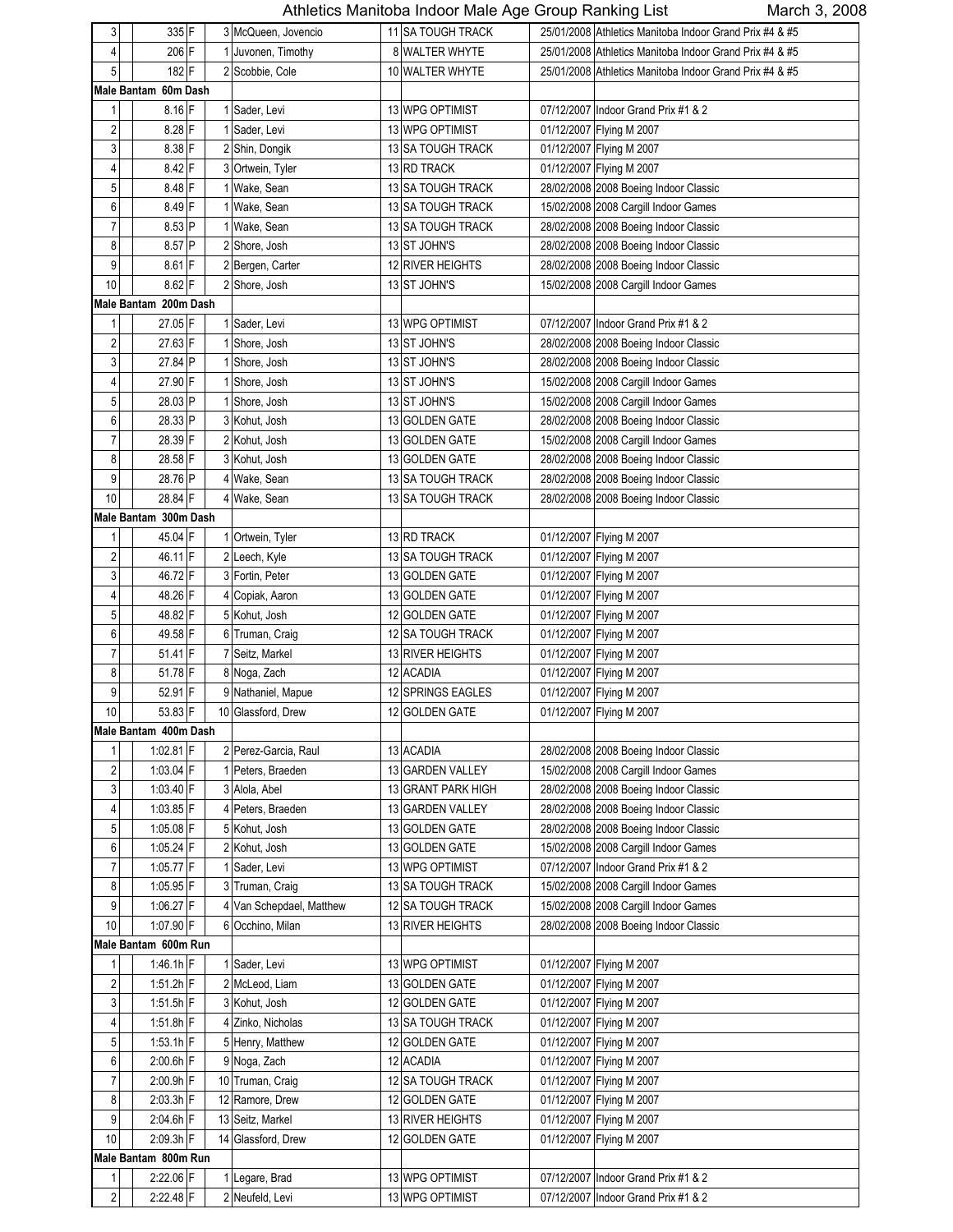| 3                       |                        |  |                                     |                    |                                                         |
|-------------------------|------------------------|--|-------------------------------------|--------------------|---------------------------------------------------------|
|                         | $2:28.31$ F            |  | 3 Peters, Braeden                   | 13 GARDEN VALLEY   | 28/02/2008 2008 Boeing Indoor Classic                   |
| 4                       | 2:29.30 F              |  | 4 Dueck, Calvin                     | 13 ROSENORT SCHOOL | 28/02/2008 2008 Boeing Indoor Classic                   |
| 5                       | 2:29.54 F              |  | 5 Boyd, Connor                      | 12 SA TOUGH TRACK  | 28/02/2008 2008 Boeing Indoor Classic                   |
| 6                       | 2:29.99 F              |  | 1 Peters, Braeden                   | 13 GARDEN VALLEY   | 15/02/2008 2008 Cargill Indoor Games                    |
| 7                       | 2:32.54 F              |  | 6 Van Schepdael, Matthew            | 12 SA TOUGH TRACK  | 28/02/2008 2008 Boeing Indoor Classic                   |
| 8                       | 2:33.36 F              |  | 3 Paterson, Ben                     | 13 WPG OPTIMIST    | 07/12/2007 Indoor Grand Prix #1 & 2                     |
| 9                       | 2:34.42 F              |  | 1 Dueck, Calvin                     | 13 ROSENORT SCHOOL | 20/02/2008 Athletics Manitoba Indoor Grand Prix #6      |
| 10                      | 2:34.74 F              |  | 2 Truman, Craig                     | 13 SA TOUGH TRACK  | 15/02/2008 2008 Cargill Indoor Games                    |
|                         | Male Bantam 1000m Run  |  |                                     |                    |                                                         |
|                         |                        |  |                                     |                    |                                                         |
| 1                       | 3:08.2h F              |  | 1 Neufeld, Levi                     | 13 WPG OPTIMIST    | 01/12/2007 Flying M 2007                                |
| $\overline{\mathbf{c}}$ | 3:08.5h F              |  | 2 Legare, Brad                      | 13 WPG OPTIMIST    | 01/12/2007 Flying M 2007                                |
| $\mathsf 3$             | $3:13.2h$ F            |  | 3 Twomey, Devin                     | 13 WPG OPTIMIST    | 01/12/2007 Flying M 2007                                |
| 4                       | 3:13.8h F              |  | 4 Zinko, Nicholas                   | 13 SA TOUGH TRACK  | 01/12/2007 Flying M 2007                                |
| 5                       | $3:23.3h$ F            |  | 5 Paterson, Ben                     | 13 WPG OPTIMIST    | 01/12/2007 Flying M 2007                                |
| 6                       | $3:24.3h$ F            |  | 6 Deally, Joseph                    | 13 RIVER HEIGHTS   | 01/12/2007 Flying M 2007                                |
| $\overline{7}$          | $3:35.8h$ F            |  | 7 Potter, Stefan                    | 12 THOMAS GREENWAY | 01/12/2007 Flying M 2007                                |
| 8                       | 3:40.7h F              |  | 8 Dodds, Scott                      | 12 GOLDEN GATE     | 01/12/2007 Flying M 2007                                |
| 9                       | $3:42.8h$ F            |  | 10 MacRae, Mitchell                 | 13 RIVER HEIGHTS   | 01/12/2007 Flying M 2007                                |
| 10                      | 3:43.0h F              |  | 11 Schulz, Lucas                    | 13 GOLDEN GATE     | 01/12/2007 Flying M 2007                                |
|                         | Male Bantam 1500m Run  |  |                                     |                    |                                                         |
| 1                       | 4:51.98 F              |  | 1 Legare, Brad                      | 13 WPG OPTIMIST    | 07/12/2007 Indoor Grand Prix #1 & 2                     |
| $\overline{\mathbf{c}}$ | 4:52.65 F              |  | 2 Neufeld, Levi                     | 13 WPG OPTIMIST    | 07/12/2007 Indoor Grand Prix #1 & 2                     |
|                         |                        |  |                                     |                    |                                                         |
| 3                       | $5.01.19$ F            |  | 3 Peters, Braeden                   | 13 GARDEN VALLEY   | 28/02/2008 2008 Boeing Indoor Classic                   |
| 4                       | $5:02.57$ F            |  | 4 Dueck, Calvin                     | 13 ROSENORT SCHOOL | 28/02/2008 2008 Boeing Indoor Classic                   |
| 5                       | 5:03.10 F              |  | 3 Twomey, Devin                     | 13 WPG OPTIMIST    | 07/12/2007 Indoor Grand Prix #1 & 2                     |
| 6                       | 5:09.20 F              |  | 1 Peters, Braeden                   | 13 GARDEN VALLEY   | 15/02/2008 2008 Cargill Indoor Games                    |
| 7                       | $5:10.65$ F            |  | 2 Boyd, Connor                      | 12 SA TOUGH TRACK  | 15/02/2008 2008 Cargill Indoor Games                    |
| 8                       | 5:11.49 F              |  | 3 Dueck, Calvin                     | 13 ROSENORT SCHOOL | 15/02/2008 2008 Cargill Indoor Games                    |
| 9                       | 5:11.93 F              |  | 5 Boyd, Connor                      | 12 SA TOUGH TRACK  | 28/02/2008 2008 Boeing Indoor Classic                   |
| 10                      | 5:13.79 F              |  | 4 Truman, Craig                     | 13 SA TOUGH TRACK  | 15/02/2008 2008 Cargill Indoor Games                    |
|                         | Male Bantam 3000m Run  |  |                                     |                    |                                                         |
|                         |                        |  |                                     |                    |                                                         |
| 1                       |                        |  |                                     |                    |                                                         |
|                         | 11:45.87 F             |  | 1 Peters, Braedon                   | 13 GARDEN VALLEY   | 01/12/2007 Flying M 2007                                |
| $\sqrt{2}$              | 12:14.71 F             |  | 2 Ralko, Collin                     | 12 ACADIA          | 01/12/2007 Flying M 2007                                |
| $\mathfrak{z}$          | 12:36.95 F             |  | 3 Quigley, Sean                     | 12 RD TRACK        | 01/12/2007 Flying M 2007                                |
| $\overline{4}$          | 12:37.26 F             |  | 4 Potter, Stefan                    | 12 THOMAS GREENWAY | 01/12/2007 Flying M 2007                                |
|                         |                        |  | Male Bantam 60m Hurdles 0.762m-7.5m |                    |                                                         |
| 1                       | 10.18 M                |  | Guy, Eric                           | 13 SA TOUGH TRACK  | 25/01/2008 Athletics Manitoba Indoor Grand Prix #4 & #5 |
| $\overline{\mathbf{c}}$ | $10.43$ F              |  | 1 Guy, Eric                         | 13 SA TOUGH TRACK  | 20/02/2008 Athletics Manitoba Indoor Grand Prix #6      |
| $\sqrt{3}$              | $10.44$ F              |  | 1 Guy, Eric                         | 13 SA TOUGH TRACK  | 28/02/2008 2008 Boeing Indoor Classic                   |
| 4                       | 10.47 F                |  | 1 Guy, Eric                         | 12 SA TOUGH TRACK  | 01/12/2007 Flying M 2007                                |
| 5                       | 10.64 F                |  | 1 Guy, Eric                         | 13 SA TOUGH TRACK  | 15/02/2008 2008 Cargill Indoor Games                    |
| $5*$                    | 10.64 P                |  | 1 Guy, Eric                         | 13 SA TOUGH TRACK  | 15/02/2008 2008 Cargill Indoor Games                    |
| $7^{\ast}$              | 10.80 F                |  | 1 Guy, Eric                         | 12 SA TOUGH TRACK  | 07/12/2007 Indoor Grand Prix #1 & 2                     |
| $\overline{7}$          | 10.80 F                |  | 3 Kohut, Josh                       | 13 GOLDEN GATE     | 28/02/2008 2008 Boeing Indoor Classic                   |
| $9*$                    | 10.82 P                |  | 2 Crane, Liam                       | 13 GENERAL BYNG    | 15/02/2008 2008 Cargill Indoor Games                    |
| $\boldsymbol{9}$        | 10.82 F                |  | 2 Crane, Liam                       | 13 GENERAL BYNG    |                                                         |
|                         |                        |  |                                     |                    | 15/02/2008 2008 Cargill Indoor Games                    |
| 1                       | Male Bantam High Jump  |  |                                     |                    |                                                         |
|                         | $1.43m$ F              |  | 1 Zarychta, Ian                     | 13 RIVER HEIGHTS   | 28/02/2008 2008 Boeing Indoor Classic                   |
| $\sqrt{2}$              | 1.41m M                |  | Guy, Eric                           | 13 SA TOUGH TRACK  | 25/01/2008 Athletics Manitoba Indoor Grand Prix #4 & #5 |
| $\sqrt{3}$              | 1.40m F                |  | 1 Kohut, Josh                       | 13 GOLDEN GATE     | 15/02/2008 2008 Cargill Indoor Games                    |
| 3                       | $1.40m$ F              |  | 1 Guy, Eric                         | 13 SA TOUGH TRACK  | 16/01/2008 Athletics Manitoba Indoor Grand Prix #3      |
| $3$ <sup>*</sup>        | $1.40m$ F              |  | 2 Zarychta, Ian                     | 13 RIVER HEIGHTS   | 15/02/2008 2008 Cargill Indoor Games                    |
| $6$ $*$                 | $1.35m$ F              |  | 1 Guy, Eric                         | 12 SA TOUGH TRACK  | 07/12/2007 Indoor Grand Prix #1 & 2                     |
| $6$ <sup>*</sup>        | $1.35m$ F              |  | 2 Kohut, Josh                       | 13 GOLDEN GATE     | 28/02/2008 2008 Boeing Indoor Classic                   |
| $\,6$                   | $1.35m$ F              |  | 1 Kohut, Josh                       | 12 GOLDEN GATE     | 01/12/2007 Flying M 2007                                |
| 6                       | $1.35m$ F              |  | 3 Crane, Liam                       | 13 GENERAL BYNG    | 15/02/2008 2008 Cargill Indoor Games                    |
| 6                       | $1.35m$ F              |  | 2 Guy, Eric                         | 13 SA TOUGH TRACK  | 28/02/2008 2008 Boeing Indoor Classic                   |
| $\,6$                   | $1.35m$ F              |  | 8 Yarmie, Jaramiah                  | 13 GENERAL BYNG    | 15/02/2008 2008 Cargill Indoor Games                    |
| $6$ <sup>*</sup>        | $1.35m$ F              |  | 2 Creith, Dane                      | 13 THOMAS GREENWAY | 01/12/2007 Flying M 2007                                |
|                         | Male Bantam Pole Vault |  |                                     |                    |                                                         |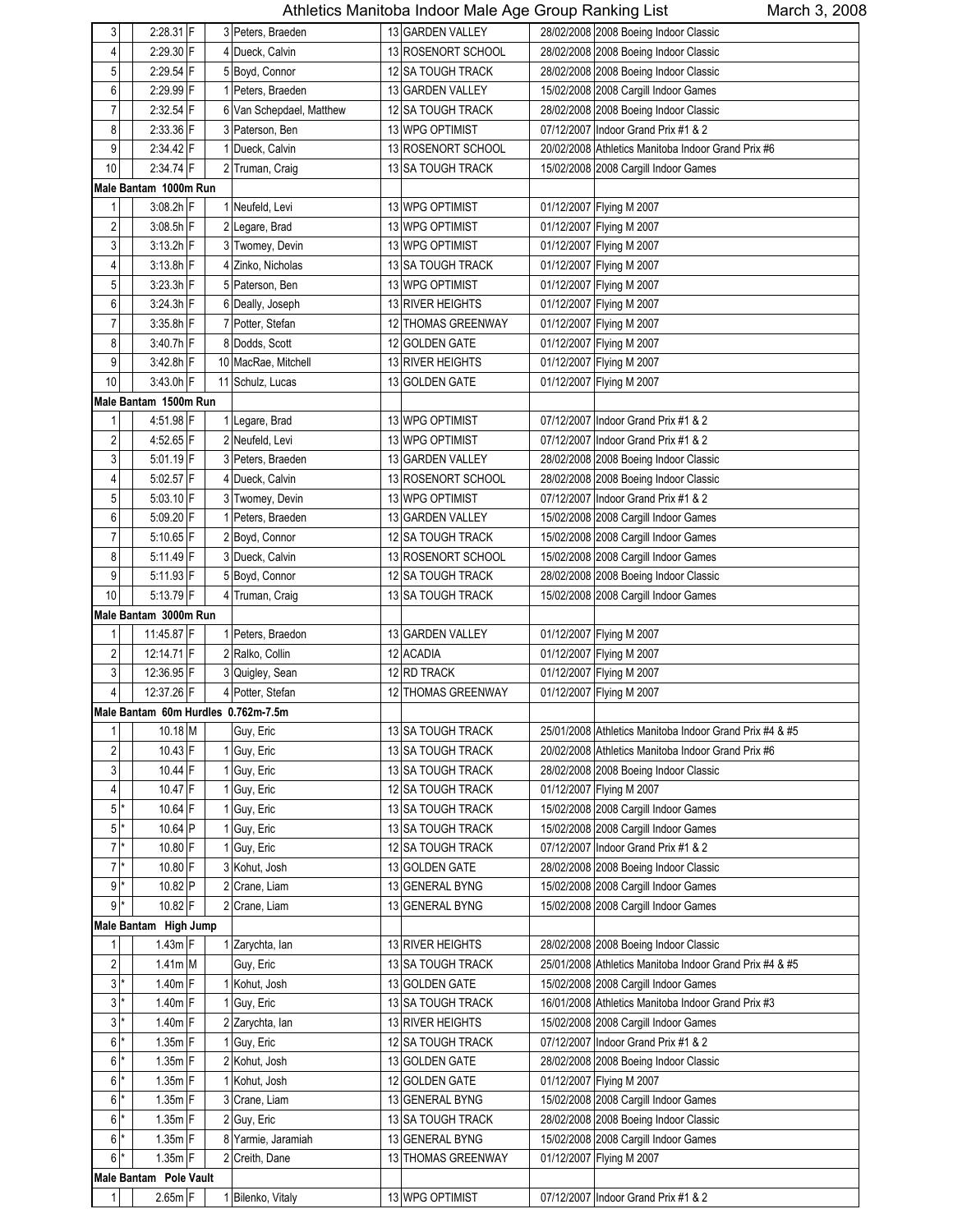| 2                          | $2.20m$ F                      |  | 1 Zubrecki, Connor     | 13 WPG OPTIMIST          | 20/02/2008 Athletics Manitoba Indoor Grand Prix #6      |
|----------------------------|--------------------------------|--|------------------------|--------------------------|---------------------------------------------------------|
| 3                          | $2.05m$ F                      |  | 3 Zubrecki, Connor     | 13 WPG OPTIMIST          | 28/02/2008 2008 Boeing Indoor Classic                   |
| $\vert 4 \vert$<br>$\star$ | $2.00m$ F                      |  | 1 Zubrecki, Connor     | 13 WPG OPTIMIST          | 25/01/2008 Athletics Manitoba Indoor Grand Prix #4 & #5 |
| $4^*$                      | $2.00m$ F                      |  | 3 Zubrecki, Connor     | 13 WPG OPTIMIST          | 15/02/2008 2008 Cargill Indoor Games                    |
|                            | Male Bantam Long Jump          |  |                        |                          |                                                         |
| $\mathbf{1}$               | 4.58m F                        |  | 1 Guy, Eric            | 12 SA TOUGH TRACK        | 07/12/2007 Indoor Grand Prix #1 & 2                     |
| 2                          | 4.42m F                        |  | 1 McGimpsey, Kyle      | 12 SPRINGS EAGLES        | 01/12/2007 Flying M 2007                                |
| 3                          | 4.31m F                        |  | 2 Creith, Dane         | 13 THOMAS GREENWAY       | 01/12/2007 Flying M 2007                                |
| 4                          | $4.30m$ F                      |  | 1 Guy, Eric            | 13 SA TOUGH TRACK        | 28/02/2008 2008 Boeing Indoor Classic                   |
| 5                          | $4.25m$ M                      |  | Guy, Eric              | <b>13 SA TOUGH TRACK</b> | 25/01/2008 Athletics Manitoba Indoor Grand Prix #4 & #5 |
| 6                          | $4.24m$ F                      |  | 2 Sader, Levi          | 13 WPG OPTIMIST          | 07/12/2007 Indoor Grand Prix #1 & 2                     |
| $\overline{7}$             | $4.22m$ F                      |  | 2 Bergen, Carter       | 12 RIVER HEIGHTS         | 28/02/2008 2008 Boeing Indoor Classic                   |
| 8                          | 4.17m F                        |  | 3 Shore, Josh          | 13 ST JOHN'S             | 28/02/2008 2008 Boeing Indoor Classic                   |
| 8                          | $4.17m$ F                      |  | 3 Guy, Eric            | 12 SA TOUGH TRACK        | 01/12/2007 Flying M 2007                                |
| 10                         | 4.16m F                        |  | 4 Sader, Levi          | 13 WPG OPTIMIST          | 01/12/2007 Flying M 2007                                |
|                            | Male Bantam Long Jump Standing |  |                        |                          |                                                         |
| $1$ <sup>*</sup>           | $2.05m$ F                      |  | 2 Asu, Devon           | 12 SA TOUGH TRACK        | 16/01/2008 Athletics Manitoba Indoor Grand Prix #3      |
| $\mathbf{1}$<br>*          | $2.05m$ F                      |  | 1 Molgat, Justin       | 12 RD TRACK              | 16/01/2008 Athletics Manitoba Indoor Grand Prix #3      |
| 3                          | $2.04m$ F                      |  | 3 Kustra-Nelson, Shane | 12 RD TRACK              | 16/01/2008 Athletics Manitoba Indoor Grand Prix #3      |
| *                          | $2.01m$ F                      |  | 5 Zubrecki, Connor     | 13 WPG OPTIMIST          | 16/01/2008 Athletics Manitoba Indoor Grand Prix #3      |
| 4 <sup>1</sup><br>*        | $2.01m$ F                      |  |                        | <b>12 SA TOUGH TRACK</b> | 16/01/2008 Athletics Manitoba Indoor Grand Prix #3      |
| 4                          |                                |  | 4 Dyck, Anthony        |                          |                                                         |
| 6                          | 2.00m F                        |  | 1 Dyck, Anthony        | 12 SA TOUGH TRACK        | 25/01/2008 Athletics Manitoba Indoor Grand Prix #4 & #5 |
| $\overline{7}$             | 1.97m F                        |  | 6 Fedosky, Olesyk      | 12 WPG OPTIMIST          | 16/01/2008 Athletics Manitoba Indoor Grand Prix #3      |
| 8                          | $1.92m$ F                      |  | 2 Molgat, Justin       | 12 RD TRACK              | 25/01/2008 Athletics Manitoba Indoor Grand Prix #4 & #5 |
| 9                          | 1.86m F                        |  | 8 Frank, Alex          | 13 SPRINGS EAGLES        | 16/01/2008 Athletics Manitoba Indoor Grand Prix #3      |
| $\overline{9}$             | $1.86m$ F                      |  | 7 Magri, Matthew       | 12 SPRINGS EAGLES        | 16/01/2008 Athletics Manitoba Indoor Grand Prix #3      |
|                            | Male Bantam Triple Jump        |  |                        |                          |                                                         |
| $\mathbf{1}$               | 8.24m F                        |  | 8 Yarmie, Jaramiah     | 13 GENERAL BYNG          | 15/02/2008 2008 Cargill Indoor Games                    |
| $\overline{2}$             | 8.08m F                        |  | 1 Wake, Sean           | 13 UNATTACHED            | 16/01/2008 Athletics Manitoba Indoor Grand Prix #3      |
|                            | Male Bantam Shot Put 2.73kg    |  |                        |                          |                                                         |
| 1                          | 10.90m F                       |  | 1 Zarychta, Ian        | 13 RIVER HEIGHTS         | 28/02/2008 2008 Boeing Indoor Classic                   |
| 2                          | 10.03m F                       |  | 1 Hunt, Alec           | 13 ST JOHN'S             | 15/02/2008 2008 Cargill Indoor Games                    |
| 3                          | $9.86m$ F                      |  | 1 Beggs, Scott         | 12 AUSTIN ATHLETICS      | 28/02/2008 2008 Boeing Indoor Classic                   |
| 4                          | 8.77m F                        |  | 2 Charles, Joshua      | <b>13 RIVER HEIGHTS</b>  | 28/02/2008 2008 Boeing Indoor Classic                   |
| 5                          | $8.24m$ F                      |  | 2 Pochinco, Brandon    | 12 HENRY G. IZATT M      | 15/02/2008 2008 Cargill Indoor Games                    |
| 6                          | 8.05m F                        |  | 3 Tachinski, Xander    | 12 HENRY G. IZATT M      | 15/02/2008 2008 Cargill Indoor Games                    |
| $\overline{7}$             | $7.81m$ F                      |  | 5 Beggs, Scott         | 12 AUSTIN ATHLETICS      | 15/02/2008 2008 Cargill Indoor Games                    |
| 8                          | 7.68m F                        |  | 4 Johnston, Steven     | 13 ARBORG                | 28/02/2008 2008 Boeing Indoor Classic                   |
| 9                          | $7.43m$ F                      |  | 5 Cubabcub, Ericson    | 13 ST JOHN'S             | 28/02/2008 2008 Boeing Indoor Classic                   |
| 10                         | $7.31m$ F                      |  | 4 Johnston, Steven     | 13 ARBORG                | 15/02/2008 2008 Cargill Indoor Games                    |
|                            | Male Bantam In Pent            |  |                        |                          |                                                         |
| $\mathbf{1}$               | 1642 F                         |  | 1 Guy, Eric            | 13 SA TOUGH TRACK        | 25/01/2008 Athletics Manitoba Indoor Grand Prix #4 & #5 |
|                            | Male Bantam Triathlon          |  |                        |                          |                                                         |
| $1*$                       | 420 F                          |  | 1 Juvonen, Andrew      | 12 WALTER WHYTE          | 25/01/2008 Athletics Manitoba Indoor Grand Prix #4 & #5 |
| $1^*$                      | 420 F                          |  | 1 Eyolfson, Erik       | 12 WALTER WHYTE          | 25/01/2008 Athletics Manitoba Indoor Grand Prix #4 & #5 |
| 3                          | 412 F                          |  | 3 Recksiedler, Riley   | 12 WALTER WHYTE          | 25/01/2008 Athletics Manitoba Indoor Grand Prix #4 & #5 |
|                            | Male Midget 60m Dash           |  |                        |                          |                                                         |
| 1                          | $7.31$ F                       |  | 1 Allen, Ben           | 15 KELVIN                | 07/12/2007 Indoor Grand Prix #1 & 2                     |
| $\sqrt{2}$                 | $7.44$ P                       |  | 1 Akins, Michael       | 15 WESTDALE              | 28/02/2008 2008 Boeing Indoor Classic                   |
| 3                          | 7.49 F                         |  | 1 Allen, Ben           | 15 KELVIN                | 01/12/2007 Flying M 2007                                |
| $\vert 4 \vert$            | $7.52$ F                       |  | 1 Akins, Michael       | 15 WESTDALE              | 28/02/2008 2008 Boeing Indoor Classic                   |
| $4$ *                      | $7.52$ F                       |  | 1 Akins, Michael       | 15 WESTDALE              | 15/02/2008 2008 Cargill Indoor Games                    |
| 6                          | 7.55 P                         |  | 1 Akins, Michael       | 15 WESTDALE              | 15/02/2008 2008 Cargill Indoor Games                    |
| 7                          | $7.59$ F                       |  | 2 Akins, Michael       | 14 WESTDALE              | 07/12/2007 Indoor Grand Prix #1 & 2                     |
| $8*$                       | 7.60 F                         |  | 2 Akins, Michael       | 14 WESTDALE              | 01/12/2007 Flying M 2007                                |
| $8*$                       | $7.60$ F                       |  | 1 Akins, Michael       | 15 WESTDALE              | 16/01/2008 Athletics Manitoba Indoor Grand Prix #3      |
| 10                         | $7.67$ F                       |  | 3 Gallaway, Clayton    | 15 NEELIN HS             | 07/12/2007 Indoor Grand Prix #1 & 2                     |
| $10*$                      | 7.67 F                         |  | 1 Hunter, Kristoff     | 15 WPG OPTIMIST          | 08/02/2008 Regina Queen City Kinsmen Indoor Classic     |
|                            | Male Midget 200m Dash          |  |                        |                          |                                                         |
| 1                          | 24.14 F                        |  | 1 Allen, Ben           | 15 KELVIN                | 07/12/2007 Indoor Grand Prix #1 & 2                     |
| $\sqrt{2}$                 | 24.18 F                        |  | 1 Fitkowsky, Matthew   | 15 KELVIN                | 28/02/2008 2008 Boeing Indoor Classic                   |
|                            |                                |  |                        |                          |                                                         |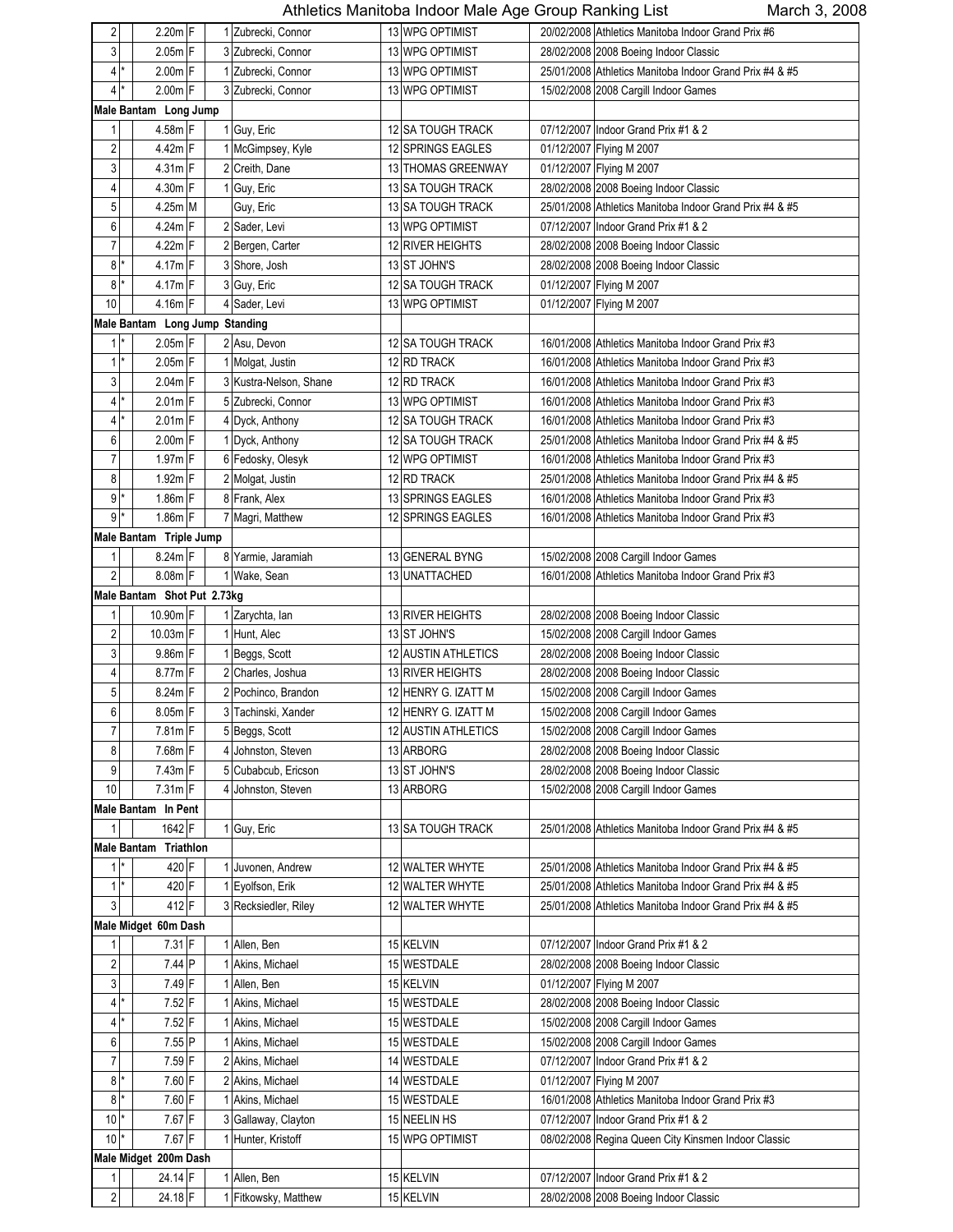| 24.37 F<br>15/02/2008 2008 Cargill Indoor Games<br>4<br>2 Fitkowsky, Matthew<br>15 KELVIN<br>24.53 P<br>5<br>1 Fitkowsky, Matthew<br>15 KELVIN<br>28/02/2008 2008 Boeing Indoor Classic<br>24.69 F<br>6<br>2 Willmott, Reil<br>15 KELVIN<br>28/02/2008 2008 Boeing Indoor Classic<br>$\overline{7}$<br>24.71 P<br>1 Akins, Michael<br>15 WESTDALE<br>15/02/2008 2008 Cargill Indoor Games<br>8<br>24.77 F<br>2 Gallaway, Clayton<br>15 NEELIN HS<br>07/12/2007 Indoor Grand Prix #1 & 2<br>8<br>24.77 P<br>2 Willmott, Reil<br>15 KELVIN<br>28/02/2008 2008 Boeing Indoor Classic<br>10<br>24.86 F<br>15 WPG OPTIMIST<br>3 Beckett, Patrick<br>15/02/2008 2008 Cargill Indoor Games<br>Male Midget 300m Dash<br>38.64 F<br>1<br>1 Allen, Ben<br>15 KELVIN<br>01/12/2007 Flying M 2007<br>2<br>40.10 F<br>15 UNATTACHED<br>2 Gallaway, Clayton<br>01/12/2007 Flying M 2007<br>3<br>41.11 F<br>3 Erhart, Nick<br>15 MILES MAC<br>01/12/2007 Flying M 2007<br>41.12 F<br>4<br>15 SPRINGS EAGLES<br>01/12/2007 Flying M 2007<br>4 Benga, Andrew<br>×<br>41.12 F<br>5 Beckett, Patrick<br>14 WPG OPTIMIST<br>01/12/2007 Flying M 2007<br>4<br>42.35 F<br>6<br>6 Canneta, Vincenzo<br>15 KELVIN<br>01/12/2007 Flying M 2007<br>43.67 F<br>7<br>7 Post, Mac<br>14 SA TOUGH TRACK<br>01/12/2007 Flying M 2007<br>8<br>45.12 F<br>8 Enns-Kutcy, Levon<br>01/12/2007 Flying M 2007<br>15 MILES MAC<br>9<br>45.86 F<br>9 Klick-McMahon, Jacob<br>15 CHURCHILL<br>01/12/2007 Flying M 2007<br>10<br>46.25 F<br>10 Hand, Kyle<br>15 MILES MAC<br>01/12/2007 Flying M 2007<br>Male Midget 400m Dash<br>53.62 F<br>1 Fitkowsky, Matthew<br>15 KELVIN<br>1<br>28/02/2008 2008 Boeing Indoor Classic<br>53.76 F<br>2<br>1 Allen, Ben<br>15 KELVIN<br>07/12/2007 Indoor Grand Prix #1 & 2<br>3<br>54.67 F<br>1 Fitkowsky, Matthew<br>15 KELVIN<br>15/02/2008 2008 Cargill Indoor Games<br>55.64 F<br>4<br>3 Beckett, Patrick<br>15 WPG OPTIMIST<br>28/02/2008 2008 Boeing Indoor Classic<br>5<br>56.39 F<br>4 Duncan, Patrick<br>15 KELVIN<br>28/02/2008 2008 Boeing Indoor Classic<br>56.53 F<br>6<br>15 WPG OPTIMIST<br>15/02/2008 2008 Cargill Indoor Games<br>2 Beckett, Patrick<br>$\overline{7}$<br>56.59 F<br>1 Duncan, Patrick<br>15 WPG OPTIMIST<br>25/01/2008 Athletics Manitoba Indoor Grand Prix #4 & #5<br>56.73 F<br>8<br>5 Hunter, Kristoff<br>15 SISLER HIGH<br>28/02/2008 2008 Boeing Indoor Classic<br>56.88 F<br>9<br>3 Duncan, Patrick<br>15 KELVIN<br>15/02/2008 2008 Cargill Indoor Games<br>10<br>57.09 F<br>6 Willmott, Reil<br>15 KELVIN<br>28/02/2008 2008 Boeing Indoor Classic<br>Male Midget 600m Run<br>$1$ <sup>*</sup><br>$1:37.1h$ F<br>1 Duncan, Patrick<br>14 WPG OPTIMIST<br>01/12/2007 Flying M 2007<br>$1^*$<br>$1:37.1h$ F<br>1 Thacher, Eric<br>15 SA TOUGH TRACK<br>01/12/2007 Flying M 2007<br>3<br>$1.43.7h$ F<br>15 VINCENT MASSEY W<br>01/12/2007 Flying M 2007<br>3 Bairos-Novat, Kevin<br>1:46.0h F<br>4<br>Gemmell, Brendan<br>14 SA TOUGH TRACK<br>01/12/2007 Flying M 2007<br>5<br>1:46.7h F<br>01/12/2007 Flying M 2007<br>5 Creed, Sam<br>15 JOHN TAYLOR<br>$1.50.2h$ F<br>6<br>6 Post, Mac<br>14 SA TOUGH TRACK<br>01/12/2007 Flying M 2007<br>7<br>1.57.7h F<br>15 GARDEN VALLEY<br>7 Klassen, Jon<br>01/12/2007 Flying M 2007<br>8<br>$2:03.4h$ F<br>8 Berg, Sean<br>15 GARDEN VALLEY<br>01/12/2007 Flying M 2007<br>9<br>$2:04.6h$ F<br>9 Nibssen, Robert<br>15 GARDEN VALLEY<br>01/12/2007 Flying M 2007<br>Male Midget 800m Run<br>2:07.36 F<br>1 Brault, Charles<br>15 LOUIS-RIEL<br>28/02/2008 2008 Boeing Indoor Classic<br>1<br>2<br>2:17.73 F<br>3 Drover, Conrad<br>15 WPG OPTIMIST<br>28/02/2008 2008 Boeing Indoor Classic<br>3<br>$2:19.41$ F<br>5 Legare, Brad<br>14 WPG OPTIMIST<br>28/02/2008 2008 Boeing Indoor Classic<br>2:19.55 F<br>6 Schrader, Quinn<br>15 GRANT PARK HIGH<br>28/02/2008 2008 Boeing Indoor Classic<br>4<br>5<br>2:19.60 F<br>1 Legare, Brad<br>14 WPG OPTIMIST<br>15/02/2008 2008 Cargill Indoor Games<br>6<br>2:20.78 F<br>2 Schmidt, Chris<br>15 ST PAUL'S<br>15/02/2008 2008 Cargill Indoor Games<br>7<br>2:20.83 F<br>3 Gemmell, Brendan<br>15 SA TOUGH TRACK<br>15/02/2008 2008 Cargill Indoor Games<br>8<br>$2:20.84$ F<br>1 Drover, Conrad<br>15 WPG OPTIMIST<br>25/01/2008 Athletics Manitoba Indoor Grand Prix #4 & #5<br>9<br>2:20.94 F<br>8 Gemmell, Brendan<br>15 SA TOUGH TRACK<br>28/02/2008 2008 Boeing Indoor Classic<br>$10$<br>2:21.40 F<br>15 ST PAUL'S<br>9 Schmidt, Chris<br>28/02/2008 2008 Boeing Indoor Classic<br>Male Midget 1000m Run<br>2:57.4h F<br>1 Thacher, Eric<br>15 SA TOUGH TRACK<br>01/12/2007 Flying M 2007<br>1<br>2<br>3:12.9h F<br>2 Funk, Marcus<br>15 SPRINGS EAGLES<br>01/12/2007 Flying M 2007<br>3<br>3:15.6h F<br>3 Gemmell, Brendan<br>14 SA TOUGH TRACK<br>01/12/2007 Flying M 2007<br>15 MILES MAC<br>4<br>$3:21.5h$ F<br>4 Peters, Aaron<br>01/12/2007 Flying M 2007<br>5<br>3:29.9h F<br>5 Klassen, Jon<br>15 GARDEN VALLEY<br>01/12/2007 Flying M 2007<br>6<br>3:33.0h F<br>6 Berg, Sean<br>15 GARDEN VALLEY<br>01/12/2007 Flying M 2007<br>7<br>$3:43.1h$ F<br>7 Peters, Dustin<br>14 GARDEN VALLEY<br>01/12/2007 Flying M 2007<br>8<br>3:52.6h F<br>15 CHURCHILL<br>8 Sampson, Tristan<br>01/12/2007 Flying M 2007<br>Male Midget 1500m Run | 3 | 24.31 F |  | 1 Akins, Michael | 15 WESTDALE | 15/02/2008 2008 Cargill Indoor Games |
|-------------------------------------------------------------------------------------------------------------------------------------------------------------------------------------------------------------------------------------------------------------------------------------------------------------------------------------------------------------------------------------------------------------------------------------------------------------------------------------------------------------------------------------------------------------------------------------------------------------------------------------------------------------------------------------------------------------------------------------------------------------------------------------------------------------------------------------------------------------------------------------------------------------------------------------------------------------------------------------------------------------------------------------------------------------------------------------------------------------------------------------------------------------------------------------------------------------------------------------------------------------------------------------------------------------------------------------------------------------------------------------------------------------------------------------------------------------------------------------------------------------------------------------------------------------------------------------------------------------------------------------------------------------------------------------------------------------------------------------------------------------------------------------------------------------------------------------------------------------------------------------------------------------------------------------------------------------------------------------------------------------------------------------------------------------------------------------------------------------------------------------------------------------------------------------------------------------------------------------------------------------------------------------------------------------------------------------------------------------------------------------------------------------------------------------------------------------------------------------------------------------------------------------------------------------------------------------------------------------------------------------------------------------------------------------------------------------------------------------------------------------------------------------------------------------------------------------------------------------------------------------------------------------------------------------------------------------------------------------------------------------------------------------------------------------------------------------------------------------------------------------------------------------------------------------------------------------------------------------------------------------------------------------------------------------------------------------------------------------------------------------------------------------------------------------------------------------------------------------------------------------------------------------------------------------------------------------------------------------------------------------------------------------------------------------------------------------------------------------------------------------------------------------------------------------------------------------------------------------------------------------------------------------------------------------------------------------------------------------------------------------------------------------------------------------------------------------------------------------------------------------------------------------------------------------------------------------------------------------------------------------------------------------------------------------------------------------------------------------------------------------------------------------------------------------------------------------------------------------------------------------------------------------------------------------------------------------------------------------------------------------------------------------------------------------------------------------------------------------------------------------------------------------------------------------------------------------------------------------------------------------------------------------------------------------------------------------------------------------------------------------------------------------------------------------------------------------------------------------------------------------------------------------------------------------------------------------------------------------------------------------------------------|---|---------|--|------------------|-------------|--------------------------------------|
|                                                                                                                                                                                                                                                                                                                                                                                                                                                                                                                                                                                                                                                                                                                                                                                                                                                                                                                                                                                                                                                                                                                                                                                                                                                                                                                                                                                                                                                                                                                                                                                                                                                                                                                                                                                                                                                                                                                                                                                                                                                                                                                                                                                                                                                                                                                                                                                                                                                                                                                                                                                                                                                                                                                                                                                                                                                                                                                                                                                                                                                                                                                                                                                                                                                                                                                                                                                                                                                                                                                                                                                                                                                                                                                                                                                                                                                                                                                                                                                                                                                                                                                                                                                                                                                                                                                                                                                                                                                                                                                                                                                                                                                                                                                                                                                                                                                                                                                                                                                                                                                                                                                                                                                                                                                                               |   |         |  |                  |             |                                      |
|                                                                                                                                                                                                                                                                                                                                                                                                                                                                                                                                                                                                                                                                                                                                                                                                                                                                                                                                                                                                                                                                                                                                                                                                                                                                                                                                                                                                                                                                                                                                                                                                                                                                                                                                                                                                                                                                                                                                                                                                                                                                                                                                                                                                                                                                                                                                                                                                                                                                                                                                                                                                                                                                                                                                                                                                                                                                                                                                                                                                                                                                                                                                                                                                                                                                                                                                                                                                                                                                                                                                                                                                                                                                                                                                                                                                                                                                                                                                                                                                                                                                                                                                                                                                                                                                                                                                                                                                                                                                                                                                                                                                                                                                                                                                                                                                                                                                                                                                                                                                                                                                                                                                                                                                                                                                               |   |         |  |                  |             |                                      |
|                                                                                                                                                                                                                                                                                                                                                                                                                                                                                                                                                                                                                                                                                                                                                                                                                                                                                                                                                                                                                                                                                                                                                                                                                                                                                                                                                                                                                                                                                                                                                                                                                                                                                                                                                                                                                                                                                                                                                                                                                                                                                                                                                                                                                                                                                                                                                                                                                                                                                                                                                                                                                                                                                                                                                                                                                                                                                                                                                                                                                                                                                                                                                                                                                                                                                                                                                                                                                                                                                                                                                                                                                                                                                                                                                                                                                                                                                                                                                                                                                                                                                                                                                                                                                                                                                                                                                                                                                                                                                                                                                                                                                                                                                                                                                                                                                                                                                                                                                                                                                                                                                                                                                                                                                                                                               |   |         |  |                  |             |                                      |
|                                                                                                                                                                                                                                                                                                                                                                                                                                                                                                                                                                                                                                                                                                                                                                                                                                                                                                                                                                                                                                                                                                                                                                                                                                                                                                                                                                                                                                                                                                                                                                                                                                                                                                                                                                                                                                                                                                                                                                                                                                                                                                                                                                                                                                                                                                                                                                                                                                                                                                                                                                                                                                                                                                                                                                                                                                                                                                                                                                                                                                                                                                                                                                                                                                                                                                                                                                                                                                                                                                                                                                                                                                                                                                                                                                                                                                                                                                                                                                                                                                                                                                                                                                                                                                                                                                                                                                                                                                                                                                                                                                                                                                                                                                                                                                                                                                                                                                                                                                                                                                                                                                                                                                                                                                                                               |   |         |  |                  |             |                                      |
|                                                                                                                                                                                                                                                                                                                                                                                                                                                                                                                                                                                                                                                                                                                                                                                                                                                                                                                                                                                                                                                                                                                                                                                                                                                                                                                                                                                                                                                                                                                                                                                                                                                                                                                                                                                                                                                                                                                                                                                                                                                                                                                                                                                                                                                                                                                                                                                                                                                                                                                                                                                                                                                                                                                                                                                                                                                                                                                                                                                                                                                                                                                                                                                                                                                                                                                                                                                                                                                                                                                                                                                                                                                                                                                                                                                                                                                                                                                                                                                                                                                                                                                                                                                                                                                                                                                                                                                                                                                                                                                                                                                                                                                                                                                                                                                                                                                                                                                                                                                                                                                                                                                                                                                                                                                                               |   |         |  |                  |             |                                      |
|                                                                                                                                                                                                                                                                                                                                                                                                                                                                                                                                                                                                                                                                                                                                                                                                                                                                                                                                                                                                                                                                                                                                                                                                                                                                                                                                                                                                                                                                                                                                                                                                                                                                                                                                                                                                                                                                                                                                                                                                                                                                                                                                                                                                                                                                                                                                                                                                                                                                                                                                                                                                                                                                                                                                                                                                                                                                                                                                                                                                                                                                                                                                                                                                                                                                                                                                                                                                                                                                                                                                                                                                                                                                                                                                                                                                                                                                                                                                                                                                                                                                                                                                                                                                                                                                                                                                                                                                                                                                                                                                                                                                                                                                                                                                                                                                                                                                                                                                                                                                                                                                                                                                                                                                                                                                               |   |         |  |                  |             |                                      |
|                                                                                                                                                                                                                                                                                                                                                                                                                                                                                                                                                                                                                                                                                                                                                                                                                                                                                                                                                                                                                                                                                                                                                                                                                                                                                                                                                                                                                                                                                                                                                                                                                                                                                                                                                                                                                                                                                                                                                                                                                                                                                                                                                                                                                                                                                                                                                                                                                                                                                                                                                                                                                                                                                                                                                                                                                                                                                                                                                                                                                                                                                                                                                                                                                                                                                                                                                                                                                                                                                                                                                                                                                                                                                                                                                                                                                                                                                                                                                                                                                                                                                                                                                                                                                                                                                                                                                                                                                                                                                                                                                                                                                                                                                                                                                                                                                                                                                                                                                                                                                                                                                                                                                                                                                                                                               |   |         |  |                  |             |                                      |
|                                                                                                                                                                                                                                                                                                                                                                                                                                                                                                                                                                                                                                                                                                                                                                                                                                                                                                                                                                                                                                                                                                                                                                                                                                                                                                                                                                                                                                                                                                                                                                                                                                                                                                                                                                                                                                                                                                                                                                                                                                                                                                                                                                                                                                                                                                                                                                                                                                                                                                                                                                                                                                                                                                                                                                                                                                                                                                                                                                                                                                                                                                                                                                                                                                                                                                                                                                                                                                                                                                                                                                                                                                                                                                                                                                                                                                                                                                                                                                                                                                                                                                                                                                                                                                                                                                                                                                                                                                                                                                                                                                                                                                                                                                                                                                                                                                                                                                                                                                                                                                                                                                                                                                                                                                                                               |   |         |  |                  |             |                                      |
|                                                                                                                                                                                                                                                                                                                                                                                                                                                                                                                                                                                                                                                                                                                                                                                                                                                                                                                                                                                                                                                                                                                                                                                                                                                                                                                                                                                                                                                                                                                                                                                                                                                                                                                                                                                                                                                                                                                                                                                                                                                                                                                                                                                                                                                                                                                                                                                                                                                                                                                                                                                                                                                                                                                                                                                                                                                                                                                                                                                                                                                                                                                                                                                                                                                                                                                                                                                                                                                                                                                                                                                                                                                                                                                                                                                                                                                                                                                                                                                                                                                                                                                                                                                                                                                                                                                                                                                                                                                                                                                                                                                                                                                                                                                                                                                                                                                                                                                                                                                                                                                                                                                                                                                                                                                                               |   |         |  |                  |             |                                      |
|                                                                                                                                                                                                                                                                                                                                                                                                                                                                                                                                                                                                                                                                                                                                                                                                                                                                                                                                                                                                                                                                                                                                                                                                                                                                                                                                                                                                                                                                                                                                                                                                                                                                                                                                                                                                                                                                                                                                                                                                                                                                                                                                                                                                                                                                                                                                                                                                                                                                                                                                                                                                                                                                                                                                                                                                                                                                                                                                                                                                                                                                                                                                                                                                                                                                                                                                                                                                                                                                                                                                                                                                                                                                                                                                                                                                                                                                                                                                                                                                                                                                                                                                                                                                                                                                                                                                                                                                                                                                                                                                                                                                                                                                                                                                                                                                                                                                                                                                                                                                                                                                                                                                                                                                                                                                               |   |         |  |                  |             |                                      |
|                                                                                                                                                                                                                                                                                                                                                                                                                                                                                                                                                                                                                                                                                                                                                                                                                                                                                                                                                                                                                                                                                                                                                                                                                                                                                                                                                                                                                                                                                                                                                                                                                                                                                                                                                                                                                                                                                                                                                                                                                                                                                                                                                                                                                                                                                                                                                                                                                                                                                                                                                                                                                                                                                                                                                                                                                                                                                                                                                                                                                                                                                                                                                                                                                                                                                                                                                                                                                                                                                                                                                                                                                                                                                                                                                                                                                                                                                                                                                                                                                                                                                                                                                                                                                                                                                                                                                                                                                                                                                                                                                                                                                                                                                                                                                                                                                                                                                                                                                                                                                                                                                                                                                                                                                                                                               |   |         |  |                  |             |                                      |
|                                                                                                                                                                                                                                                                                                                                                                                                                                                                                                                                                                                                                                                                                                                                                                                                                                                                                                                                                                                                                                                                                                                                                                                                                                                                                                                                                                                                                                                                                                                                                                                                                                                                                                                                                                                                                                                                                                                                                                                                                                                                                                                                                                                                                                                                                                                                                                                                                                                                                                                                                                                                                                                                                                                                                                                                                                                                                                                                                                                                                                                                                                                                                                                                                                                                                                                                                                                                                                                                                                                                                                                                                                                                                                                                                                                                                                                                                                                                                                                                                                                                                                                                                                                                                                                                                                                                                                                                                                                                                                                                                                                                                                                                                                                                                                                                                                                                                                                                                                                                                                                                                                                                                                                                                                                                               |   |         |  |                  |             |                                      |
|                                                                                                                                                                                                                                                                                                                                                                                                                                                                                                                                                                                                                                                                                                                                                                                                                                                                                                                                                                                                                                                                                                                                                                                                                                                                                                                                                                                                                                                                                                                                                                                                                                                                                                                                                                                                                                                                                                                                                                                                                                                                                                                                                                                                                                                                                                                                                                                                                                                                                                                                                                                                                                                                                                                                                                                                                                                                                                                                                                                                                                                                                                                                                                                                                                                                                                                                                                                                                                                                                                                                                                                                                                                                                                                                                                                                                                                                                                                                                                                                                                                                                                                                                                                                                                                                                                                                                                                                                                                                                                                                                                                                                                                                                                                                                                                                                                                                                                                                                                                                                                                                                                                                                                                                                                                                               |   |         |  |                  |             |                                      |
|                                                                                                                                                                                                                                                                                                                                                                                                                                                                                                                                                                                                                                                                                                                                                                                                                                                                                                                                                                                                                                                                                                                                                                                                                                                                                                                                                                                                                                                                                                                                                                                                                                                                                                                                                                                                                                                                                                                                                                                                                                                                                                                                                                                                                                                                                                                                                                                                                                                                                                                                                                                                                                                                                                                                                                                                                                                                                                                                                                                                                                                                                                                                                                                                                                                                                                                                                                                                                                                                                                                                                                                                                                                                                                                                                                                                                                                                                                                                                                                                                                                                                                                                                                                                                                                                                                                                                                                                                                                                                                                                                                                                                                                                                                                                                                                                                                                                                                                                                                                                                                                                                                                                                                                                                                                                               |   |         |  |                  |             |                                      |
|                                                                                                                                                                                                                                                                                                                                                                                                                                                                                                                                                                                                                                                                                                                                                                                                                                                                                                                                                                                                                                                                                                                                                                                                                                                                                                                                                                                                                                                                                                                                                                                                                                                                                                                                                                                                                                                                                                                                                                                                                                                                                                                                                                                                                                                                                                                                                                                                                                                                                                                                                                                                                                                                                                                                                                                                                                                                                                                                                                                                                                                                                                                                                                                                                                                                                                                                                                                                                                                                                                                                                                                                                                                                                                                                                                                                                                                                                                                                                                                                                                                                                                                                                                                                                                                                                                                                                                                                                                                                                                                                                                                                                                                                                                                                                                                                                                                                                                                                                                                                                                                                                                                                                                                                                                                                               |   |         |  |                  |             |                                      |
|                                                                                                                                                                                                                                                                                                                                                                                                                                                                                                                                                                                                                                                                                                                                                                                                                                                                                                                                                                                                                                                                                                                                                                                                                                                                                                                                                                                                                                                                                                                                                                                                                                                                                                                                                                                                                                                                                                                                                                                                                                                                                                                                                                                                                                                                                                                                                                                                                                                                                                                                                                                                                                                                                                                                                                                                                                                                                                                                                                                                                                                                                                                                                                                                                                                                                                                                                                                                                                                                                                                                                                                                                                                                                                                                                                                                                                                                                                                                                                                                                                                                                                                                                                                                                                                                                                                                                                                                                                                                                                                                                                                                                                                                                                                                                                                                                                                                                                                                                                                                                                                                                                                                                                                                                                                                               |   |         |  |                  |             |                                      |
|                                                                                                                                                                                                                                                                                                                                                                                                                                                                                                                                                                                                                                                                                                                                                                                                                                                                                                                                                                                                                                                                                                                                                                                                                                                                                                                                                                                                                                                                                                                                                                                                                                                                                                                                                                                                                                                                                                                                                                                                                                                                                                                                                                                                                                                                                                                                                                                                                                                                                                                                                                                                                                                                                                                                                                                                                                                                                                                                                                                                                                                                                                                                                                                                                                                                                                                                                                                                                                                                                                                                                                                                                                                                                                                                                                                                                                                                                                                                                                                                                                                                                                                                                                                                                                                                                                                                                                                                                                                                                                                                                                                                                                                                                                                                                                                                                                                                                                                                                                                                                                                                                                                                                                                                                                                                               |   |         |  |                  |             |                                      |
|                                                                                                                                                                                                                                                                                                                                                                                                                                                                                                                                                                                                                                                                                                                                                                                                                                                                                                                                                                                                                                                                                                                                                                                                                                                                                                                                                                                                                                                                                                                                                                                                                                                                                                                                                                                                                                                                                                                                                                                                                                                                                                                                                                                                                                                                                                                                                                                                                                                                                                                                                                                                                                                                                                                                                                                                                                                                                                                                                                                                                                                                                                                                                                                                                                                                                                                                                                                                                                                                                                                                                                                                                                                                                                                                                                                                                                                                                                                                                                                                                                                                                                                                                                                                                                                                                                                                                                                                                                                                                                                                                                                                                                                                                                                                                                                                                                                                                                                                                                                                                                                                                                                                                                                                                                                                               |   |         |  |                  |             |                                      |
|                                                                                                                                                                                                                                                                                                                                                                                                                                                                                                                                                                                                                                                                                                                                                                                                                                                                                                                                                                                                                                                                                                                                                                                                                                                                                                                                                                                                                                                                                                                                                                                                                                                                                                                                                                                                                                                                                                                                                                                                                                                                                                                                                                                                                                                                                                                                                                                                                                                                                                                                                                                                                                                                                                                                                                                                                                                                                                                                                                                                                                                                                                                                                                                                                                                                                                                                                                                                                                                                                                                                                                                                                                                                                                                                                                                                                                                                                                                                                                                                                                                                                                                                                                                                                                                                                                                                                                                                                                                                                                                                                                                                                                                                                                                                                                                                                                                                                                                                                                                                                                                                                                                                                                                                                                                                               |   |         |  |                  |             |                                      |
|                                                                                                                                                                                                                                                                                                                                                                                                                                                                                                                                                                                                                                                                                                                                                                                                                                                                                                                                                                                                                                                                                                                                                                                                                                                                                                                                                                                                                                                                                                                                                                                                                                                                                                                                                                                                                                                                                                                                                                                                                                                                                                                                                                                                                                                                                                                                                                                                                                                                                                                                                                                                                                                                                                                                                                                                                                                                                                                                                                                                                                                                                                                                                                                                                                                                                                                                                                                                                                                                                                                                                                                                                                                                                                                                                                                                                                                                                                                                                                                                                                                                                                                                                                                                                                                                                                                                                                                                                                                                                                                                                                                                                                                                                                                                                                                                                                                                                                                                                                                                                                                                                                                                                                                                                                                                               |   |         |  |                  |             |                                      |
|                                                                                                                                                                                                                                                                                                                                                                                                                                                                                                                                                                                                                                                                                                                                                                                                                                                                                                                                                                                                                                                                                                                                                                                                                                                                                                                                                                                                                                                                                                                                                                                                                                                                                                                                                                                                                                                                                                                                                                                                                                                                                                                                                                                                                                                                                                                                                                                                                                                                                                                                                                                                                                                                                                                                                                                                                                                                                                                                                                                                                                                                                                                                                                                                                                                                                                                                                                                                                                                                                                                                                                                                                                                                                                                                                                                                                                                                                                                                                                                                                                                                                                                                                                                                                                                                                                                                                                                                                                                                                                                                                                                                                                                                                                                                                                                                                                                                                                                                                                                                                                                                                                                                                                                                                                                                               |   |         |  |                  |             |                                      |
|                                                                                                                                                                                                                                                                                                                                                                                                                                                                                                                                                                                                                                                                                                                                                                                                                                                                                                                                                                                                                                                                                                                                                                                                                                                                                                                                                                                                                                                                                                                                                                                                                                                                                                                                                                                                                                                                                                                                                                                                                                                                                                                                                                                                                                                                                                                                                                                                                                                                                                                                                                                                                                                                                                                                                                                                                                                                                                                                                                                                                                                                                                                                                                                                                                                                                                                                                                                                                                                                                                                                                                                                                                                                                                                                                                                                                                                                                                                                                                                                                                                                                                                                                                                                                                                                                                                                                                                                                                                                                                                                                                                                                                                                                                                                                                                                                                                                                                                                                                                                                                                                                                                                                                                                                                                                               |   |         |  |                  |             |                                      |
|                                                                                                                                                                                                                                                                                                                                                                                                                                                                                                                                                                                                                                                                                                                                                                                                                                                                                                                                                                                                                                                                                                                                                                                                                                                                                                                                                                                                                                                                                                                                                                                                                                                                                                                                                                                                                                                                                                                                                                                                                                                                                                                                                                                                                                                                                                                                                                                                                                                                                                                                                                                                                                                                                                                                                                                                                                                                                                                                                                                                                                                                                                                                                                                                                                                                                                                                                                                                                                                                                                                                                                                                                                                                                                                                                                                                                                                                                                                                                                                                                                                                                                                                                                                                                                                                                                                                                                                                                                                                                                                                                                                                                                                                                                                                                                                                                                                                                                                                                                                                                                                                                                                                                                                                                                                                               |   |         |  |                  |             |                                      |
|                                                                                                                                                                                                                                                                                                                                                                                                                                                                                                                                                                                                                                                                                                                                                                                                                                                                                                                                                                                                                                                                                                                                                                                                                                                                                                                                                                                                                                                                                                                                                                                                                                                                                                                                                                                                                                                                                                                                                                                                                                                                                                                                                                                                                                                                                                                                                                                                                                                                                                                                                                                                                                                                                                                                                                                                                                                                                                                                                                                                                                                                                                                                                                                                                                                                                                                                                                                                                                                                                                                                                                                                                                                                                                                                                                                                                                                                                                                                                                                                                                                                                                                                                                                                                                                                                                                                                                                                                                                                                                                                                                                                                                                                                                                                                                                                                                                                                                                                                                                                                                                                                                                                                                                                                                                                               |   |         |  |                  |             |                                      |
|                                                                                                                                                                                                                                                                                                                                                                                                                                                                                                                                                                                                                                                                                                                                                                                                                                                                                                                                                                                                                                                                                                                                                                                                                                                                                                                                                                                                                                                                                                                                                                                                                                                                                                                                                                                                                                                                                                                                                                                                                                                                                                                                                                                                                                                                                                                                                                                                                                                                                                                                                                                                                                                                                                                                                                                                                                                                                                                                                                                                                                                                                                                                                                                                                                                                                                                                                                                                                                                                                                                                                                                                                                                                                                                                                                                                                                                                                                                                                                                                                                                                                                                                                                                                                                                                                                                                                                                                                                                                                                                                                                                                                                                                                                                                                                                                                                                                                                                                                                                                                                                                                                                                                                                                                                                                               |   |         |  |                  |             |                                      |
|                                                                                                                                                                                                                                                                                                                                                                                                                                                                                                                                                                                                                                                                                                                                                                                                                                                                                                                                                                                                                                                                                                                                                                                                                                                                                                                                                                                                                                                                                                                                                                                                                                                                                                                                                                                                                                                                                                                                                                                                                                                                                                                                                                                                                                                                                                                                                                                                                                                                                                                                                                                                                                                                                                                                                                                                                                                                                                                                                                                                                                                                                                                                                                                                                                                                                                                                                                                                                                                                                                                                                                                                                                                                                                                                                                                                                                                                                                                                                                                                                                                                                                                                                                                                                                                                                                                                                                                                                                                                                                                                                                                                                                                                                                                                                                                                                                                                                                                                                                                                                                                                                                                                                                                                                                                                               |   |         |  |                  |             |                                      |
|                                                                                                                                                                                                                                                                                                                                                                                                                                                                                                                                                                                                                                                                                                                                                                                                                                                                                                                                                                                                                                                                                                                                                                                                                                                                                                                                                                                                                                                                                                                                                                                                                                                                                                                                                                                                                                                                                                                                                                                                                                                                                                                                                                                                                                                                                                                                                                                                                                                                                                                                                                                                                                                                                                                                                                                                                                                                                                                                                                                                                                                                                                                                                                                                                                                                                                                                                                                                                                                                                                                                                                                                                                                                                                                                                                                                                                                                                                                                                                                                                                                                                                                                                                                                                                                                                                                                                                                                                                                                                                                                                                                                                                                                                                                                                                                                                                                                                                                                                                                                                                                                                                                                                                                                                                                                               |   |         |  |                  |             |                                      |
|                                                                                                                                                                                                                                                                                                                                                                                                                                                                                                                                                                                                                                                                                                                                                                                                                                                                                                                                                                                                                                                                                                                                                                                                                                                                                                                                                                                                                                                                                                                                                                                                                                                                                                                                                                                                                                                                                                                                                                                                                                                                                                                                                                                                                                                                                                                                                                                                                                                                                                                                                                                                                                                                                                                                                                                                                                                                                                                                                                                                                                                                                                                                                                                                                                                                                                                                                                                                                                                                                                                                                                                                                                                                                                                                                                                                                                                                                                                                                                                                                                                                                                                                                                                                                                                                                                                                                                                                                                                                                                                                                                                                                                                                                                                                                                                                                                                                                                                                                                                                                                                                                                                                                                                                                                                                               |   |         |  |                  |             |                                      |
|                                                                                                                                                                                                                                                                                                                                                                                                                                                                                                                                                                                                                                                                                                                                                                                                                                                                                                                                                                                                                                                                                                                                                                                                                                                                                                                                                                                                                                                                                                                                                                                                                                                                                                                                                                                                                                                                                                                                                                                                                                                                                                                                                                                                                                                                                                                                                                                                                                                                                                                                                                                                                                                                                                                                                                                                                                                                                                                                                                                                                                                                                                                                                                                                                                                                                                                                                                                                                                                                                                                                                                                                                                                                                                                                                                                                                                                                                                                                                                                                                                                                                                                                                                                                                                                                                                                                                                                                                                                                                                                                                                                                                                                                                                                                                                                                                                                                                                                                                                                                                                                                                                                                                                                                                                                                               |   |         |  |                  |             |                                      |
|                                                                                                                                                                                                                                                                                                                                                                                                                                                                                                                                                                                                                                                                                                                                                                                                                                                                                                                                                                                                                                                                                                                                                                                                                                                                                                                                                                                                                                                                                                                                                                                                                                                                                                                                                                                                                                                                                                                                                                                                                                                                                                                                                                                                                                                                                                                                                                                                                                                                                                                                                                                                                                                                                                                                                                                                                                                                                                                                                                                                                                                                                                                                                                                                                                                                                                                                                                                                                                                                                                                                                                                                                                                                                                                                                                                                                                                                                                                                                                                                                                                                                                                                                                                                                                                                                                                                                                                                                                                                                                                                                                                                                                                                                                                                                                                                                                                                                                                                                                                                                                                                                                                                                                                                                                                                               |   |         |  |                  |             |                                      |
|                                                                                                                                                                                                                                                                                                                                                                                                                                                                                                                                                                                                                                                                                                                                                                                                                                                                                                                                                                                                                                                                                                                                                                                                                                                                                                                                                                                                                                                                                                                                                                                                                                                                                                                                                                                                                                                                                                                                                                                                                                                                                                                                                                                                                                                                                                                                                                                                                                                                                                                                                                                                                                                                                                                                                                                                                                                                                                                                                                                                                                                                                                                                                                                                                                                                                                                                                                                                                                                                                                                                                                                                                                                                                                                                                                                                                                                                                                                                                                                                                                                                                                                                                                                                                                                                                                                                                                                                                                                                                                                                                                                                                                                                                                                                                                                                                                                                                                                                                                                                                                                                                                                                                                                                                                                                               |   |         |  |                  |             |                                      |
|                                                                                                                                                                                                                                                                                                                                                                                                                                                                                                                                                                                                                                                                                                                                                                                                                                                                                                                                                                                                                                                                                                                                                                                                                                                                                                                                                                                                                                                                                                                                                                                                                                                                                                                                                                                                                                                                                                                                                                                                                                                                                                                                                                                                                                                                                                                                                                                                                                                                                                                                                                                                                                                                                                                                                                                                                                                                                                                                                                                                                                                                                                                                                                                                                                                                                                                                                                                                                                                                                                                                                                                                                                                                                                                                                                                                                                                                                                                                                                                                                                                                                                                                                                                                                                                                                                                                                                                                                                                                                                                                                                                                                                                                                                                                                                                                                                                                                                                                                                                                                                                                                                                                                                                                                                                                               |   |         |  |                  |             |                                      |
|                                                                                                                                                                                                                                                                                                                                                                                                                                                                                                                                                                                                                                                                                                                                                                                                                                                                                                                                                                                                                                                                                                                                                                                                                                                                                                                                                                                                                                                                                                                                                                                                                                                                                                                                                                                                                                                                                                                                                                                                                                                                                                                                                                                                                                                                                                                                                                                                                                                                                                                                                                                                                                                                                                                                                                                                                                                                                                                                                                                                                                                                                                                                                                                                                                                                                                                                                                                                                                                                                                                                                                                                                                                                                                                                                                                                                                                                                                                                                                                                                                                                                                                                                                                                                                                                                                                                                                                                                                                                                                                                                                                                                                                                                                                                                                                                                                                                                                                                                                                                                                                                                                                                                                                                                                                                               |   |         |  |                  |             |                                      |
|                                                                                                                                                                                                                                                                                                                                                                                                                                                                                                                                                                                                                                                                                                                                                                                                                                                                                                                                                                                                                                                                                                                                                                                                                                                                                                                                                                                                                                                                                                                                                                                                                                                                                                                                                                                                                                                                                                                                                                                                                                                                                                                                                                                                                                                                                                                                                                                                                                                                                                                                                                                                                                                                                                                                                                                                                                                                                                                                                                                                                                                                                                                                                                                                                                                                                                                                                                                                                                                                                                                                                                                                                                                                                                                                                                                                                                                                                                                                                                                                                                                                                                                                                                                                                                                                                                                                                                                                                                                                                                                                                                                                                                                                                                                                                                                                                                                                                                                                                                                                                                                                                                                                                                                                                                                                               |   |         |  |                  |             |                                      |
|                                                                                                                                                                                                                                                                                                                                                                                                                                                                                                                                                                                                                                                                                                                                                                                                                                                                                                                                                                                                                                                                                                                                                                                                                                                                                                                                                                                                                                                                                                                                                                                                                                                                                                                                                                                                                                                                                                                                                                                                                                                                                                                                                                                                                                                                                                                                                                                                                                                                                                                                                                                                                                                                                                                                                                                                                                                                                                                                                                                                                                                                                                                                                                                                                                                                                                                                                                                                                                                                                                                                                                                                                                                                                                                                                                                                                                                                                                                                                                                                                                                                                                                                                                                                                                                                                                                                                                                                                                                                                                                                                                                                                                                                                                                                                                                                                                                                                                                                                                                                                                                                                                                                                                                                                                                                               |   |         |  |                  |             |                                      |
|                                                                                                                                                                                                                                                                                                                                                                                                                                                                                                                                                                                                                                                                                                                                                                                                                                                                                                                                                                                                                                                                                                                                                                                                                                                                                                                                                                                                                                                                                                                                                                                                                                                                                                                                                                                                                                                                                                                                                                                                                                                                                                                                                                                                                                                                                                                                                                                                                                                                                                                                                                                                                                                                                                                                                                                                                                                                                                                                                                                                                                                                                                                                                                                                                                                                                                                                                                                                                                                                                                                                                                                                                                                                                                                                                                                                                                                                                                                                                                                                                                                                                                                                                                                                                                                                                                                                                                                                                                                                                                                                                                                                                                                                                                                                                                                                                                                                                                                                                                                                                                                                                                                                                                                                                                                                               |   |         |  |                  |             |                                      |
|                                                                                                                                                                                                                                                                                                                                                                                                                                                                                                                                                                                                                                                                                                                                                                                                                                                                                                                                                                                                                                                                                                                                                                                                                                                                                                                                                                                                                                                                                                                                                                                                                                                                                                                                                                                                                                                                                                                                                                                                                                                                                                                                                                                                                                                                                                                                                                                                                                                                                                                                                                                                                                                                                                                                                                                                                                                                                                                                                                                                                                                                                                                                                                                                                                                                                                                                                                                                                                                                                                                                                                                                                                                                                                                                                                                                                                                                                                                                                                                                                                                                                                                                                                                                                                                                                                                                                                                                                                                                                                                                                                                                                                                                                                                                                                                                                                                                                                                                                                                                                                                                                                                                                                                                                                                                               |   |         |  |                  |             |                                      |
|                                                                                                                                                                                                                                                                                                                                                                                                                                                                                                                                                                                                                                                                                                                                                                                                                                                                                                                                                                                                                                                                                                                                                                                                                                                                                                                                                                                                                                                                                                                                                                                                                                                                                                                                                                                                                                                                                                                                                                                                                                                                                                                                                                                                                                                                                                                                                                                                                                                                                                                                                                                                                                                                                                                                                                                                                                                                                                                                                                                                                                                                                                                                                                                                                                                                                                                                                                                                                                                                                                                                                                                                                                                                                                                                                                                                                                                                                                                                                                                                                                                                                                                                                                                                                                                                                                                                                                                                                                                                                                                                                                                                                                                                                                                                                                                                                                                                                                                                                                                                                                                                                                                                                                                                                                                                               |   |         |  |                  |             |                                      |
|                                                                                                                                                                                                                                                                                                                                                                                                                                                                                                                                                                                                                                                                                                                                                                                                                                                                                                                                                                                                                                                                                                                                                                                                                                                                                                                                                                                                                                                                                                                                                                                                                                                                                                                                                                                                                                                                                                                                                                                                                                                                                                                                                                                                                                                                                                                                                                                                                                                                                                                                                                                                                                                                                                                                                                                                                                                                                                                                                                                                                                                                                                                                                                                                                                                                                                                                                                                                                                                                                                                                                                                                                                                                                                                                                                                                                                                                                                                                                                                                                                                                                                                                                                                                                                                                                                                                                                                                                                                                                                                                                                                                                                                                                                                                                                                                                                                                                                                                                                                                                                                                                                                                                                                                                                                                               |   |         |  |                  |             |                                      |
|                                                                                                                                                                                                                                                                                                                                                                                                                                                                                                                                                                                                                                                                                                                                                                                                                                                                                                                                                                                                                                                                                                                                                                                                                                                                                                                                                                                                                                                                                                                                                                                                                                                                                                                                                                                                                                                                                                                                                                                                                                                                                                                                                                                                                                                                                                                                                                                                                                                                                                                                                                                                                                                                                                                                                                                                                                                                                                                                                                                                                                                                                                                                                                                                                                                                                                                                                                                                                                                                                                                                                                                                                                                                                                                                                                                                                                                                                                                                                                                                                                                                                                                                                                                                                                                                                                                                                                                                                                                                                                                                                                                                                                                                                                                                                                                                                                                                                                                                                                                                                                                                                                                                                                                                                                                                               |   |         |  |                  |             |                                      |
|                                                                                                                                                                                                                                                                                                                                                                                                                                                                                                                                                                                                                                                                                                                                                                                                                                                                                                                                                                                                                                                                                                                                                                                                                                                                                                                                                                                                                                                                                                                                                                                                                                                                                                                                                                                                                                                                                                                                                                                                                                                                                                                                                                                                                                                                                                                                                                                                                                                                                                                                                                                                                                                                                                                                                                                                                                                                                                                                                                                                                                                                                                                                                                                                                                                                                                                                                                                                                                                                                                                                                                                                                                                                                                                                                                                                                                                                                                                                                                                                                                                                                                                                                                                                                                                                                                                                                                                                                                                                                                                                                                                                                                                                                                                                                                                                                                                                                                                                                                                                                                                                                                                                                                                                                                                                               |   |         |  |                  |             |                                      |
|                                                                                                                                                                                                                                                                                                                                                                                                                                                                                                                                                                                                                                                                                                                                                                                                                                                                                                                                                                                                                                                                                                                                                                                                                                                                                                                                                                                                                                                                                                                                                                                                                                                                                                                                                                                                                                                                                                                                                                                                                                                                                                                                                                                                                                                                                                                                                                                                                                                                                                                                                                                                                                                                                                                                                                                                                                                                                                                                                                                                                                                                                                                                                                                                                                                                                                                                                                                                                                                                                                                                                                                                                                                                                                                                                                                                                                                                                                                                                                                                                                                                                                                                                                                                                                                                                                                                                                                                                                                                                                                                                                                                                                                                                                                                                                                                                                                                                                                                                                                                                                                                                                                                                                                                                                                                               |   |         |  |                  |             |                                      |
|                                                                                                                                                                                                                                                                                                                                                                                                                                                                                                                                                                                                                                                                                                                                                                                                                                                                                                                                                                                                                                                                                                                                                                                                                                                                                                                                                                                                                                                                                                                                                                                                                                                                                                                                                                                                                                                                                                                                                                                                                                                                                                                                                                                                                                                                                                                                                                                                                                                                                                                                                                                                                                                                                                                                                                                                                                                                                                                                                                                                                                                                                                                                                                                                                                                                                                                                                                                                                                                                                                                                                                                                                                                                                                                                                                                                                                                                                                                                                                                                                                                                                                                                                                                                                                                                                                                                                                                                                                                                                                                                                                                                                                                                                                                                                                                                                                                                                                                                                                                                                                                                                                                                                                                                                                                                               |   |         |  |                  |             |                                      |
|                                                                                                                                                                                                                                                                                                                                                                                                                                                                                                                                                                                                                                                                                                                                                                                                                                                                                                                                                                                                                                                                                                                                                                                                                                                                                                                                                                                                                                                                                                                                                                                                                                                                                                                                                                                                                                                                                                                                                                                                                                                                                                                                                                                                                                                                                                                                                                                                                                                                                                                                                                                                                                                                                                                                                                                                                                                                                                                                                                                                                                                                                                                                                                                                                                                                                                                                                                                                                                                                                                                                                                                                                                                                                                                                                                                                                                                                                                                                                                                                                                                                                                                                                                                                                                                                                                                                                                                                                                                                                                                                                                                                                                                                                                                                                                                                                                                                                                                                                                                                                                                                                                                                                                                                                                                                               |   |         |  |                  |             |                                      |
|                                                                                                                                                                                                                                                                                                                                                                                                                                                                                                                                                                                                                                                                                                                                                                                                                                                                                                                                                                                                                                                                                                                                                                                                                                                                                                                                                                                                                                                                                                                                                                                                                                                                                                                                                                                                                                                                                                                                                                                                                                                                                                                                                                                                                                                                                                                                                                                                                                                                                                                                                                                                                                                                                                                                                                                                                                                                                                                                                                                                                                                                                                                                                                                                                                                                                                                                                                                                                                                                                                                                                                                                                                                                                                                                                                                                                                                                                                                                                                                                                                                                                                                                                                                                                                                                                                                                                                                                                                                                                                                                                                                                                                                                                                                                                                                                                                                                                                                                                                                                                                                                                                                                                                                                                                                                               |   |         |  |                  |             |                                      |
|                                                                                                                                                                                                                                                                                                                                                                                                                                                                                                                                                                                                                                                                                                                                                                                                                                                                                                                                                                                                                                                                                                                                                                                                                                                                                                                                                                                                                                                                                                                                                                                                                                                                                                                                                                                                                                                                                                                                                                                                                                                                                                                                                                                                                                                                                                                                                                                                                                                                                                                                                                                                                                                                                                                                                                                                                                                                                                                                                                                                                                                                                                                                                                                                                                                                                                                                                                                                                                                                                                                                                                                                                                                                                                                                                                                                                                                                                                                                                                                                                                                                                                                                                                                                                                                                                                                                                                                                                                                                                                                                                                                                                                                                                                                                                                                                                                                                                                                                                                                                                                                                                                                                                                                                                                                                               |   |         |  |                  |             |                                      |
|                                                                                                                                                                                                                                                                                                                                                                                                                                                                                                                                                                                                                                                                                                                                                                                                                                                                                                                                                                                                                                                                                                                                                                                                                                                                                                                                                                                                                                                                                                                                                                                                                                                                                                                                                                                                                                                                                                                                                                                                                                                                                                                                                                                                                                                                                                                                                                                                                                                                                                                                                                                                                                                                                                                                                                                                                                                                                                                                                                                                                                                                                                                                                                                                                                                                                                                                                                                                                                                                                                                                                                                                                                                                                                                                                                                                                                                                                                                                                                                                                                                                                                                                                                                                                                                                                                                                                                                                                                                                                                                                                                                                                                                                                                                                                                                                                                                                                                                                                                                                                                                                                                                                                                                                                                                                               |   |         |  |                  |             |                                      |
|                                                                                                                                                                                                                                                                                                                                                                                                                                                                                                                                                                                                                                                                                                                                                                                                                                                                                                                                                                                                                                                                                                                                                                                                                                                                                                                                                                                                                                                                                                                                                                                                                                                                                                                                                                                                                                                                                                                                                                                                                                                                                                                                                                                                                                                                                                                                                                                                                                                                                                                                                                                                                                                                                                                                                                                                                                                                                                                                                                                                                                                                                                                                                                                                                                                                                                                                                                                                                                                                                                                                                                                                                                                                                                                                                                                                                                                                                                                                                                                                                                                                                                                                                                                                                                                                                                                                                                                                                                                                                                                                                                                                                                                                                                                                                                                                                                                                                                                                                                                                                                                                                                                                                                                                                                                                               |   |         |  |                  |             |                                      |
|                                                                                                                                                                                                                                                                                                                                                                                                                                                                                                                                                                                                                                                                                                                                                                                                                                                                                                                                                                                                                                                                                                                                                                                                                                                                                                                                                                                                                                                                                                                                                                                                                                                                                                                                                                                                                                                                                                                                                                                                                                                                                                                                                                                                                                                                                                                                                                                                                                                                                                                                                                                                                                                                                                                                                                                                                                                                                                                                                                                                                                                                                                                                                                                                                                                                                                                                                                                                                                                                                                                                                                                                                                                                                                                                                                                                                                                                                                                                                                                                                                                                                                                                                                                                                                                                                                                                                                                                                                                                                                                                                                                                                                                                                                                                                                                                                                                                                                                                                                                                                                                                                                                                                                                                                                                                               |   |         |  |                  |             |                                      |
|                                                                                                                                                                                                                                                                                                                                                                                                                                                                                                                                                                                                                                                                                                                                                                                                                                                                                                                                                                                                                                                                                                                                                                                                                                                                                                                                                                                                                                                                                                                                                                                                                                                                                                                                                                                                                                                                                                                                                                                                                                                                                                                                                                                                                                                                                                                                                                                                                                                                                                                                                                                                                                                                                                                                                                                                                                                                                                                                                                                                                                                                                                                                                                                                                                                                                                                                                                                                                                                                                                                                                                                                                                                                                                                                                                                                                                                                                                                                                                                                                                                                                                                                                                                                                                                                                                                                                                                                                                                                                                                                                                                                                                                                                                                                                                                                                                                                                                                                                                                                                                                                                                                                                                                                                                                                               |   |         |  |                  |             |                                      |
|                                                                                                                                                                                                                                                                                                                                                                                                                                                                                                                                                                                                                                                                                                                                                                                                                                                                                                                                                                                                                                                                                                                                                                                                                                                                                                                                                                                                                                                                                                                                                                                                                                                                                                                                                                                                                                                                                                                                                                                                                                                                                                                                                                                                                                                                                                                                                                                                                                                                                                                                                                                                                                                                                                                                                                                                                                                                                                                                                                                                                                                                                                                                                                                                                                                                                                                                                                                                                                                                                                                                                                                                                                                                                                                                                                                                                                                                                                                                                                                                                                                                                                                                                                                                                                                                                                                                                                                                                                                                                                                                                                                                                                                                                                                                                                                                                                                                                                                                                                                                                                                                                                                                                                                                                                                                               |   |         |  |                  |             |                                      |
|                                                                                                                                                                                                                                                                                                                                                                                                                                                                                                                                                                                                                                                                                                                                                                                                                                                                                                                                                                                                                                                                                                                                                                                                                                                                                                                                                                                                                                                                                                                                                                                                                                                                                                                                                                                                                                                                                                                                                                                                                                                                                                                                                                                                                                                                                                                                                                                                                                                                                                                                                                                                                                                                                                                                                                                                                                                                                                                                                                                                                                                                                                                                                                                                                                                                                                                                                                                                                                                                                                                                                                                                                                                                                                                                                                                                                                                                                                                                                                                                                                                                                                                                                                                                                                                                                                                                                                                                                                                                                                                                                                                                                                                                                                                                                                                                                                                                                                                                                                                                                                                                                                                                                                                                                                                                               |   |         |  |                  |             |                                      |
|                                                                                                                                                                                                                                                                                                                                                                                                                                                                                                                                                                                                                                                                                                                                                                                                                                                                                                                                                                                                                                                                                                                                                                                                                                                                                                                                                                                                                                                                                                                                                                                                                                                                                                                                                                                                                                                                                                                                                                                                                                                                                                                                                                                                                                                                                                                                                                                                                                                                                                                                                                                                                                                                                                                                                                                                                                                                                                                                                                                                                                                                                                                                                                                                                                                                                                                                                                                                                                                                                                                                                                                                                                                                                                                                                                                                                                                                                                                                                                                                                                                                                                                                                                                                                                                                                                                                                                                                                                                                                                                                                                                                                                                                                                                                                                                                                                                                                                                                                                                                                                                                                                                                                                                                                                                                               |   |         |  |                  |             |                                      |
|                                                                                                                                                                                                                                                                                                                                                                                                                                                                                                                                                                                                                                                                                                                                                                                                                                                                                                                                                                                                                                                                                                                                                                                                                                                                                                                                                                                                                                                                                                                                                                                                                                                                                                                                                                                                                                                                                                                                                                                                                                                                                                                                                                                                                                                                                                                                                                                                                                                                                                                                                                                                                                                                                                                                                                                                                                                                                                                                                                                                                                                                                                                                                                                                                                                                                                                                                                                                                                                                                                                                                                                                                                                                                                                                                                                                                                                                                                                                                                                                                                                                                                                                                                                                                                                                                                                                                                                                                                                                                                                                                                                                                                                                                                                                                                                                                                                                                                                                                                                                                                                                                                                                                                                                                                                                               |   |         |  |                  |             |                                      |
|                                                                                                                                                                                                                                                                                                                                                                                                                                                                                                                                                                                                                                                                                                                                                                                                                                                                                                                                                                                                                                                                                                                                                                                                                                                                                                                                                                                                                                                                                                                                                                                                                                                                                                                                                                                                                                                                                                                                                                                                                                                                                                                                                                                                                                                                                                                                                                                                                                                                                                                                                                                                                                                                                                                                                                                                                                                                                                                                                                                                                                                                                                                                                                                                                                                                                                                                                                                                                                                                                                                                                                                                                                                                                                                                                                                                                                                                                                                                                                                                                                                                                                                                                                                                                                                                                                                                                                                                                                                                                                                                                                                                                                                                                                                                                                                                                                                                                                                                                                                                                                                                                                                                                                                                                                                                               |   |         |  |                  |             |                                      |
|                                                                                                                                                                                                                                                                                                                                                                                                                                                                                                                                                                                                                                                                                                                                                                                                                                                                                                                                                                                                                                                                                                                                                                                                                                                                                                                                                                                                                                                                                                                                                                                                                                                                                                                                                                                                                                                                                                                                                                                                                                                                                                                                                                                                                                                                                                                                                                                                                                                                                                                                                                                                                                                                                                                                                                                                                                                                                                                                                                                                                                                                                                                                                                                                                                                                                                                                                                                                                                                                                                                                                                                                                                                                                                                                                                                                                                                                                                                                                                                                                                                                                                                                                                                                                                                                                                                                                                                                                                                                                                                                                                                                                                                                                                                                                                                                                                                                                                                                                                                                                                                                                                                                                                                                                                                                               |   |         |  |                  |             |                                      |
|                                                                                                                                                                                                                                                                                                                                                                                                                                                                                                                                                                                                                                                                                                                                                                                                                                                                                                                                                                                                                                                                                                                                                                                                                                                                                                                                                                                                                                                                                                                                                                                                                                                                                                                                                                                                                                                                                                                                                                                                                                                                                                                                                                                                                                                                                                                                                                                                                                                                                                                                                                                                                                                                                                                                                                                                                                                                                                                                                                                                                                                                                                                                                                                                                                                                                                                                                                                                                                                                                                                                                                                                                                                                                                                                                                                                                                                                                                                                                                                                                                                                                                                                                                                                                                                                                                                                                                                                                                                                                                                                                                                                                                                                                                                                                                                                                                                                                                                                                                                                                                                                                                                                                                                                                                                                               |   |         |  |                  |             |                                      |
|                                                                                                                                                                                                                                                                                                                                                                                                                                                                                                                                                                                                                                                                                                                                                                                                                                                                                                                                                                                                                                                                                                                                                                                                                                                                                                                                                                                                                                                                                                                                                                                                                                                                                                                                                                                                                                                                                                                                                                                                                                                                                                                                                                                                                                                                                                                                                                                                                                                                                                                                                                                                                                                                                                                                                                                                                                                                                                                                                                                                                                                                                                                                                                                                                                                                                                                                                                                                                                                                                                                                                                                                                                                                                                                                                                                                                                                                                                                                                                                                                                                                                                                                                                                                                                                                                                                                                                                                                                                                                                                                                                                                                                                                                                                                                                                                                                                                                                                                                                                                                                                                                                                                                                                                                                                                               |   |         |  |                  |             |                                      |
|                                                                                                                                                                                                                                                                                                                                                                                                                                                                                                                                                                                                                                                                                                                                                                                                                                                                                                                                                                                                                                                                                                                                                                                                                                                                                                                                                                                                                                                                                                                                                                                                                                                                                                                                                                                                                                                                                                                                                                                                                                                                                                                                                                                                                                                                                                                                                                                                                                                                                                                                                                                                                                                                                                                                                                                                                                                                                                                                                                                                                                                                                                                                                                                                                                                                                                                                                                                                                                                                                                                                                                                                                                                                                                                                                                                                                                                                                                                                                                                                                                                                                                                                                                                                                                                                                                                                                                                                                                                                                                                                                                                                                                                                                                                                                                                                                                                                                                                                                                                                                                                                                                                                                                                                                                                                               |   |         |  |                  |             |                                      |
|                                                                                                                                                                                                                                                                                                                                                                                                                                                                                                                                                                                                                                                                                                                                                                                                                                                                                                                                                                                                                                                                                                                                                                                                                                                                                                                                                                                                                                                                                                                                                                                                                                                                                                                                                                                                                                                                                                                                                                                                                                                                                                                                                                                                                                                                                                                                                                                                                                                                                                                                                                                                                                                                                                                                                                                                                                                                                                                                                                                                                                                                                                                                                                                                                                                                                                                                                                                                                                                                                                                                                                                                                                                                                                                                                                                                                                                                                                                                                                                                                                                                                                                                                                                                                                                                                                                                                                                                                                                                                                                                                                                                                                                                                                                                                                                                                                                                                                                                                                                                                                                                                                                                                                                                                                                                               |   |         |  |                  |             |                                      |
|                                                                                                                                                                                                                                                                                                                                                                                                                                                                                                                                                                                                                                                                                                                                                                                                                                                                                                                                                                                                                                                                                                                                                                                                                                                                                                                                                                                                                                                                                                                                                                                                                                                                                                                                                                                                                                                                                                                                                                                                                                                                                                                                                                                                                                                                                                                                                                                                                                                                                                                                                                                                                                                                                                                                                                                                                                                                                                                                                                                                                                                                                                                                                                                                                                                                                                                                                                                                                                                                                                                                                                                                                                                                                                                                                                                                                                                                                                                                                                                                                                                                                                                                                                                                                                                                                                                                                                                                                                                                                                                                                                                                                                                                                                                                                                                                                                                                                                                                                                                                                                                                                                                                                                                                                                                                               |   |         |  |                  |             |                                      |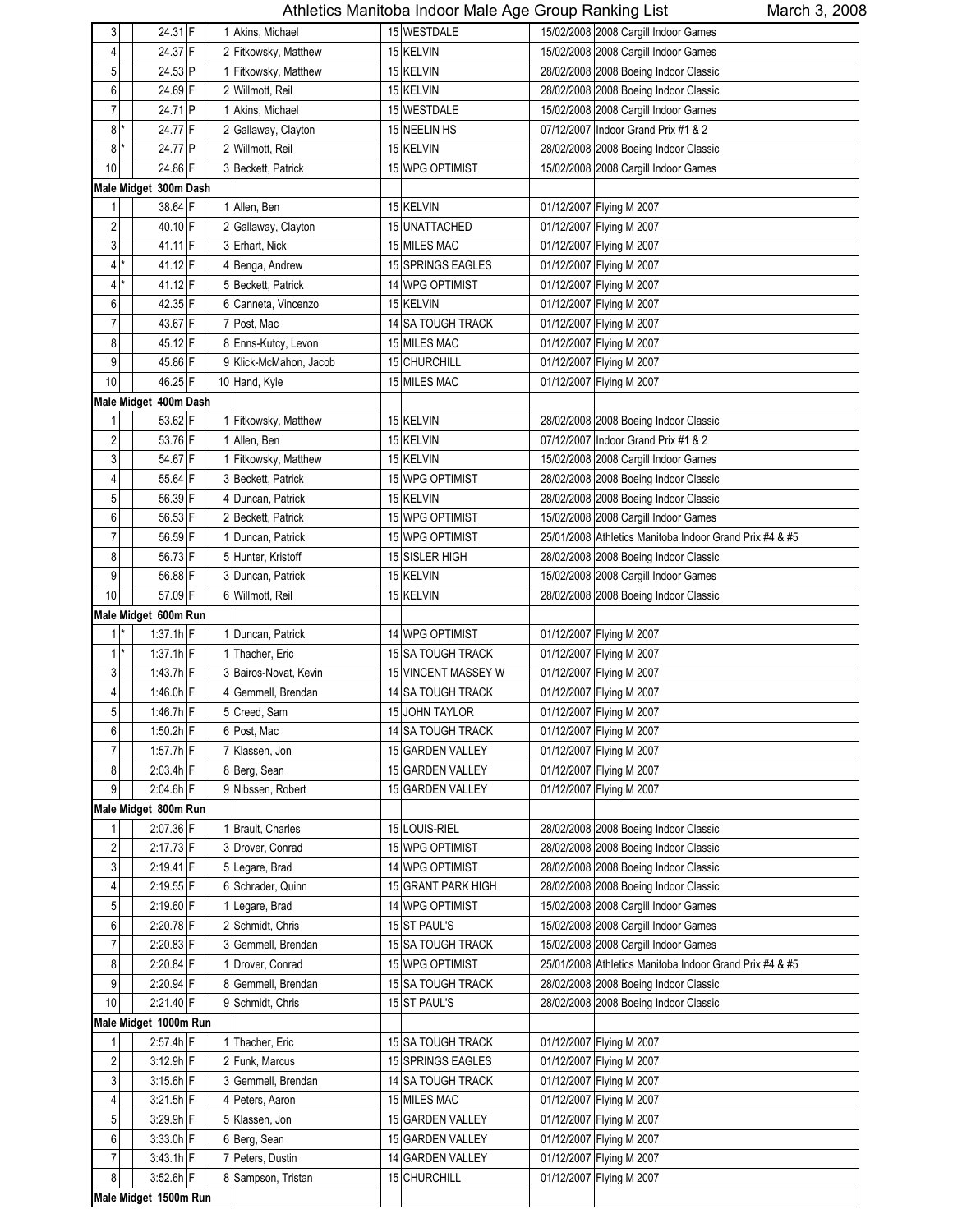| 1                       | 4:30.84 F                           | 1 Brault, Charles       | 15 LOUIS-RIEL       | 28/02/2008 2008 Boeing Indoor Classic                   |
|-------------------------|-------------------------------------|-------------------------|---------------------|---------------------------------------------------------|
| 2                       | 4:34.84 F                           | 2 Krisjanson, Bjorn     | 15 WPG OPTIMIST     | 28/02/2008 2008 Boeing Indoor Classic                   |
| 3                       | $4:36.53$ F                         | 1 Brault, Charles       | 15 LOUIS-RIEL       | 15/02/2008 2008 Cargill Indoor Games                    |
| 4                       | 4:40.34 F                           | 2 MacCharles, Riley     | 15 ST PAUL'S        | 15/02/2008 2008 Cargill Indoor Games                    |
| 5 <sub>5</sub>          | 4:40.53 F                           | 3 Kristjanson, Bjorn    | 15 KELVIN           | 15/02/2008 2008 Cargill Indoor Games                    |
| $6 \,$                  | 4:42.33 F                           | 4 Robinson, Steven      | 15 GENERAL BYNG     | 28/02/2008 2008 Boeing Indoor Classic                   |
|                         |                                     |                         |                     |                                                         |
| 7                       | 4:45.08 F                           | 5 Drover, Conrad        | 15 WPG OPTIMIST     | 28/02/2008 2008 Boeing Indoor Classic                   |
| 8                       | 4:45.33 F                           | 6 Rollins, Dennis       | 15 ELTON COLLEGIATE | 28/02/2008 2008 Boeing Indoor Classic                   |
| 9                       | 4:47.94 F                           | 1 Krisjanson, Bjorn     | 15 WPG OPTIMIST     | 25/01/2008 Athletics Manitoba Indoor Grand Prix #4 & #5 |
| 10                      | 4:49.03 F                           | 2 Gemmell, Brendan      | 15 SA TOUGH TRACK   | 25/01/2008 Athletics Manitoba Indoor Grand Prix #4 & #5 |
|                         | Male Midget 3000m Run               |                         |                     |                                                         |
| 1                       | 9.53.32 F                           | 1 Krisjanson, Bjorn     | 15 WPG OPTIMIST     | 28/02/2008 2008 Boeing Indoor Classic                   |
| 2                       | 9:54.90 F                           | 1 Brault, Charles       | 15 LOUIS-RIEL       | 15/02/2008 2008 Cargill Indoor Games                    |
| 3                       | 9:56.65 F                           | 2 MacCharles, Riley     | 15 ST PAUL'S        | 15/02/2008 2008 Cargill Indoor Games                    |
| 4                       | $9:58.73$ F                         | 3 Kristjanson, Bjorn    | 15 KELVIN           | 15/02/2008 2008 Cargill Indoor Games                    |
| 5                       | 10:02.28 F                          | 2 MacCharles, Riley     | 15 ST PAUL'S        | 28/02/2008 2008 Boeing Indoor Classic                   |
| 6                       | 10:12.84 F                          | 3 Rollins, Dennis       | 15 ELTON COLLEGIATE | 28/02/2008 2008 Boeing Indoor Classic                   |
| 7                       | 10:14.77 F                          | 1 Krisjanson, Bjorn     | 15 WPG OPTIMIST     | 25/01/2008 Athletics Manitoba Indoor Grand Prix #4 & #5 |
| 8                       | 10:24.67 F                          | 2 MacCharles, Riley     | 15 MB TRIATHLON     | 25/01/2008 Athletics Manitoba Indoor Grand Prix #4 & #5 |
| 9                       | 10:33.18 F                          | 1 Kristjanson, Bjorn    | 14 KELVIN           | 07/12/2007 Indoor Grand Prix #1 & 2                     |
| 10                      | 10:33.77 F                          | 4 Gemmell, Brendan      | 15 SA TOUGH TRACK   | 15/02/2008 2008 Cargill Indoor Games                    |
|                         | Male Midget 60m Hurdles 0.840m-8.0m |                         |                     |                                                         |
| $\mathbf{1}$            | 11.20 F                             | 1 Ortilla, Chris        | 15 MAPLES           | 25/01/2008 Athletics Manitoba Indoor Grand Prix #4 & #5 |
|                         | Male Midget 60m Hurdles 0.840m-8.5m |                         |                     |                                                         |
| 1                       | $9.71$ F                            | 1 Fitkowsky, Matthew    | 15 KELVIN           | 28/02/2008 2008 Boeing Indoor Classic                   |
|                         | 9.96 F                              |                         |                     |                                                         |
| 2                       |                                     | 1 Fitkowsky, Matthew    | 15 KELVIN           | 15/02/2008 2008 Cargill Indoor Games                    |
| $\overline{3}$          | 10.04 F                             | 2 Ku, Min Jun           | 15 ST PAUL'S        | 28/02/2008 2008 Boeing Indoor Classic                   |
| 4                       | $10.12$ F                           | 1 Canneta, Vincenzo     | 15 KELVIN           | 01/12/2007 Flying M 2007                                |
| 5 <sub>5</sub>          | 10.20 F                             | 1 Canneta, Vincenzo     | 15 KELVIN           | 07/12/2007 Indoor Grand Prix #1 & 2                     |
| 6                       | 10.36 F                             | 2 Fitkowsky, Matthew    | 14 KELVIN           | 07/12/2007 Indoor Grand Prix #1 & 2                     |
| 7                       | $10.41$ F                           | 4 Colly, Lamin          | 15 GORDON BELLHIGH  | 28/02/2008 2008 Boeing Indoor Classic                   |
| 8                       | $10.51$ F                           | 2 Ku, Min Jun           | 15 ST PAUL'S        | 15/02/2008 2008 Cargill Indoor Games                    |
| 9                       | 10.60 F                             | 5 Chubaty, Kyle         | 15 LOCKPORT SCHOOL  | 28/02/2008 2008 Boeing Indoor Classic                   |
| 10                      | 10.63 F                             | 3 Chubaty, Kyle         | 15 LOCKPORT SCHOOL  | 15/02/2008 2008 Cargill Indoor Games                    |
|                         | Male Midget High Jump               |                         |                     |                                                         |
| $\mathbf{1}$            | $1.63m$ F                           | 2 Lamont, Kristjan      | 14 RIVER HEIGHTS    | 28/02/2008 2008 Boeing Indoor Classic                   |
| $\overline{\mathbf{c}}$ | $1.60m$ F                           | 3 Willmott, Reil        | 15 KELVIN           | 28/02/2008 2008 Boeing Indoor Classic                   |
| $\mathbf{3}$            | $1.58m$ F                           | 1 Willmott, Reil        | 15 KELVIN           | 15/02/2008 2008 Cargill Indoor Games                    |
| $4$ $^{\star}$          | $1.55m$ F                           | 2 Reutlinger, Kirby     | 15 KELVIN           | 15/02/2008 2008 Cargill Indoor Games                    |
| $4$ $^{\star}$          | $1.55m$ F                           | Repa, Steven            | 15 MILES MAC        | 07/12/2007 Indoor Grand Prix #1 & 2                     |
| $6*$                    | $1.50m$ F                           | 5 Reutlinger, Kirby     | 15 KELVIN           | 28/02/2008 2008 Boeing Indoor Classic                   |
| $6*$                    | $1.50m$ F                           | 4 Snidal, Chris         | 15 ST PAUL'S        | 28/02/2008 2008 Boeing Indoor Classic                   |
| $6$ $*$                 | $1.50m$ F                           | 3 Phommarath, Martin    | 15 ST. MAURICE      | 15/02/2008 2008 Cargill Indoor Games                    |
| $6$ <sup>*</sup>        | 1.50m F                             | 3 Schimnowski, Mitchell | 14 GENERAL BYNG     | 15/02/2008 2008 Cargill Indoor Games                    |
| $10^*$                  | $1.45m$ F                           | 6 Phommarath, Martin    | 15 ST. MAURICE      | 28/02/2008 2008 Boeing Indoor Classic                   |
| $10^{*}$                | $1.45m$ F                           | 5 Snidal, Chris         | 15 ST PAUL'S        | 15/02/2008 2008 Cargill Indoor Games                    |
| $10*$                   | $1.45m$ F                           | 2 Reutlinger, Kirby     | 14 KELVIN           | 07/12/2007 Indoor Grand Prix #1 & 2                     |
| $10^*$                  | $1.45m$ F                           | 6 MacDonald, John       | 15 KELVIN           | 28/02/2008 2008 Boeing Indoor Classic                   |
| $10*$                   | $1.45m$ F                           | 6 Swerdyliak, TJ        | 15 EAST SELKIRKMS   | 15/02/2008 2008 Cargill Indoor Games                    |
|                         |                                     |                         |                     |                                                         |
|                         | Male Midget Pole Vault              |                         |                     |                                                         |
| 1                       | $2.70m$ F                           | 2 Bilenko, Vitaly       | 14 WPG OPTIMIST     | 15/02/2008 2008 Cargill Indoor Games                    |
| $\sqrt{2}$              | $2.65m$ F                           | 2 Bilenko, Vitaly       | 14 WPG OPTIMIST     | 28/02/2008 2008 Boeing Indoor Classic                   |
| $\mathbf{3}$            | $2.60m$ F                           | Bilenko, Vitaly         | 14 WPG OPTIMIST     | 20/02/2008 Athletics Manitoba Indoor Grand Prix #6      |
|                         | Male Midget Long Jump               |                         |                     |                                                         |
| 1                       | $5.93m$ F                           | 1 Allen, Ben            | 15 KELVIN           | 01/12/2007 Flying M 2007                                |
| $\overline{\mathbf{c}}$ | $5.87m$ F                           | 1 Allen, Ben            | 15 KELVIN           | 07/12/2007 Indoor Grand Prix #1 & 2                     |
| $\mathbf{3}$            | 5.30m F                             | 1 Akins, Michael        | 15 WESTDALE         | 15/02/2008 2008 Cargill Indoor Games                    |
| 4                       | $5.14m$ F                           | 2 Erhart, Nick          | 15 MILES MAC        | 01/12/2007 Flying M 2007                                |
| 5 <sub>5</sub>          | $5.13m$ F                           | 2 Erhart, Nick          | 15 MILES MAC        | 07/12/2007 Indoor Grand Prix #1 & 2                     |
| 6                       | $5.10m$ F                           | 1 laurence, shaqueel    | 15 GARDEN CITY      | 25/01/2008 Athletics Manitoba Indoor Grand Prix #4 & #5 |
| $\overline{7}$          | $5.08m$ F                           | 2 McKinney, Justin      | 15 WESTDALE         | 28/02/2008 2008 Boeing Indoor Classic                   |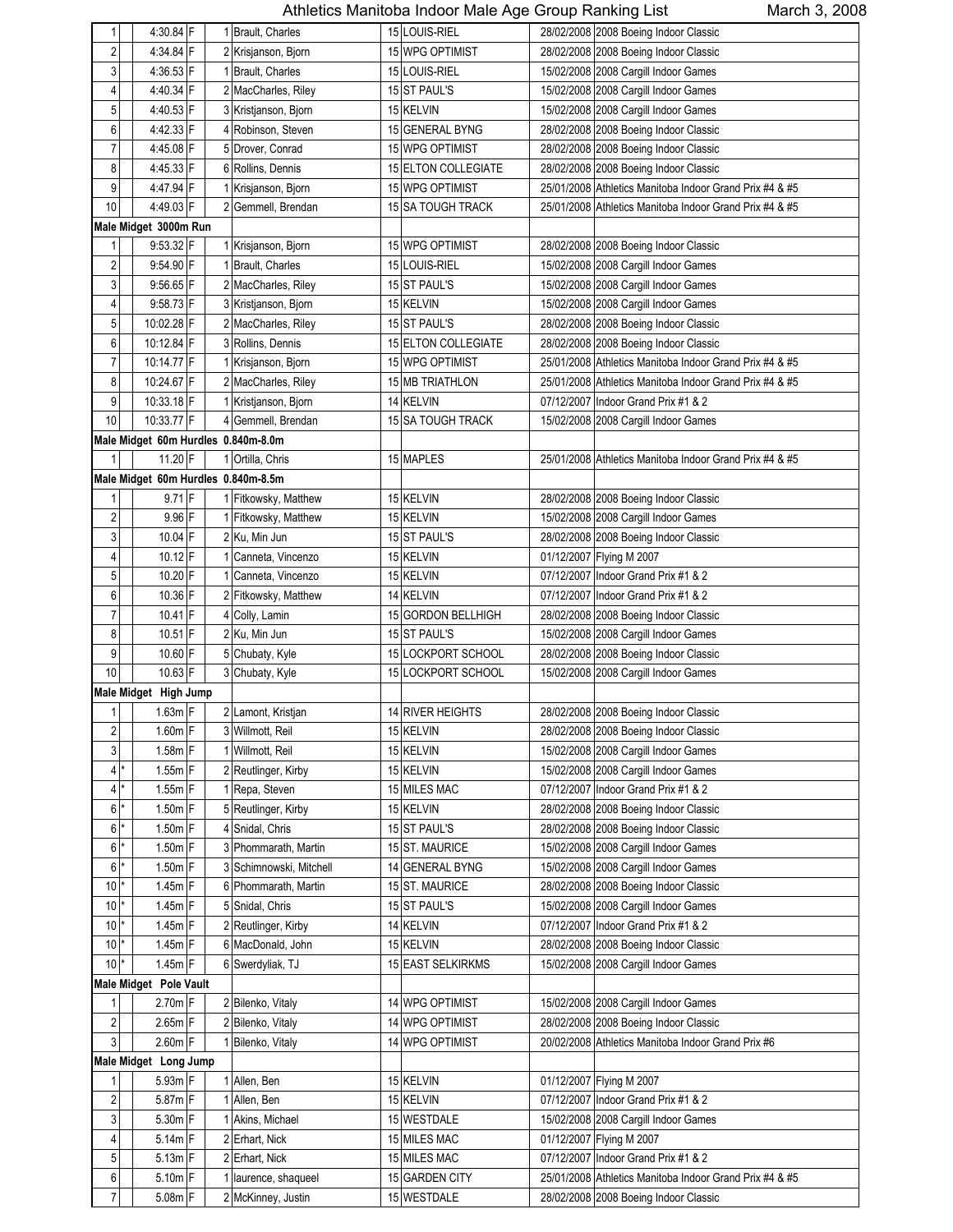| 8              | 4.99m F                  | 3 Wills, Tyler           |                 | 15 ST PAUL'S            | 28/02/2008 2008 Boeing Indoor Classic                   |
|----------------|--------------------------|--------------------------|-----------------|-------------------------|---------------------------------------------------------|
| 9              | 4.93m F                  | 2 McKinney, Justin       |                 | 15 WESTDALE             | 15/02/2008 2008 Cargill Indoor Games                    |
| $10$           | 4.90m F                  | 3 laurence, shaqueel     |                 | 15 GARDEN CITY          | 15/02/2008 2008 Cargill Indoor Games                    |
|                | Male Midget Triple Jump  |                          |                 |                         |                                                         |
| $\mathbf{1}$   | 11.21m F                 | 1 Akins, Michael         |                 | 14 WESTDALE             | 07/12/2007 Indoor Grand Prix #1 & 2                     |
|                |                          |                          |                 |                         |                                                         |
| 2              | 10.85m F                 | 1 Akins, Michael         |                 | 15 WESTDALE             | 15/02/2008 2008 Cargill Indoor Games                    |
| 3              | 10.72m F                 | 2 Fitkowsky, Matthew     |                 | 15 KELVIN               | 15/02/2008 2008 Cargill Indoor Games                    |
| 4              | 10.31m F                 | 2 Fitkowsky, Matthew     |                 | 14 KELVIN               | 07/12/2007 Indoor Grand Prix #1 & 2                     |
| 5              | 10.00m F                 | 3 McKinney, Justin       |                 | 15 WESTDALE             | 15/02/2008 2008 Cargill Indoor Games                    |
| 6              | 9.90m F                  | 3 Ortilla, Chris         |                 | 14 MAPLES               | 07/12/2007 Indoor Grand Prix #1 & 2                     |
| 7              | 9.89m F                  | 4 Grocholski, Winston    | 15              | LOCKPORT SCHOOL         | 15/02/2008 2008 Cargill Indoor Games                    |
| 8              | 9.56m F                  | 5 Krahn, Riley           |                 | 15 GARDEN VALLEY        | 15/02/2008 2008 Cargill Indoor Games                    |
| 9              | $9.50m$ F                | 6 Roskevich, Liam        |                 | 15 ST JOHN'S            | 15/02/2008 2008 Cargill Indoor Games                    |
| $10$           | 9.39m F                  | 4 McKinney, Justin       |                 | 14 WESTDALE             | 07/12/2007 Indoor Grand Prix #1 & 2                     |
|                | Male Midget Shot Put 4kg |                          |                 |                         |                                                         |
| $\mathbf{1}$   | $12.11m$ F               | 1 Dela Cruz, J.R.        |                 | 15 SISLER HIGH          | 15/02/2008 2008 Cargill Indoor Games                    |
| $\sqrt{2}$     | 11.54m F                 | 1 Dela Cruz, J.R.        |                 | 15 SISLER HIGH          | 28/02/2008 2008 Boeing Indoor Classic                   |
| 3              | 11.19m F                 | 1 Farago, Colton         |                 | 15 KELVIN               | 07/12/2007 Indoor Grand Prix #1 & 2                     |
| 4              | 10.61m F                 | 2 Hackie, Ezra           |                 | 15 SPRINGS              | 28/02/2008 2008 Boeing Indoor Classic                   |
| $\mathbf 5$    | 10.47m F                 | 2 Kovacs, Emerich        |                 | 15 EAST SELKIRKMS       | 15/02/2008 2008 Cargill Indoor Games                    |
| 6              | 10.04m F                 | 3 Hackie, Ezra           |                 | 15 SPRINGS              | 15/02/2008 2008 Cargill Indoor Games                    |
| $\overline{7}$ | $9.91m$ F                | 3 Bergen, Adam           |                 | 14 RIVER HEIGHTS        | 28/02/2008 2008 Boeing Indoor Classic                   |
| 8              | $9.70m$ F                | 4 Thiessen, Edwin        |                 | 15 GARDEN VALLEY        | 28/02/2008 2008 Boeing Indoor Classic                   |
| 9              | 9.63m F                  | 4 Grocholski, Winston    |                 | 15 LOCKPORT SCHOOL      | 15/02/2008 2008 Cargill Indoor Games                    |
| $10$           | 9.46m F                  | 5 Pitch, Cole            |                 | 15 LOCKPORT SCHOOL      | 15/02/2008 2008 Cargill Indoor Games                    |
|                | Male Midget In Pent      |                          |                 |                         |                                                         |
| $\mathbf{1}$   | 1280 F                   |                          |                 | 14 RIVER HEIGHTS        |                                                         |
|                |                          | 1 Bergen, Adam           |                 |                         | 25/01/2008 Athletics Manitoba Indoor Grand Prix #4 & #5 |
|                | Male Youth 60m Dash      |                          |                 |                         |                                                         |
| 1              | 7.39 P                   | 1 Allen, Ben             |                 | 16 KELVIN               | 28/02/2008 2008 Boeing Indoor Classic                   |
| $\sqrt{2}$     | $7.41$ F                 | 1 Allen, Ben             |                 | 16 KELVIN               | 15/02/2008 2008 Cargill Indoor Games                    |
| 3              | $7.42$ F                 | 2 Twerdun, Tanner        |                 | 17 WPG OPTIMIST         | 15/02/2008 2008 Cargill Indoor Games                    |
| $\overline{4}$ | 7.44 P                   | 2 McMaster, Jamie        |                 | 17 WESTWOOD             | 28/02/2008 2008 Boeing Indoor Classic                   |
| 4              | $7.44$ F                 | 1 Lautenschlager, Rhys   | 17              | <b>UNATTACHED</b>       | 01/12/2007 Flying M 2007                                |
| 6              | $7.45$ F                 | Twerdun, Tanner          |                 | 17 WPG OPTIMIST         | 28/02/2008 2008 Boeing Indoor Classic                   |
| $\overline{7}$ | 7.46 F                   | 1 Venuto, Alex           |                 | 16 WPG OPTIMIST         | 07/12/2007 Indoor Grand Prix #1 & 2                     |
| 8<br>$\star$   | 7.48 F                   | 2 Smith, Abdul           |                 | 16 FORT RICHMOND CO     | 28/02/2008 2008 Boeing Indoor Classic                   |
| $8$ $^{\star}$ | 7.48 P                   | 1 Twerdun, Tanner        |                 | 17 WPG OPTIMIST         | 15/02/2008 2008 Cargill Indoor Games                    |
| 8 <sup>1</sup> | 7.48 F                   | 3 Allen, Ben             |                 | 16 KELVIN               | 28/02/2008 2008 Boeing Indoor Classic                   |
|                | Male Youth 200m Dash     |                          |                 |                         |                                                         |
| 1              | 23.39 F                  | 1 Allen, Ben             |                 | 16 KELVIN               | 15/02/2008 2008 Cargill Indoor Games                    |
| $\sqrt{2}$     | 23.48 F                  | 2 Waters, Jay            |                 | 17 VINCENT MASSEY W     | 15/02/2008 2008 Cargill Indoor Games                    |
| 3              | 23.50 F                  | 1 Allen, Ben             |                 | 16 KELVIN               | 28/02/2008 2008 Boeing Indoor Classic                   |
| 4              | 23.67 F                  | 1 Allen, Ben             |                 | 16 KELVIN               | 20/02/2008 Athletics Manitoba Indoor Grand Prix #6      |
| $\mathbf 5$    | 23.72 F                  | 2 Waters, Jay            |                 | 17 VINCENT MASSEY W     | 28/02/2008 2008 Boeing Indoor Classic                   |
| 6              | 23.83 P                  | 1 Waters, Jay            | 17              | <b>VINCENT MASSEY W</b> | 15/02/2008 2008 Cargill Indoor Games                    |
| $\overline{7}$ | 23.88 F                  | Waters, Jay              |                 | 17 FLYING M             | 25/01/2008 Athletics Manitoba Indoor Grand Prix #4 & #5 |
| 8              | 23.89 F                  | 3 Twerdun, Tanner        |                 | 17 WPG OPTIMIST         | 15/02/2008 2008 Cargill Indoor Games                    |
| 9              | 23.95 P                  | 2 Allen, Ben             |                 | 16 KELVIN               | 15/02/2008 2008 Cargill Indoor Games                    |
| $10$           | 23.96 P                  | 1 Waters, Jay            | 17              | <b>VINCENT MASSEY W</b> | 28/02/2008 2008 Boeing Indoor Classic                   |
|                | Male Youth 300m Dash     |                          |                 |                         |                                                         |
|                | 36.75 F                  |                          |                 |                         |                                                         |
| 1              |                          | 1 Walford, David         |                 | 17 BISON T& F           | 01/12/2007 Flying M 2007                                |
| $\sqrt{2}$     | 37.50 F                  | 2 Venuto, Alex           |                 | 16 WPG OPTIMIST         | 01/12/2007 Flying M 2007                                |
| 3              | 37.74 F                  | 3 Waters, Jay            |                 | 16 FLYING M             | 01/12/2007 Flying M 2007                                |
| $\overline{4}$ | 39.51 F                  | 4 Harmon, Lloyd          |                 | 16 UNATTACHED           | 01/12/2007 Flying M 2007                                |
| $\mathbf 5$    | 39.80 F                  | 5 Wanigasekara, Dilendra |                 | 16 WPG OPTIMIST         | 01/12/2007 Flying M 2007                                |
| 6              | 40.20 F                  | 6 Iwanchuk, Micheal      |                 | 17 OAK PARK HIGH SC     | 01/12/2007 Flying M 2007                                |
| $\overline{7}$ | 40.55 F                  | 7 Gardiner, Rob          | 16 <sup>1</sup> | <b>OAK PARK HIGH SC</b> | 01/12/2007 Flying M 2007                                |
| 8              | 41.17 F                  | 8 Gauathier, Justin      |                 | 17 OAK PARK HIGH SC     | 01/12/2007 Flying M 2007                                |
| 9              | 41.22 F                  | 9 Chapman, Luc           | 17              | <b>OAK PARK HIGH SC</b> | 01/12/2007 Flying M 2007                                |
| 10             | 42.86 F                  | 10 Nickol, Brett         |                 | 16 WPG OPTIMIST         | 01/12/2007 Flying M 2007                                |
|                | Male Youth 400m Dash     |                          |                 |                         |                                                         |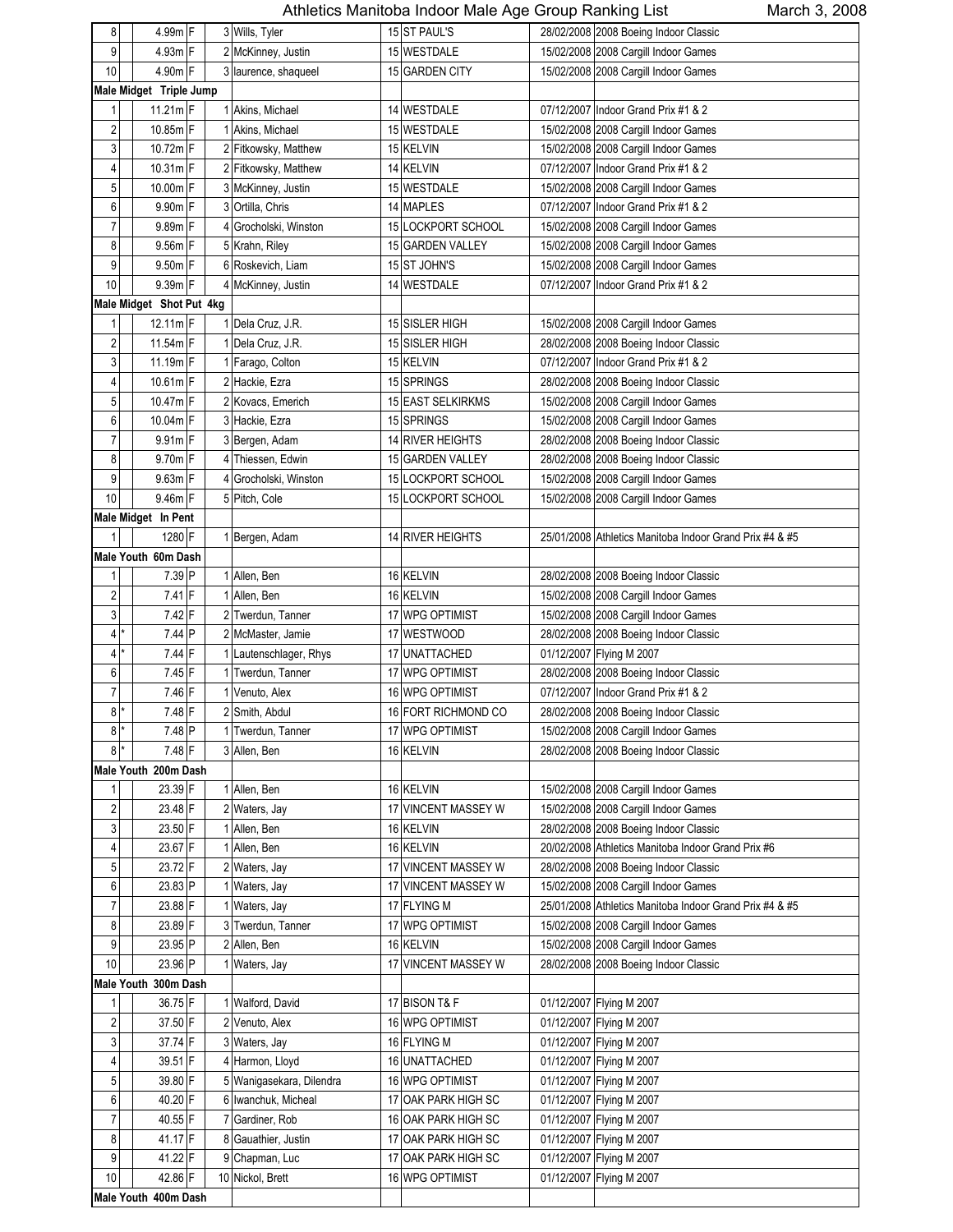| 1                       | 51.86 F              |  | 1 Waters, Jay                       |    | 17 VINCENT MASSEY W | 28/02/2008 2008 Boeing Indoor Classic                   |
|-------------------------|----------------------|--|-------------------------------------|----|---------------------|---------------------------------------------------------|
| $\overline{2}$          | 52.35 F              |  | 2 McMaster, Jamie                   |    | 17 WESTWOOD         | 28/02/2008 2008 Boeing Indoor Classic                   |
| 3                       | 52.39 F              |  | 1 Waters, Jay                       |    | 17 FLYING M         | 25/01/2008 Athletics Manitoba Indoor Grand Prix #4 & #5 |
| 4                       | 52.90 F              |  | 1 Waters, Jay                       |    | 17 VINCENT MASSEY W | 15/02/2008 2008 Cargill Indoor Games                    |
| 5                       | 53.00 F              |  | 2 Allen, Ben                        |    | 16 KELVIN           | 15/02/2008 2008 Cargill Indoor Games                    |
| 6                       | 53.12 F              |  | 3 McMaster, Jamie                   |    | 17 WESTWOOD         | 15/02/2008 2008 Cargill Indoor Games                    |
| $\overline{7}$          | 53.19 F              |  | 3 Allen, Ben                        |    | 16 KELVIN           | 28/02/2008 2008 Boeing Indoor Classic                   |
| 8                       | 53.57 F              |  | 1 Waters, Jay                       |    | 17 FLYING M         | 16/01/2008 Athletics Manitoba Indoor Grand Prix #3      |
| 8                       | 53.57 F              |  | 1 Waters, Jay                       |    | 16 FLYING M         | 07/12/2007 Indoor Grand Prix #1 & 2                     |
| 10                      | 53.67 F              |  | 2 Allen, Ben                        |    | 16 KELVIN           | 25/01/2008 Athletics Manitoba Indoor Grand Prix #4 & #5 |
|                         | Male Youth 600m Run  |  |                                     |    |                     |                                                         |
| $\mathbf{1}$            | 1:42.37 F            |  | 1 Morgan, Brett                     |    | 16 UNATTACHED       | 01/12/2007 Flying M 2007                                |
|                         | Male Youth 800m Run  |  |                                     |    |                     |                                                         |
| 1                       | 2:01.07 F            |  | Saccucci, Jordan                    |    | 17 WPG OPTIMIST     | 25/01/2008 Athletics Manitoba Indoor Grand Prix #4 & #5 |
| $\sqrt{2}$              | 2:02.40 F            |  | Saccucci, Jordan                    |    | 16 WPG OPTIMIST     | 07/12/2007 Indoor Grand Prix #1 & 2                     |
| 3                       | 2:02.90 F            |  | Saccucci, Jordan                    |    | 17 WPG OPTIMIST     | 15/02/2008 2008 Cargill Indoor Games                    |
| 4                       | $2:03.45$ F          |  | Saccucci, Jordan                    |    | 17 WPG OPTIMIST     | 28/02/2008 2008 Boeing Indoor Classic                   |
| 5                       | $2:04.78$ F          |  | 2 McMaster, Jamie                   |    | 17 WESTWOOD         | 28/02/2008 2008 Boeing Indoor Classic                   |
| 6                       | 2:04.95 F            |  | 3 Leylek, Tarik                     |    | 17 KELVIN           | 28/02/2008 2008 Boeing Indoor Classic                   |
| $\overline{7}$          | $2:05.79$ F          |  | 2 Newbold, Steve                    |    | 17 WPG OPTIMIST     | 07/12/2007 Indoor Grand Prix #1 & 2                     |
| 8                       | $2:07.62$ F          |  | 2 McMaster, Jamie                   |    | 17 WESTWOOD         | 15/02/2008 2008 Cargill Indoor Games                    |
| 9                       | $2:08.11$ F          |  | 3 Campbell, Stephen                 |    | 17 KELVIN           | 07/12/2007 Indoor Grand Prix #1 & 2                     |
| 10                      | $2:08.28$ F          |  | 3 Leylek, Tarik                     |    | 17 KELVIN           | 15/02/2008 2008 Cargill Indoor Games                    |
|                         | Male Youth 1000m Run |  |                                     |    |                     |                                                         |
| $\mathbf{1}$            | $2.42.3h$ F          |  | 1 Saccucci, Jordan                  |    | 16 WPG OPTIMIST     | 01/12/2007 Flying M 2007                                |
| $\overline{\mathbf{c}}$ | $2.47.6h$ F          |  | 2 Cooke, Elliot                     |    | 17 WPG OPTIMIST     | 01/12/2007 Flying M 2007                                |
| 3                       | 2:49.2h F            |  | 3 Nicol-Samuel, DeLohnni            |    | 16 UNATTACHED       | 01/12/2007 Flying M 2007                                |
| 4                       | $2:51.3h$ F          |  | 4 Campbell, Steven                  |    | 17 WPG OPTIMIST     | 01/12/2007 Flying M 2007                                |
| 5                       | $2:54.0h$ F          |  | 5 Redpath, Jason                    |    | 16 LORD SELKIRK     | 01/12/2007 Flying M 2007                                |
| 6                       | 3:08.3h F            |  | 6 Labonte, Brandon                  |    | 17 OAK PARK HIGH SC | 01/12/2007 Flying M 2007                                |
|                         | Male Youth 1500m Run |  |                                     |    |                     |                                                         |
| 1                       | 4:12.81 F            |  | 1 Brown, Alastair                   |    | 17 WPG OPTIMIST     | 07/12/2007 Indoor Grand Prix #1 & 2                     |
| $\overline{\mathbf{c}}$ | 4:17.30 F            |  | 1 Nicol-Samuel, DeLohnni            |    | 17 UNATTACHED       | 28/02/2008 2008 Boeing Indoor Classic                   |
| 3                       | 4:18.65 F            |  | 2 Saccucci, Jordan                  |    | 17 WPG OPTIMIST     | 28/02/2008 2008 Boeing Indoor Classic                   |
| 4                       | 4:22.65 F            |  | 1 Nicol-Samuel, DeLohnni            |    | 17 UNATTACHED       | 15/02/2008 2008 Cargill Indoor Games                    |
| 5                       | $4:23.13$ F          |  | 6 Redpath, Jason                    |    | 17 LORD SELKIRK     | 28/02/2008 2008 Boeing Indoor Classic                   |
| 6                       | 4:23.19 F            |  | 1 Nicol-Samuel, DeLohnni            |    | 17 UNATTACHED       | 16/01/2008 Athletics Manitoba Indoor Grand Prix #3      |
| $\overline{7}$          | $4:23.71$ F          |  | 2 Redpath, Jason                    |    | 17 LORD SELKIRK     | 15/02/2008 2008 Cargill Indoor Games                    |
| 8                       | 4:23.76 F            |  | 4 Leylek, Tarik                     |    | 17 KELVIN           | 15/02/2008 2008 Cargill Indoor Games                    |
| 9                       | 4:24.06 F            |  | 7 Leylek, Tarik                     |    | 17 KELVIN           | 28/02/2008 2008 Boeing Indoor Classic                   |
| 10                      | 4:25.20 F            |  | 2 Newbold, Steve                    |    | 17 WPG OPTIMIST     | 07/12/2007 Indoor Grand Prix #1 & 2                     |
|                         | Male Youth 3000m Run |  |                                     |    |                     |                                                         |
| 1                       | X9:20.51 F           |  | Nicol-Samuel, DeLohnni              |    | 17 UNATTACHED       | 28/02/2008 2008 Boeing Indoor Classic                   |
| $\overline{\mathbf{c}}$ | 9:22.47 F            |  | Nicol-Samuel, DeLohnni              |    | 17 UNATTACHED       | 20/02/2008 Athletics Manitoba Indoor Grand Prix #6      |
| $\mathbf{3}$            | $9.25.43$ F          |  | Brown, Alastair                     |    | 17 WPG OPTIMIST     | 07/12/2007 Indoor Grand Prix #1 & 2                     |
| 4                       | 9:27.57 F            |  | 1 Nicol-Samuel, DeLohnni            |    | 16 UNATTACHED       | 01/12/2007 Flying M 2007                                |
| 5 <sub>5</sub>          | $9:29.83$ F          |  | 2 Cooke, Elliott                    |    | 17 KELVIN           | 07/12/2007 Indoor Grand Prix #1 & 2                     |
| 6                       | $9:30.86$ F          |  | 3 Redpath, Jason                    |    | 17 LORD SELKIRK     | 28/02/2008 2008 Boeing Indoor Classic                   |
| 7                       | X9:33.39 F           |  | Nicol-Samuel, DeLohnni              |    | 17 UNATTACHED       | 15/02/2008 2008 Cargill Indoor Games                    |
| 8                       | $9.35.80$ F          |  | Nicol-Samuel, DeLohnni              |    | 17 UNATTACHED       | 25/01/2008 Athletics Manitoba Indoor Grand Prix #4 & #5 |
| 9                       | 9:41.57 F            |  | 2 Redpath, Jason                    |    | 17 LORD SELKIRK     | 15/02/2008 2008 Cargill Indoor Games                    |
| 10                      | 9:44.56 F            |  | 2 Redpath, Jason                    | 16 | <b>LORD SELKIRK</b> | 01/12/2007 Flying M 2007                                |
|                         |                      |  | Male Youth 60m Hurdles 0.914m-9.14m |    |                     |                                                         |
| 1                       | $8.81$ F             |  | 1 Clement, Dallas                   |    | 17 WPG OPTIMIST     | 07/12/2007 Indoor Grand Prix #1 & 2                     |
| $\sqrt{2}$              | $9.15$ F             |  | Lautenschlager, Rhys                |    | 17 UNATTACHED       | 01/12/2007 Flying M 2007                                |
| 3                       | 9.23 F               |  | 2 Finnson, Curtis                   |    | 17 WPG OPTIMIST     | 28/02/2008 2008 Boeing Indoor Classic                   |
| 4                       | $9.26$ F             |  | Finnson, Curtis                     |    | 17 WPG OPTIMIST     | 15/02/2008 2008 Cargill Indoor Games                    |
| 5                       | $9.37$ F             |  | 3 Salangsang, Randolph              |    | 17 SISLER HIGH      | 28/02/2008 2008 Boeing Indoor Classic                   |
| 6                       | $9.39$ F             |  | 2 Salangsang, Randolph              |    | 17 SISLER HIGH      | 15/02/2008 2008 Cargill Indoor Games                    |
| $\overline{7}$          | $9.48$ F             |  | 1 Finnson, Curtis                   |    | 17 WPG OPTIMIST     | 25/01/2008 Athletics Manitoba Indoor Grand Prix #4 & #5 |
| 8                       | $9.77$ F             |  | 2 Thiessen, Wayne                   |    | 17 GARDEN VALLEY    | 01/12/2007 Flying M 2007                                |
|                         |                      |  |                                     |    |                     |                                                         |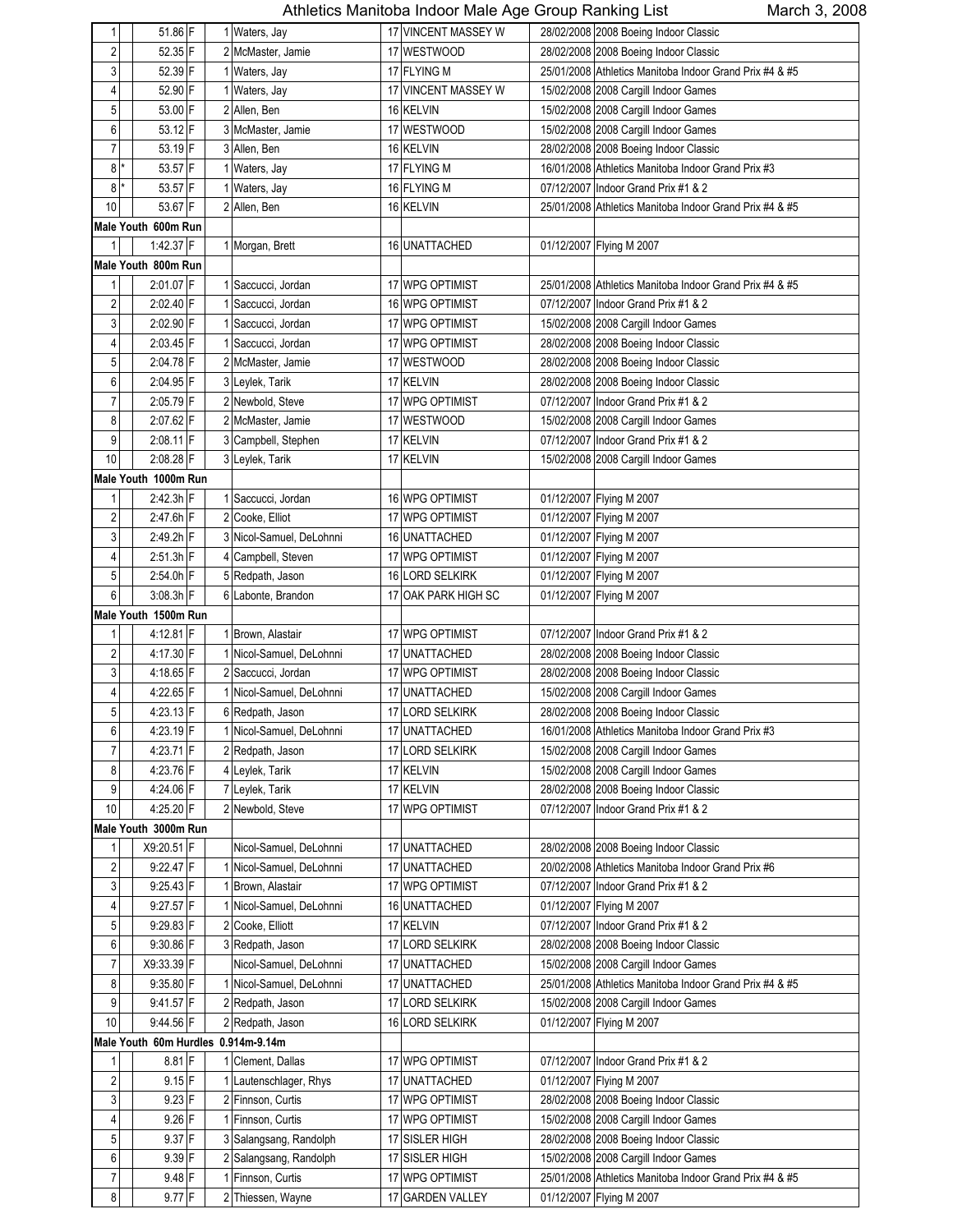| 9                         | $9.79$ F                   |  | 1 Cannata, Vinny             | 16 KELVIN           | 20/02/2008 Athletics Manitoba Indoor Grand Prix #6      |
|---------------------------|----------------------------|--|------------------------------|---------------------|---------------------------------------------------------|
| 10                        | $9.85$ F                   |  | 4 Cannata, Vinny             | 16 KELVIN           | 28/02/2008 2008 Boeing Indoor Classic                   |
|                           | Male Youth High Jump       |  |                              |                     |                                                         |
| 1                         | $2.06m$ F                  |  | 1 Rodewald, Lucas            | 17 WPG OPTIMIST     | 07/12/2007 Indoor Grand Prix #1 & 2                     |
| 2                         | $2.05m$ F                  |  | 1 Rodewald, Lucas            | 17 WPG OPTIMIST     | 01/12/2007 Flying M 2007                                |
| 3                         | $1.90m$ <sup>F</sup>       |  | 2 Buchanan, Arthur           | 16 WPG OPTIMIST     | 07/12/2007 Indoor Grand Prix #1 & 2                     |
| $\overline{4}$<br>*       | $1.80m$ F                  |  | 2 Marchildon-Lavoie, Thierry | 17 WPG OPTIMIST     | 01/12/2007 Flying M 2007                                |
| 4<br>*                    | $1.80m$ F                  |  | 1 Buchanan, Arthur           | 17 WPG OPTIMIST     | 28/02/2008 2008 Boeing Indoor Classic                   |
| 4                         | 1.80m F                    |  | Buchanan, Arthur             | 17 WPG OPTIMIST     | 15/02/2008 2008 Cargill Indoor Games                    |
| 4<br>*                    | $1.80m$ F                  |  | 3 Buchanan, Arthur           | 16 WPG OPTIMIST     | 01/12/2007 Flying M 2007                                |
| $\overline{4}$<br>$\star$ | 1.80m F                    |  | 1 Buchanan, Arthur           | 17 WPG OPTIMIST     | 25/01/2008 Athletics Manitoba Indoor Grand Prix #4 & #5 |
| $\overline{9}$<br>*       | 1.70m F                    |  | 2 Jubinville, Calvin         | 17 KELVIN           | 15/02/2008 2008 Cargill Indoor Games                    |
| $9*$                      | $1.70m$ F                  |  | 4 Thiessen, Wayne            | 17 GARDEN VALLEY    | 01/12/2007 Flying M 2007                                |
|                           | Male Youth Pole Vault      |  |                              |                     |                                                         |
| 1                         | 3.25m F                    |  | 1 Buchanan, Arthur           | 17 WPG OPTIMIST     | 28/02/2008 2008 Boeing Indoor Classic                   |
|                           |                            |  | 1 Buchanan, Arthur           | 17 WPG OPTIMIST     |                                                         |
| 2<br>3                    | $3.20m$ F                  |  |                              |                     | 20/02/2008 Athletics Manitoba Indoor Grand Prix #6      |
|                           | $3.10m$ F<br>$2.95m$ F     |  | 1 Buchanan, Arthur           | 17 WPG OPTIMIST     | 15/02/2008 2008 Cargill Indoor Games                    |
| 4<br>5                    | 2.90m F                    |  | 1 Buchanan, Arthur           | 16 WPG OPTIMIST     | 07/12/2007 Indoor Grand Prix #1 & 2                     |
|                           |                            |  | 1 Buchanan, Arthur           | 17 WPG OPTIMIST     | 25/01/2008 Athletics Manitoba Indoor Grand Prix #4 & #5 |
|                           | Male Youth Long Jump       |  |                              |                     |                                                         |
| 1                         | $6.31m$ F                  |  | 1 Walford, David             | 17 BISON T& F       | 07/12/2007 Indoor Grand Prix #1 & 2                     |
| 2                         | 6.26m F                    |  | 1 Allen, Ben                 | 16 KELVIN           | 28/02/2008 2008 Boeing Indoor Classic                   |
| 3                         | $6.23m$ F                  |  | 1 Walford, David             | 17 BISON T& F       | 01/12/2007 Flying M 2007                                |
| 4                         | $6.09m$ F                  |  | 1 Allen, Ben                 | 16 KELVIN           | 15/02/2008 2008 Cargill Indoor Games                    |
| 5                         | $5.95m$ F                  |  | 1 Allen, Ben                 | 16 KELVIN           | 25/01/2008 Athletics Manitoba Indoor Grand Prix #4 & #5 |
| 6                         | 5.79m F                    |  | 2 Lautenschlager, Rhys       | 17 UNATTACHED       | 01/12/2007 Flying M 2007                                |
| 7                         | $5.72m$ F                  |  | 2 McAdam, Justin             | 17 WPG OPTIMIST     | 15/02/2008 2008 Cargill Indoor Games                    |
| 8                         | 5.65m F                    |  | 2 Bourassa, Justin           | 17 OAK PARK HIGH SC | 28/02/2008 2008 Boeing Indoor Classic                   |
| 8                         | $5.65m$ F                  |  | 3 Bourassa, Justin           | 17 OAK PARK HIGH SC | 15/02/2008 2008 Cargill Indoor Games                    |
| 10                        | $5.62m$ F                  |  | 2 McAdam, Justin             | 16 WPG OPTIMIST     | 07/12/2007 Indoor Grand Prix #1 & 2                     |
|                           | Male Youth Triple Jump     |  |                              |                     |                                                         |
| 1                         | $13.21m$ F                 |  | 1 Walford, David             | 17 BISON T& F       | 07/12/2007 Indoor Grand Prix #1 & 2                     |
| $\overline{2}$            | $12.26m$ F                 |  | 1 Jubinville, Calvin         | 17 KELVIN           | 15/02/2008 2008 Cargill Indoor Games                    |
| 3                         | $12.20m$ F                 |  | Blad, Corey                  | 17 STEINBACH        | 28/02/2008 2008 Boeing Indoor Classic                   |
| 4                         | $12.11m$ F                 |  | 2 Waters, Jay                | 17 VINCENT MASSEY W | 28/02/2008 2008 Boeing Indoor Classic                   |
| 5                         | 11.89m F                   |  | 2 Robison, Kyle              | 17 SHAFTESBURY      | 15/02/2008 2008 Cargill Indoor Games                    |
| 6                         | 11.88m F                   |  | 3 Tait, Tito                 | 17 MAPLES           | 28/02/2008 2008 Boeing Indoor Classic                   |
| 7                         | $11.61m$ F                 |  | 4 Bourassa, Justin           | 17 OAK PARK HIGH SC | 28/02/2008 2008 Boeing Indoor Classic                   |
| 8                         | $11.56m$ F                 |  | 2 Jubinville, Calvin         | 16 KELVIN           | 07/12/2007 Indoor Grand Prix #1 & 2                     |
| 9                         | $11.51m$ F                 |  | 5 Lacap, Aljon               | 16 SISLER HIGH      | 28/02/2008 2008 Boeing Indoor Classic                   |
| 10                        | $11.43m$ F                 |  | 1 Tait, Tito                 | 17 MAPLES           | 25/01/2008 Athletics Manitoba Indoor Grand Prix #4 & #5 |
|                           | Male Youth Shot Put 5kg    |  |                              |                     |                                                         |
| 1                         | $13.81m$ F                 |  | 1 Zelenitski, Mike           | 17 UNATTACHED       | 15/02/2008 2008 Cargill Indoor Games                    |
| 2                         | 13.62m F                   |  | 2 Zelenitsky, Michael        | 17 UNATTACHED       | 28/02/2008 2008 Boeing Indoor Classic                   |
| 3                         | 13.59m F                   |  | 1 Zelenitsky, Michael        | 16 UNATTACHED       | 01/12/2007 Flying M 2007                                |
| 4                         | 12.06m F                   |  | 2 Damianakos, Daylan         | 17 MAPLES           | 15/02/2008 2008 Cargill Indoor Games                    |
| 5                         | 12.05m F                   |  | 3 Valdez, Domingo            | 17 SISLER HIGH      | 15/02/2008 2008 Cargill Indoor Games                    |
| 6                         | 11.80m F                   |  | 3 Damianakos, Daylan         | 17 MAPLES           | 28/02/2008 2008 Boeing Indoor Classic                   |
| $\boldsymbol{7}$          | 11.70m F                   |  | 4 Valdez, Domingo            | 17 SISLER HIGH      | 28/02/2008 2008 Boeing Indoor Classic                   |
| 8                         | $11.51m$ F                 |  | 5 Stevens, Branden           | 16 SA TOUGH TRACK   | 28/02/2008 2008 Boeing Indoor Classic                   |
| 9                         | 11.26 $m$ F                |  | 1 Damianakos, Daylan         | 17 MAPLES           | 25/01/2008 Athletics Manitoba Indoor Grand Prix #4 & #5 |
| 10                        | 11.08m F                   |  | 6 Fergusson, Kelvin          | 16 FORT RICHMOND CO | 28/02/2008 2008 Boeing Indoor Classic                   |
|                           | Male Youth Wght Thr 9.09kg |  |                              |                     |                                                         |
| 1                         | $13.55m$ F                 |  | 1 Zelenitsky, Michael        | 16 UNATTACHED       | 01/12/2007 Flying M 2007                                |
|                           | Male Junior 60m Dash       |  |                              |                     |                                                         |
| $1*$                      | 7.16 P                     |  | 8 Moolchan, Kieran           | 19 U OF MANITOBA    | 26/01/2008 Jack Johnson Minnesota Classic               |
| $1$ <sup>*</sup>          | $7.16$ F                   |  | 1 Szczepaniak, David         | 19 U OF MANITOBA    | 01/12/2007 Flying M 2007                                |
| 3                         | $7.21$ F                   |  | 1 Moolchan, Kieran           | 19 U OF MANITOBA    | 28/02/2008 2008 Boeing Indoor Classic                   |
| $\frac{4}{ }$             | $7.22$ F                   |  | Szczepaniak, David           | 19 U OF MANITOBA    | 07/12/2007 Indoor Grand Prix #1 & 2                     |
| $\frac{4}{ }$             | $7.22$ F                   |  | 1 Molyneux, Brad             | 19 U OF MANITOBA    | 15/02/2008 2008 Cargill Indoor Games                    |
| $\overline{4}$<br>$\star$ | $7.22$ P                   |  | 13 Moolchan, Kieran          | 19 U OF MANITOBA    | 02/02/2008 2008 Cargill Indoor Games                    |
|                           |                            |  |                              |                     |                                                         |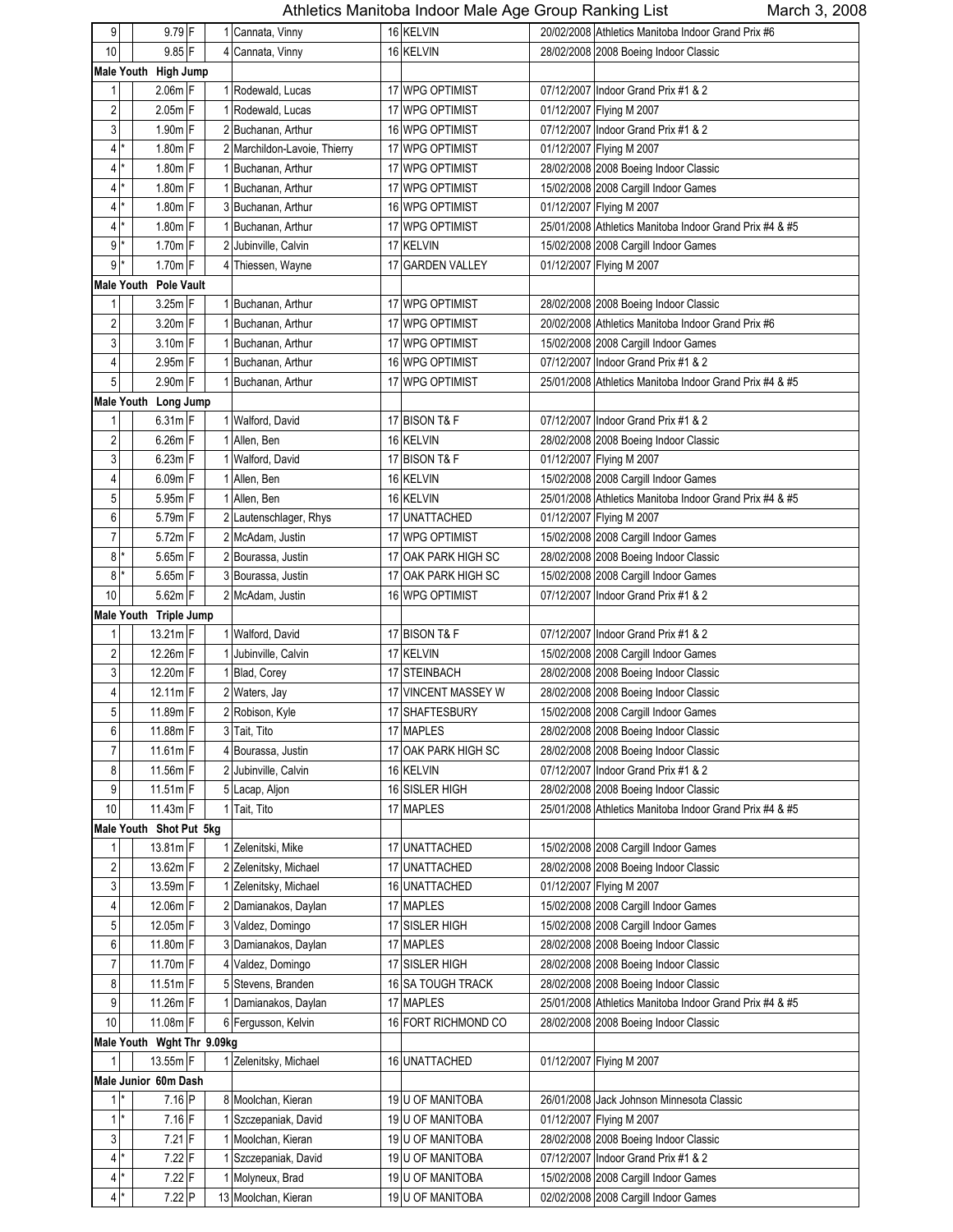| $\star$                 |                       |  |                         |                  | - - - - - - - - - - - - - <del>-</del> |                                                         |
|-------------------------|-----------------------|--|-------------------------|------------------|----------------------------------------|---------------------------------------------------------|
| $\overline{7}$          | $7.23$ F              |  | 1 Moolchan, Kieran      | 19 U OF MANITOBA |                                        | 16/01/2008 Athletics Manitoba Indoor Grand Prix #3      |
| $7^*$                   | $7.23$ F              |  | 2 Lautenschlager, Rhys  | 18 MORDEN        |                                        | 28/02/2008 2008 Boeing Indoor Classic                   |
| 9                       | $7.24$ P              |  | 14 Moolchan, Kieran     | 19 U OF MANITOBA |                                        | 22/02/2008 2008 Canada West Track & Field Championships |
|                         | Male Junior 200m Dash |  |                         |                  |                                        |                                                         |
| 1                       | 23.23 F               |  | 101 Durand, Zacharie    | 19 U OF MANITOBA |                                        | 14/02/2008 08 ISU Track & Field Classic                 |
| 2                       | 23.30 F               |  | 1 Molyneux, Brad        | 19 U OF MANITOBA |                                        | 15/02/2008 2008 Cargill Indoor Games                    |
|                         | 23.35 F               |  |                         |                  |                                        |                                                         |
| 3<br>*                  |                       |  | 2 Partaker, Mitchell    | 19 U OF MANITOBA |                                        | 15/02/2008 2008 Cargill Indoor Games                    |
| 4                       | 23.40 F               |  | 2 Walford, David        | 18 BISON T& F    |                                        | 28/02/2008 2008 Boeing Indoor Classic                   |
| 4                       | 23.40 F               |  | 1 Lautenschlager, Rhys  | 18 MORDEN        |                                        | 28/02/2008 2008 Boeing Indoor Classic                   |
| ¥<br>4                  | 23.40 F               |  | 3 Walford, David        | 18 BISON T& F    |                                        | 15/02/2008 2008 Cargill Indoor Games                    |
| $\overline{7}$          | 23.57 P               |  | 1 Molyneux, Brad        | 19 U OF MANITOBA |                                        | 15/02/2008 2008 Cargill Indoor Games                    |
| 8                       | 23.60 P               |  | 1 Lautenschlager, Rhys  | 18 MORDEN        |                                        | 28/02/2008 2008 Boeing Indoor Classic                   |
| 9                       | 23.71 P               |  | 2 Walford, David        | 18 BISON T& F    |                                        | 28/02/2008 2008 Boeing Indoor Classic                   |
| $\overline{9}$<br>×     | 23.71 F               |  | 3 Partaker, Mitchell    | 19 U OF MANITOBA |                                        | 28/02/2008 2008 Boeing Indoor Classic                   |
|                         | Male Junior 300m Dash |  |                         |                  |                                        |                                                         |
|                         |                       |  |                         |                  |                                        |                                                         |
| 1                       | 35.80 F               |  | 1 Szczepaniak, David    | 19 U OF MANITOBA |                                        | 07/12/2007 Indoor Grand Prix #1 & 2                     |
| $\overline{2}$          | 36.05 F               |  | 1 Szczepaniak, David    | 19 U OF MANITOBA |                                        | 01/12/2007 Flying M 2007                                |
| 3                       | 36.07 F               |  | 14 Durand, Zacharie     | 19 U OF MANITOBA |                                        | 02/02/2008 2008 Cargill Indoor Games                    |
| 4                       | 36.26 P               |  | 11 Durand, Zach         | 19 U OF MANITOBA |                                        | 22/02/2008 2008 Canada West Track & Field Championships |
| 5<br>*                  | 36.76 F               |  | 2 Durand, Zacharie      | 19 U OF MANITOBA |                                        | 05/01/2008 U of S Prairie Dual                          |
| 5<br>*                  | 36.76 F               |  | 2 Durand, Zacharie      | 18 U OF MANITOBA |                                        | 01/12/2007 Flying M 2007                                |
| 7                       | 36.82 F               |  | 3 Durand, Zacharie      | 18 U OF MANITOBA |                                        | 07/12/2007 Indoor Grand Prix #1 & 2                     |
| 8                       | 37.46 F               |  | 4 Campbell, Mark        | 19 U OF MANITOBA |                                        | 07/12/2007 Indoor Grand Prix #1 & 2                     |
|                         |                       |  |                         |                  |                                        |                                                         |
| 9                       | 37.60 F               |  | 25 Molyneux, Brad       | 19 U OF MANITOBA |                                        | 02/02/2008 2008 Cargill Indoor Games                    |
| 10                      | 37.91 F               |  | 3 Campbell, Mark        | 19 U OF MANITOBA |                                        | 01/12/2007 Flying M 2007                                |
|                         | Male Junior 400m Dash |  |                         |                  |                                        |                                                         |
| 1                       | 51.34 F               |  | 95 Durand, Zacharie     | 19 U OF MANITOBA |                                        | 14/02/2008 08 ISU Track & Field Classic                 |
| 2                       | 51.55 F               |  | 7 Durand, Zacharie      | 19 U OF MANITOBA |                                        | 26/01/2008 Jack Johnson Minnesota Classic               |
| 3                       | 51.81 F               |  | 3 Durand, Zacharie      | 19 WPG OPTIMIST  |                                        | 28/02/2008 2008 Boeing Indoor Classic                   |
| $\overline{4}$          | 52.20 F               |  | 1 Campbell, Mark        | 19 U OF MANITOBA |                                        | 07/12/2007 Indoor Grand Prix #1 & 2                     |
|                         |                       |  |                         |                  |                                        |                                                         |
| 5                       | 52.30 F               |  | 1 Fontaine, Louis-Felix | 18 LOUIS-RIEL    |                                        | 25/01/2008 Athletics Manitoba Indoor Grand Prix #4 & #5 |
| 6                       | 52.50 F               |  | 1 Durand, Zacharie      | 19 U OF MANITOBA |                                        | 16/01/2008 Athletics Manitoba Indoor Grand Prix #3      |
| 7                       | 52.86 F               |  | 4 Loewen, Josh          | 18 RIVER EAST    |                                        | 28/02/2008 2008 Boeing Indoor Classic                   |
| 8                       | $53.11$ F             |  | 2 Amy, John             | 18 U OF MANITOBA |                                        | 07/12/2007 Indoor Grand Prix #1 & 2                     |
| 9                       | 53.14 F               |  | 1 Fontaine, Louis-Felix | 18 LOUIS-RIEL    |                                        | 15/02/2008 2008 Cargill Indoor Games                    |
| $10\,$                  | 53.94 F               |  | 2 Toet, Travis          | 19 U OF MANITOBA |                                        | 15/02/2008 2008 Cargill Indoor Games                    |
|                         | Male Junior 600m Run  |  |                         |                  |                                        |                                                         |
| 1                       | 1:22.38 F             |  | 1 Ferguson, Quin        | 19 U OF MANITOBA |                                        | 01/12/2007 Flying M 2007                                |
| $\overline{\mathbf{c}}$ | $1:23.55$ F           |  | 1 Barnett, Colin        | 18 U OF MANITOBA |                                        | 01/12/2007 Flying M 2007                                |
|                         |                       |  |                         |                  |                                        |                                                         |
| 3                       | 1:24.13 F             |  | 6 Barnett, Colin        | 19 U OF MANITOBA |                                        | 05/01/2008 U of S Prairie Dual                          |
| 4                       | $1:25.51$ F           |  | 9 Gallaway, Marshall    | 19 U OF MANITOBA |                                        | 05/01/2008 U of S Prairie Dual                          |
| 5                       | 1:26.47 F             |  | 3 Kelly, Patrick        | 19 U OF MANITOBA |                                        | 01/12/2007 Flying M 2007                                |
| 6                       | 1:26.79 F             |  | 15 Toet, Travis         | 19 U OF MANITOBA |                                        | 02/02/2008 2008 Cargill Indoor Games                    |
| $\overline{7}$          | 1:26.94 F             |  | 2 Gallaway, Marshall    | 18 U OF MANITOBA |                                        | 01/12/2007 Flying M 2007                                |
| 8                       | 1:28.21 F             |  | 3 Campbell, Mark        | 19 U OF MANITOBA |                                        | 01/12/2007 Flying M 2007                                |
| 9                       | 1:29.06 F             |  | 4 Toet, Travis          | 18 U OF MANITOBA |                                        | 01/12/2007 Flying M 2007                                |
| $10$                    | 1:29.84 F             |  | 5 Berg, Kyle            | 19 BISON T& F    |                                        | 01/12/2007 Flying M 2007                                |
|                         | Male Junior 800m Run  |  |                         |                  |                                        |                                                         |
|                         |                       |  |                         |                  |                                        |                                                         |
| 1                       | 1.54.12 F             |  | 51 Barnett, Colin       | 19 U OF MANITOBA |                                        | 14/02/2008 08 ISU Track & Field Classic                 |
| 2                       | $1:55.12$ F           |  | 2 Barnett, Colin        | 19 U OF MANITOBA |                                        | 26/01/2008 Jack Johnson Minnesota Classic               |
| 3                       | 1:55.31 F             |  | 73 Gallaway, Marshall   | 19 U OF MANITOBA |                                        | 14/02/2008 08 ISU Track & Field Classic                 |
| 4                       | 1:56.46 F             |  | 1 Barnett, Colin        | 18 U OF MANITOBA |                                        | 07/12/2007 Indoor Grand Prix #1 & 2                     |
| 5                       | 1.57.21 F             |  | 87 Man, Mitchell        | 19 U OF MANITOBA |                                        | 14/02/2008 08 ISU Track & Field Classic                 |
| 6                       | 1:57.86 F             |  | 5 Gallaway, Marshall    | 19 U OF MANITOBA |                                        | 26/01/2008 Jack Johnson Minnesota Classic               |
| $\overline{7}$          | $1.58.15$ F           |  | 6 Man, Mitchell         | 19 U OF MANITOBA |                                        | 26/01/2008 Jack Johnson Minnesota Classic               |
|                         |                       |  |                         |                  |                                        |                                                         |
| 8                       | $1:58.19$ F           |  | 3 Man, Mitchell         | 19 U OF MANITOBA |                                        | 28/02/2008 2008 Boeing Indoor Classic                   |
| 9                       | $1.58.48$ F           |  | 4 Brown, Alastair       | 18 WPG OPTIMIST  |                                        | 28/02/2008 2008 Boeing Indoor Classic                   |
| $10$                    | 1:58.70 F             |  | 1 Brown, Alastair       | 18 WPG OPTIMIST  |                                        | 25/01/2008 Athletics Manitoba Indoor Grand Prix #4 & #5 |
|                         | Male Junior 1000m Run |  |                         |                  |                                        |                                                         |
| 1                       | 2:28.65 F             |  | 3 Barnett, Colin        | 19 U OF MANITOBA |                                        | 22/02/2008 2008 Canada West Track & Field Championships |
| $\overline{\mathbf{c}}$ | 2:28.78 F             |  | 1 Barnett, Colin        | 19 U OF MANITOBA |                                        | 02/02/2008 2008 Cargill Indoor Games                    |
|                         |                       |  |                         |                  |                                        |                                                         |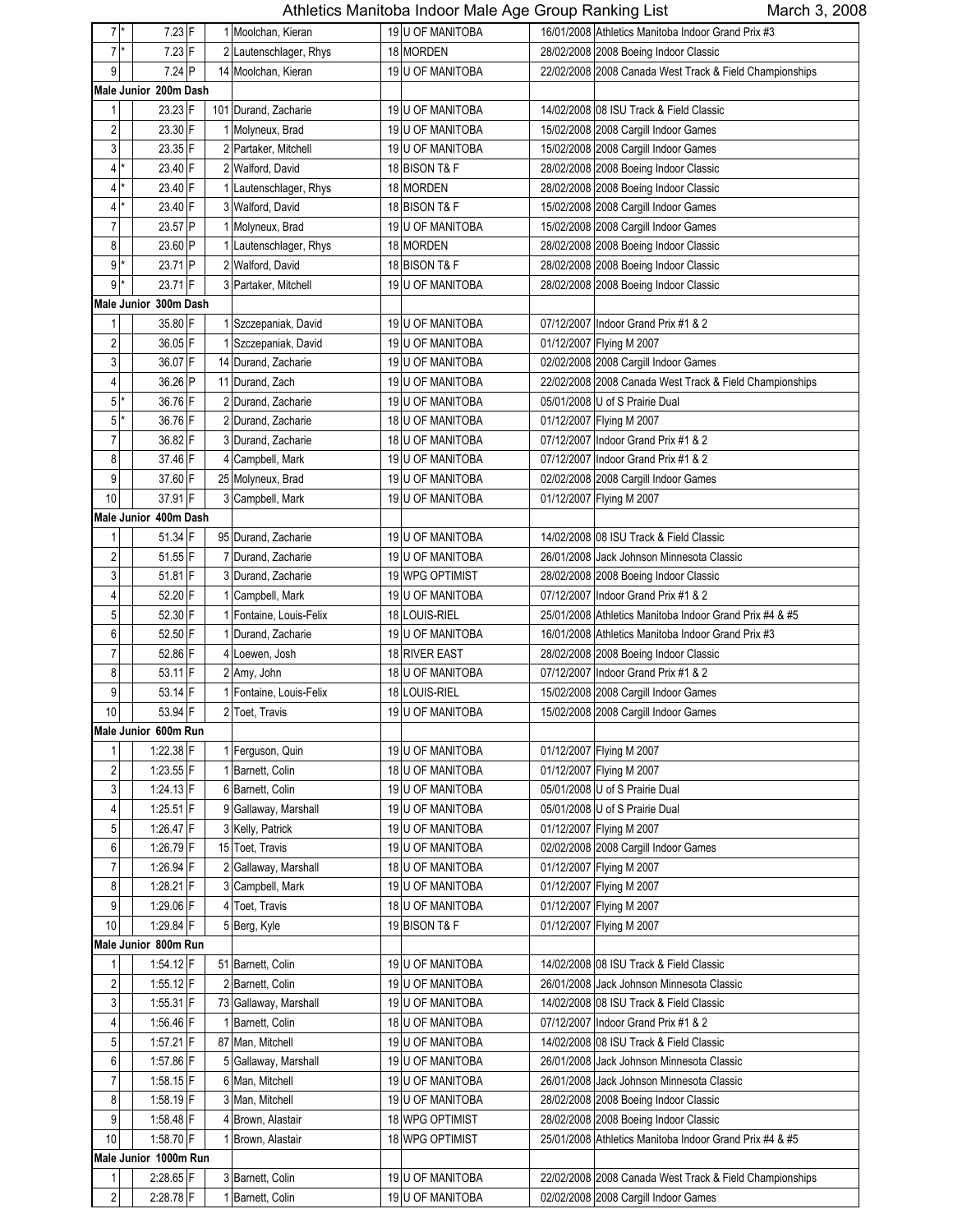| 3                       |          | $2:30.60$ F            |  | 6 Gallaway, Marshall                 |    | 19 U OF MANITOBA        | 02/02/2008 2008 Cargill Indoor Games                    |
|-------------------------|----------|------------------------|--|--------------------------------------|----|-------------------------|---------------------------------------------------------|
| 4                       |          | 2:32.39 F              |  | 2 Man, Mitchell                      |    | 19 U OF MANITOBA        | 05/01/2008 U of S Prairie Dual                          |
| 5                       |          | 2:32.7h F              |  | 1 Man, Mitchell                      |    | 18 U OF MANITOBA        | 01/12/2007 Flying M 2007                                |
| 6                       |          | $2:34.17$ F            |  | 12 Gallaway, Marshall                |    | 19 U OF MANITOBA        | 22/02/2008 2008 Canada West Track & Field Championships |
| 7                       |          | $2:36.07$ F            |  | 14 Man, Mitchell                     |    | 19 U OF MANITOBA        | 22/02/2008 2008 Canada West Track & Field Championships |
| 8                       |          | $2:40.08$ F            |  | 16 Fontaine, Louis-Felix             |    | 18 LOUIS-RIEL           | 02/02/2008 2008 Cargill Indoor Games                    |
| 9                       |          | 3:27.96 M              |  | Lautenschlager, Rhys                 |    | 18 UNATTACHED           | 25/01/2008 Athletics Manitoba Indoor Grand Prix #4 & #5 |
|                         |          | Male Junior 1500m Run  |  |                                      |    |                         |                                                         |
| 1                       |          | 3.58.45 F              |  | 1 Barnett, Colin                     |    | 18 U OF MANITOBA        | 07/12/2007 Indoor Grand Prix #1 & 2                     |
| 2                       |          | $3:59.91$ F            |  | 2 Man, Mitchell                      |    | <b>18 U OF MANITOBA</b> | 07/12/2007 Indoor Grand Prix #1 & 2                     |
| 3                       |          | 4:00.17 F              |  | 4 Man, Mitchell                      |    | <b>19 U OF MANITOBA</b> | 02/02/2008 2008 Cargill Indoor Games                    |
| 4                       |          | 4:01.83 F              |  | 1 Man, Mitchell                      |    | 19 U OF MANITOBA        | 16/01/2008 Athletics Manitoba Indoor Grand Prix #3      |
| 5                       |          | 4:05.15 F              |  | 3 Budigoma, Desire                   |    | 19 U OF MANITOBA        | 07/12/2007 Indoor Grand Prix #1 & 2                     |
| 6                       |          | 4:05.27 F              |  | Gallaway, Marshall                   |    | 19 U OF MANITOBA        | 16/01/2008 Athletics Manitoba Indoor Grand Prix #3      |
| $\overline{7}$          |          | 4:05.31 F              |  | Brown, Alastair                      |    | 18 GRANT PARK HIGH      | 15/02/2008 2008 Cargill Indoor Games                    |
| 8                       |          | 4:05.63 F              |  | 9 Barnett, Colin                     |    | 19 U OF MANITOBA        | 22/02/2008 2008 Canada West Track & Field Championships |
| 9                       |          | X4:05.95 F             |  | Gallaway, Marshall                   |    | 19 U OF MANITOBA        | 28/02/2008 2008 Boeing Indoor Classic                   |
| 10                      |          | 4:05.99 F              |  | 8 Brown, Alastair                    |    | 18 WPG OPTIMIST         |                                                         |
|                         |          | Male Junior 3000m Run  |  |                                      |    |                         | 02/02/2008 2008 Cargill Indoor Games                    |
|                         |          |                        |  |                                      |    |                         |                                                         |
| 1                       |          | 8:50.35 F              |  | 3 Budigoma, Desire                   |    | 19 U OF MANITOBA        | 07/12/2007 Indoor Grand Prix #1 & 2                     |
| $\overline{\mathbf{c}}$ |          | 8:51.20 F              |  | 1 Budigoma, Desire                   |    | 19 U OF MANITOBA        | 01/12/2007 Flying M 2007                                |
| 3                       |          | $8:58.82$ F            |  | 12 Sharp, Nigel                      |    | 19 UNATTACHED           | 02/02/2008 2008 Cargill Indoor Games                    |
| 4                       |          | 9:10.39 F              |  | 3 Shepherd, Colin                    |    | 19 U OF MANITOBA        | 01/12/2007 Flying M 2007                                |
| 5                       |          | $9:12.75$ F            |  | 1 Amy, John                          |    | 18 U OF MANITOBA        | 01/12/2007 Flying M 2007                                |
| 6                       |          | 9:14.57 F              |  | 12 Amy, John                         |    | 19 U OF MANITOBA        | 26/01/2008 Jack Johnson Minnesota Classic               |
| $\overline{7}$          |          | 9:19.64 F              |  | 22 Amy, John                         |    | 19 U OF MANITOBA        | 02/02/2008 2008 Cargill Indoor Games                    |
| 8                       |          | 9:21.85 F              |  | 5 Amy, John                          |    | 19 U OF MANITOBA        | 05/01/2008 U of S Prairie Dual                          |
| 9                       |          | $9.33.34$ F            |  | Cooke, Elliot                        |    | 18 WPG OPTIMIST         | 25/01/2008 Athletics Manitoba Indoor Grand Prix #4 & #5 |
| 10                      |          | 9:39.74 F              |  | 3 Laurier, Joel                      |    | 19 LOUIS-RIEL           | 28/02/2008 2008 Boeing Indoor Classic                   |
|                         |          |                        |  | Male Junior 60m Hurdles 0.991m-9.14m |    |                         |                                                         |
| 1                       |          | 8.50 F                 |  | 1 Moolchan, Kieran                   |    | 19 U OF MANITOBA        | 28/02/2008 2008 Boeing Indoor Classic                   |
| $\overline{\mathbf{c}}$ |          | $8.51$ F               |  | 1 Moolchan, Kieran                   |    | 19 U OF MANITOBA        | 15/02/2008 2008 Cargill Indoor Games                    |
| 3                       |          | 8.72 F                 |  | 3 Lautenschlager, Rhys               |    | 18 MORDEN               | 28/02/2008 2008 Boeing Indoor Classic                   |
| 4                       |          | $9.00$ F               |  | 1 Lautenschlager, Rhys               |    | 18 MORDEN               | 20/02/2008 Athletics Manitoba Indoor Grand Prix #6      |
| 5                       |          | $9.24$ M               |  | Lautenschlager, Rhys                 |    | 18 UNATTACHED           | 25/01/2008 Athletics Manitoba Indoor Grand Prix #4 & #5 |
| 6                       |          | $9.31$ F               |  | 1 Smook, Troy                        |    | <b>19 WPG OPTIMIST</b>  | 01/12/2007 Flying M 2007                                |
| $\overline{7}$          |          | $9.63$ F               |  | 2 Thiessen, Wayne                    |    | 18 GARDEN VALLEY        | 15/02/2008 2008 Cargill Indoor Games                    |
| 8                       |          | $9.96$ F               |  | 4 Thiessen, Wayne                    |    | 18 GARDEN VALLEY        | 28/02/2008 2008 Boeing Indoor Classic                   |
| 9                       |          | 10.38 F                |  | 5 Chapman, Luc                       |    | 18 OAK PARK HIGH SC     | 28/02/2008 2008 Boeing Indoor Classic                   |
| 10                      |          | 10.56 F                |  | 3 Chapman, Luc                       | 18 | OAK PARK HIGH SC        | 15/02/2008 2008 Cargill Indoor Games                    |
|                         |          | Male Junior High Jump  |  |                                      |    |                         |                                                         |
| 1                       |          | $2.01m$ F              |  | 1 Rodewald, Lucas                    |    | 18 WPG OPTIMIST         | 16/01/2008 Athletics Manitoba Indoor Grand Prix #3      |
|                         | $2^*$    | $1.95m$ F              |  | Rodewald, Lucas                      |    | 18 WPG OPTIMIST         | 25/01/2008 Athletics Manitoba Indoor Grand Prix #4 & #5 |
| 2                       |          | $1.95m$ F              |  | Rodewald, Lucas                      |    | 18 WPG OPTIMIST         | 15/02/2008 2008 Cargill Indoor Games                    |
|                         | $4*$     | 1.85m F                |  | 2 Marchildon-Lavoie, Thierry         |    | 18 WPG OPTIMIST         | 15/02/2008 2008 Cargill Indoor Games                    |
|                         | $4^*$    | 1.85m F                |  | 2 Marchildon-Lavoie, Thierry         |    | 18 WPG OPTIMIST         | 25/01/2008 Athletics Manitoba Indoor Grand Prix #4 & #5 |
|                         | $4^*$    | $1.85m$ F              |  | 2 Welchinski, Tyrone                 |    | 19 U OF MANITOBA        | 28/02/2008 2008 Boeing Indoor Classic                   |
|                         | $7$ $^*$ | $1.81m$ F              |  | 2 Marchildon-Lavoie, Thierry         |    | 18 WPG OPTIMIST         | 16/01/2008 Athletics Manitoba Indoor Grand Prix #3      |
|                         | $7^*$    | $1.81m$ F              |  | 2 Welchinski, Tyrone                 |    | 19 U OF MANITOBA        | 16/01/2008 Athletics Manitoba Indoor Grand Prix #3      |
| 9 <sup>1</sup>          |          | $1.80m$ F              |  | 3 Welchinski, Tyrone                 |    | 19 U OF MANITOBA        | 15/02/2008 2008 Cargill Indoor Games                    |
| 9 <sup>1</sup>          |          | $1.80m$ F              |  | 3 Marchildon-Lavoie, Thierry         |    | 18 WPG OPTIMIST         | 28/02/2008 2008 Boeing Indoor Classic                   |
|                         | 9 *      | $1.80m$ F              |  | Benedictson, Chris                   |    | 19 WPG OPTIMIST         | 07/12/2007 Indoor Grand Prix #1 & 2                     |
|                         | $9^*$    | 1.80m F                |  | Benediktson, Chris                   |    | 19 U OF MANITOBA        | 01/12/2007 Flying M 2007                                |
| 9                       |          | $1.80m$ F              |  | 4 Welchinski, Tyrone                 |    | 19 U OF MANITOBA        | 05/01/2008 U of S Prairie Dual                          |
|                         |          | Male Junior Pole Vault |  |                                      |    |                         |                                                         |
| 1                       |          | $3.90m$ F              |  | 1 Welchinski, Tyrone                 |    | 19 U OF MANITOBA        | 20/02/2008 Athletics Manitoba Indoor Grand Prix #6      |
| $\overline{c}$          |          | 3.80m F                |  | Welchinski, Tyrone                   |    | 19 U OF MANITOBA        | 15/02/2008 2008 Cargill Indoor Games                    |
| 3                       |          | 3.66m F                |  | 17 Welchinski, Tyrone                |    | 19 U OF MANITOBA        | 26/01/2008 Jack Johnson Minnesota Classic               |
| 4                       |          | $3.20m$ F              |  | 8 Welchinski, Tyrone                 |    | 19 U OF MANITOBA        | 05/01/2008 U of S Prairie Dual                          |
| 5                       |          | $2.95m$ F              |  | 1 Welchinski, Tyrone                 |    | 18 U OF MANITOBA        | 07/12/2007 Indoor Grand Prix #1 & 2                     |
| 6                       |          | $2.70m$ F              |  | 2 Lautenschlager, Rhys               |    | 18 MORDEN               | 20/02/2008 Athletics Manitoba Indoor Grand Prix #6      |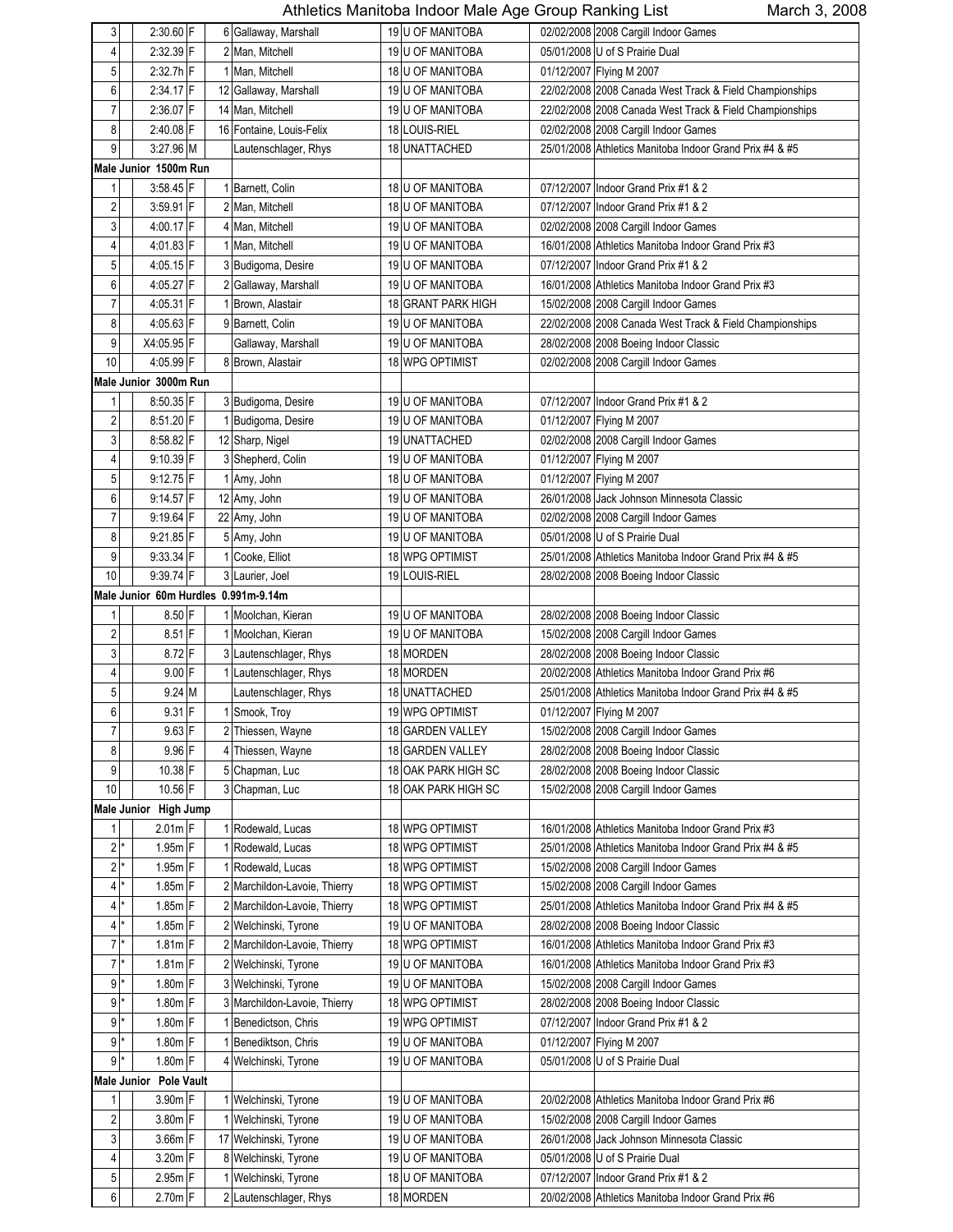|                         | Male Junior Long Jump        |                        |    |                         |                                                         |
|-------------------------|------------------------------|------------------------|----|-------------------------|---------------------------------------------------------|
|                         |                              |                        |    |                         |                                                         |
| 1                       | 6.59m F                      | 1 Rodewald, Lucas      |    | 18 WPG OPTIMIST         | 15/02/2008 2008 Cargill Indoor Games                    |
| $\sqrt{2}$              | $6.57m$ F                    | 1 Rodewald, Lucas      |    | 18 WPG OPTIMIST         | 28/02/2008 2008 Boeing Indoor Classic                   |
| 3                       | 6.29m P                      | 5 Gundrum, Joshua      |    | 19 U OF MANITOBA        | 26/01/2008 Jack Johnson Minnesota Classic               |
| $\overline{4}$          | $6.21m$ F                    | 8 Gundrum, Josh        |    | 19 U OF MANITOBA        | 22/02/2008 2008 Canada West Track & Field Championships |
| 4                       | $6.21m$ F                    | 3 Gundrum, Josh        |    | 19 U OF MANITOBA        | 16/01/2008 Athletics Manitoba Indoor Grand Prix #3      |
| 6                       | $6.20m$ F                    | 8 Gundrum, Josh        |    | 19 U OF MANITOBA        | 02/02/2008 2008 Cargill Indoor Games                    |
| $\overline{7}$          | $6.19m$ F                    | 2 Walford, David       |    | 18 BISON T& F           | 28/02/2008 2008 Boeing Indoor Classic                   |
| 8                       | $6.13m$ F                    | 3 Bjornson, Forrest    |    | 18 FRONTIER COLL.       | 28/02/2008 2008 Boeing Indoor Classic                   |
| 9                       | $6.10m$ F                    | 2 Gundrum, Joshua      |    | 19 U OF MANITOBA        | 15/02/2008 2008 Cargill Indoor Games                    |
| $10$                    | 6.07m F                      | 7 Gundrum, Joshua      |    | 19 U OF MANITOBA        | 05/01/2008 U of S Prairie Dual                          |
|                         | Male Junior Triple Jump      |                        |    |                         |                                                         |
| 1                       | 13.38m F                     | 4 Walford, David       |    | 18 BISON T& F           | 02/02/2008 2008 Cargill Indoor Games                    |
| $\sqrt{2}$              | 13.32m F                     | 5 Gundrum, Josh        |    | 19 U OF MANITOBA        | 22/02/2008 2008 Canada West Track & Field Championships |
| 3                       | 12.97m F                     | 1 Walford, David       |    | 18 BISON T& F           | 15/02/2008 2008 Cargill Indoor Games                    |
| 4                       | 12.90m F                     | 2 Gundrum, Joshua      |    | 19 U OF MANITOBA        | 15/02/2008 2008 Cargill Indoor Games                    |
| 5                       | 12.88m F                     | 4 Gundrum, Joshua      |    | 19 U OF MANITOBA        | 26/01/2008 Jack Johnson Minnesota Classic               |
| 6                       | 12.87m F                     | 1 Walford, David       |    | 18 BISON T& F           | 28/02/2008 2008 Boeing Indoor Classic                   |
| $\overline{7}$          | 12.81m F                     | 3 Gundrum, Joshua      |    | 19 U OF MANITOBA        | 05/01/2008 U of S Prairie Dual                          |
| 8                       | 12.62m F                     | 5 Gundrum, Josh        |    | 19 U OF MANITOBA        | 02/02/2008 2008 Cargill Indoor Games                    |
| 9                       | 12.54m F                     | 2 Bjornson, Forrest    |    | 18 FRONTIER COLL.       | 28/02/2008 2008 Boeing Indoor Classic                   |
| 10                      | 12.49m F                     | 1 Gundrum, Joshua      |    | 19 U OF MANITOBA        | 16/01/2008 Athletics Manitoba Indoor Grand Prix #3      |
|                         | Male Junior Shot Put 6kg     |                        |    |                         |                                                         |
| $\mathbf{1}$            | 12.24m F                     | 1 Tielemans, Nicholas  |    | 19 BISON T& F           | 28/02/2008 2008 Boeing Indoor Classic                   |
| $\sqrt{2}$              | 11.62m F                     | 1 Pluta, Bryce         |    | 18 RIVER EAST           | 15/02/2008 2008 Cargill Indoor Games                    |
| 3                       | 11.36m F                     | 2 Tiede, David         |    | 18 TEC VOC HIGH         | 28/02/2008 2008 Boeing Indoor Classic                   |
| 4                       | 11.15m F                     | 3 Cavallo, Matt        |    | 18 FORT RICHMOND CO     | 28/02/2008 2008 Boeing Indoor Classic                   |
| 5                       | 11.08m F                     | 2 Tiede, David         |    | 18 TEC VOC HIGH         | 15/02/2008 2008 Cargill Indoor Games                    |
| 6                       | 10.77m F                     | 3 Cavalla, Matt        |    | 18 FORT RICHMOND AT     | 15/02/2008 2008 Cargill Indoor Games                    |
| $\overline{7}$          | 10.64m F                     | 4 Tapp, Ryan           |    | 18 TEC VOC HIGH         | 28/02/2008 2008 Boeing Indoor Classic                   |
| 8                       | 10.57m F                     | 4 Lee, Jordan          |    | 18 ST JOHN'S            | 15/02/2008 2008 Cargill Indoor Games                    |
| 9                       | 10.49m F                     | 5 Tapp, Ryan           |    | 18 TEC VOC HIGH         | 15/02/2008 2008 Cargill Indoor Games                    |
| 10                      | 10.18m F                     | 1 Cavallo, Matt        | 18 | <b>FORT RICHMOND CO</b> | 20/02/2008 Athletics Manitoba Indoor Grand Prix #6      |
|                         | Male Junior Wght Thr 15.91kg |                        |    |                         |                                                         |
| 1                       | 10.80m F                     | 7 Bertrand, Brenden    |    | 19 U OF MANITOBA        | 02/02/2008 2008 Cargill Indoor Games                    |
| $\overline{2}$          | 10.78m F                     | 1 Waterhouse, Travis   |    | 19 U OF MANITOBA        | 07/12/2007   Indoor Grand Prix #1 & 2                   |
| 3                       | 10.18m F                     | 1 Bertrand, Brenden    |    | 19 U OF MANITOBA        | 16/01/2008 Athletics Manitoba Indoor Grand Prix #3      |
| 4                       | $10.01m$ F                   | 1 Bertrand, Brenden    |    | 19 U OF MANITOBA        | 25/01/2008 Athletics Manitoba Indoor Grand Prix #4 & #5 |
| 5                       | 9.75m F                      | 1 Bertrand, Brenden    |    | 19 U OF MANITOBA        | 28/02/2008 2008 Boeing Indoor Classic                   |
| 6                       | 9.57m F                      | 1 Waterhouse, Travis   |    | 19 U OF MANITOBA        | 01/12/2007 Flying M 2007                                |
| $\overline{7}$          | 8.59m F                      | 2 Sawka, Kevin         |    | 18 U OF MANITOBA        | 07/12/2007 Indoor Grand Prix #1 & 2                     |
| 8                       | 8.39m F                      | 2 Bertrand, Brenden    |    | 18 U OF MANITOBA        | 01/12/2007 Flying M 2007                                |
| 9                       | 8.36m F                      | 2 Tiede, David         |    | 18 TEC VOC HIGH         |                                                         |
| $10$                    |                              |                        |    |                         | 28/02/2008 2008 Boeing Indoor Classic                   |
|                         | 8.19m F                      | 3 Sawka, Kevin         |    | 18 U OF MANITOBA        | 01/12/2007 Flying M 2007                                |
| 1                       | Male Junior In Pent          |                        |    | 18 UNATTACHED           |                                                         |
|                         | 2573 F                       | 1 Lautenschlager, Rhys |    |                         | 25/01/2008 Athletics Manitoba Indoor Grand Prix #4 & #5 |
|                         | Male Senior 60m Dash         |                        |    |                         |                                                         |
| 1                       | 6.99 F                       | 1 Szczepaniak, David   |    | 20 U OF MANITOBA        | 16/01/2008 Athletics Manitoba Indoor Grand Prix #3      |
| $\sqrt{2}$              | 7.02 F                       | 5 Szczepaniak, David   |    | 20 U OF MANITOBA        | 02/02/2008 2008 Cargill Indoor Games                    |
| 3                       | 7.04 P                       | 6 Szczepaniak, David   |    | 20 U OF MANITOBA        | 02/02/2008 2008 Cargill Indoor Games                    |
| $\overline{\mathbf{4}}$ | 7.06 F                       | 2 Labbe, Nathan        |    | 20 U OF MANITOBA        | 16/01/2008 Athletics Manitoba Indoor Grand Prix #3      |
| 5 <sup>1</sup>          | 7.07 F                       | 24 Szczepaniak, David  |    | 20 U OF MANITOBA        | 14/02/2008 08 ISU Track & Field Classic                 |
| 5 <sup>1</sup>          | 7.07 P                       | 1 Szczepaniak, David   |    | 20 U OF MANITOBA        | 26/01/2008 Jack Johnson Minnesota Classic               |
| 5 <sup>1</sup>          | 7.07 F                       | 5 Labbe, Nathan        |    | 20 U OF MANITOBA        | 05/01/2008 U of S Prairie Dual                          |
| 8                       | 7.08 F                       | 6 Labbe, Nathan        |    | 20 U OF MANITOBA        | 26/01/2008 Jack Johnson Minnesota Classic               |
| 9                       | 7.09 P                       | 2 Labbe, Nathan        |    | 20 U OF MANITOBA        | 26/01/2008 Jack Johnson Minnesota Classic               |
| 10                      | $7.10$ F                     | 7 Szczepaniak, David   |    | 20 U OF MANITOBA        | 26/01/2008 Jack Johnson Minnesota Classic               |
|                         | Male Senior 200m Dash        |                        |    |                         |                                                         |
| 1                       | 21.82 F                      | Vadeboncouer, Nathan   |    | 23 WPG OPTIMIST         | 28/02/2008 2008 Boeing Indoor Classic                   |
| $\sqrt{2}$              | 21.84 P                      | Vadeboncouer, Nathan   |    | 23 WPG OPTIMIST         | 28/02/2008 2008 Boeing Indoor Classic                   |
| $\mathfrak{z}$          | 22.08 F                      | 26 Szczepaniak, David  |    | 20 U OF MANITOBA        | 14/02/2008 08 ISU Track & Field Classic                 |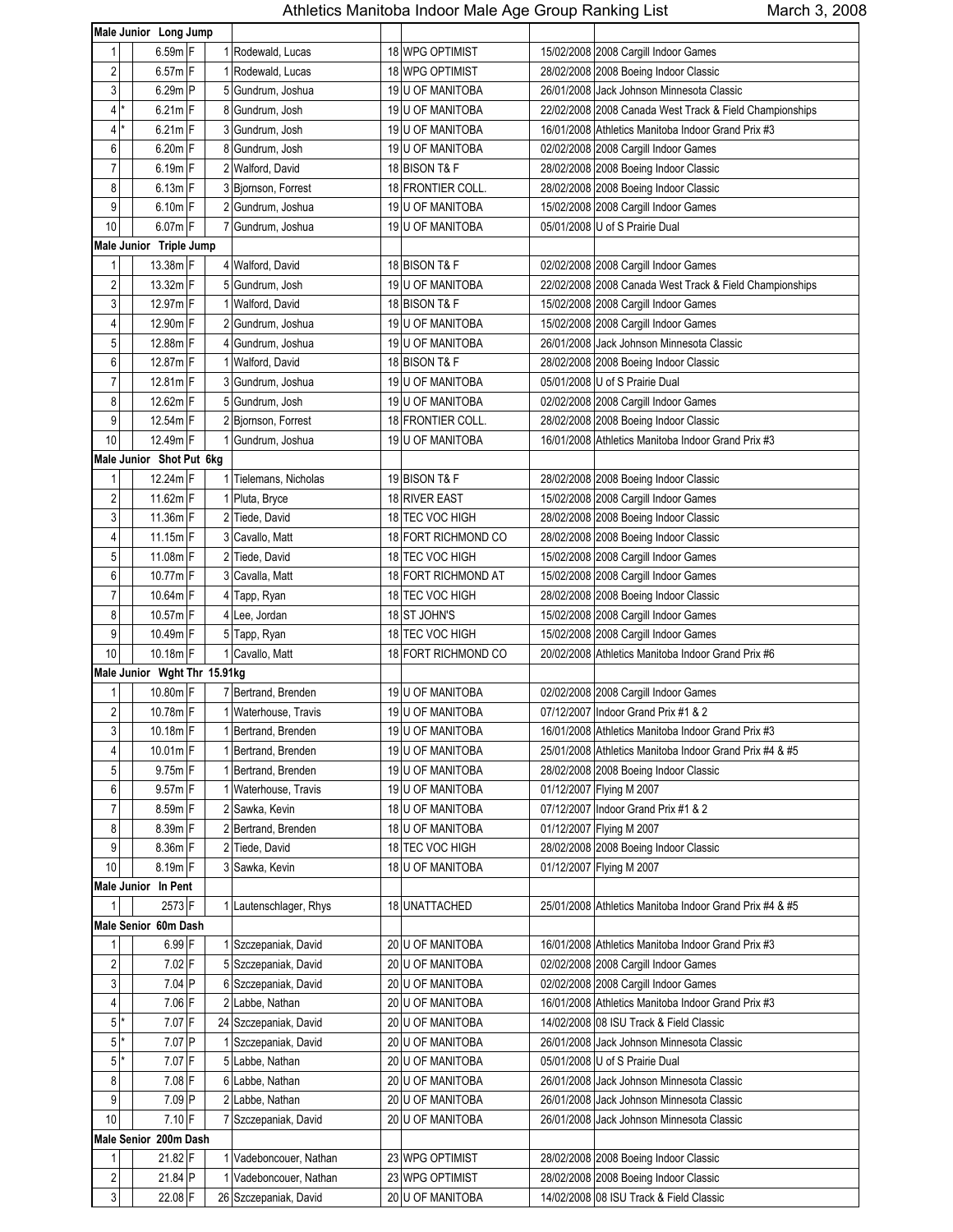| 4                       | 22.46 F               | 4 Szczepaniak, David     | 20 U OF MANITOBA |            | 26/01/2008 Jack Johnson Minnesota Classic               |
|-------------------------|-----------------------|--------------------------|------------------|------------|---------------------------------------------------------|
| 5                       | 22.92 F               | 3 Kelly, David           | 22 PARC          |            | 28/02/2008 2008 Boeing Indoor Classic                   |
| 6                       | 23.03 P               | 3 Kelly, David           | 22 PARC          |            | 28/02/2008 2008 Boeing Indoor Classic                   |
| 7                       | 23.17 F               | 1 Kelly, David           | 22 U OF MANITOBA |            | 20/02/2008 Athletics Manitoba Indoor Grand Prix #6      |
| 8                       | 23.20 P               | 4 Dick, Jeremy           | 30 FLYING M      |            | 28/02/2008 2008 Boeing Indoor Classic                   |
|                         |                       |                          |                  |            |                                                         |
| 9                       | 23.22 F               | 100 Esau, Kevin          | 22 U OF MANITOBA |            | 14/02/2008 08 ISU Track & Field Classic                 |
| 10                      | 23.36 P               | 5 Campbell, Mark         | 20 U OF MANITOBA |            | 28/02/2008 2008 Boeing Indoor Classic                   |
|                         | Male Senior 300m Dash |                          |                  |            |                                                         |
| $\mathbf{1}$            | 33.92 F               | 2 Vadeboncoeur. Nathan   | 24 WPG OPTIMIST  |            | 02/02/2008 2008 Cargill Indoor Games                    |
| $\overline{\mathbf{c}}$ | 34.87 F               | 4 Ferguson, Quin         | 20 U OF MANITOBA |            | 02/02/2008 2008 Cargill Indoor Games                    |
| $\mathbf{3}$            | 35.06 P               | 2 Szczepaniak, David     | 20 U OF MANITOBA |            | 22/02/2008 2008 Canada West Track & Field Championships |
| 4                       | 35.20 F               | 3 Ferguson, Quin         | 20 U OF MANITOBA |            | 22/02/2008 2008 Canada West Track & Field Championships |
| $5*$                    | 35.35 F               | 7 Szczepaniak, David     | 20 U OF MANITOBA |            | 02/02/2008 2008 Cargill Indoor Games                    |
| 5 <sup>1</sup>          | 35.35 P               | 6 Ferguson, Quin         | 20 U OF MANITOBA |            | 22/02/2008 2008 Canada West Track & Field Championships |
| 7                       | 35.39 F               | 8 Dick, Jeremy           | 30 FLYING M      |            | 02/02/2008 2008 Cargill Indoor Games                    |
|                         |                       |                          |                  |            |                                                         |
| 8                       | 35.61 F               | 4 Szczepaniak, David     | 20 U OF MANITOBA |            | 22/02/2008 2008 Canada West Track & Field Championships |
| 9                       | 35.81 F               | 1 Dick, Jeremy           | 29 FLYING M      |            | 01/12/2007 Flying M 2007                                |
| $10$                    | 36.10 F               | 2 Esau, Kevin            | 21 U OF MANITOBA |            | 07/12/2007 Indoor Grand Prix #1 & 2                     |
|                         | Male Senior 400m Dash |                          |                  |            |                                                         |
| 1                       | 48.91 F               | 33 Ferguson, Quin        | 20 U OF MANITOBA |            | 14/02/2008 08 ISU Track & Field Classic                 |
| 2                       | 50.76 F               | 1 Dick, Jeremy           | 30 FLYING M      |            | 16/01/2008 Athletics Manitoba Indoor Grand Prix #3      |
| $\overline{3}$          | 50.86 F               | 83 Esau, Kevin           | 22 U OF MANITOBA |            | 14/02/2008 08 ISU Track & Field Classic                 |
| 4                       | 50.95 F               | 1 Dick, Jeremy           | 29 FLYING M      |            | 07/12/2007 Indoor Grand Prix #1 & 2                     |
| 5                       | 51.05 F               | 2 Esau, Kevin            | 21 U OF MANITOBA |            | 07/12/2007 Indoor Grand Prix #1 & 2                     |
| 6                       | 51.14 F               | 2 Szczepaniak, David     | 20 U OF MANITOBA |            | 16/01/2008 Athletics Manitoba Indoor Grand Prix #3      |
| 7                       | 51.28 F               |                          | 22 PARC          |            |                                                         |
|                         |                       | 3 Kelly, David           |                  |            | 28/02/2008 2008 Boeing Indoor Classic                   |
| 8                       | 51.37 F               | 3 Esau, Kevin            | 22 U OF MANITOBA |            | 16/01/2008 Athletics Manitoba Indoor Grand Prix #3      |
| 9                       | 51.42 F               | 4 Campbell, Mark         | 20 U OF MANITOBA |            | 28/02/2008 2008 Boeing Indoor Classic                   |
| 10                      | 51.67 F               | 5 Sorokowski, Daniel     | 24 FLYING M      |            | 28/02/2008 2008 Boeing Indoor Classic                   |
|                         | Male Senior 600m Run  |                          |                  |            |                                                         |
| 1                       | 1:20.32 F             | 3 Ferguson, Quin         | 20 U OF MANITOBA |            | 26/01/2008 Jack Johnson Minnesota Classic               |
| 2                       | 1:20.64 F             | 2 Kilcullen, Sheldon     | 23 U OF MANITOBA |            | 02/02/2008 2008 Cargill Indoor Games                    |
| 3                       | 1:22.04 F             | 4 Kilcullen, Sheldon     | 23 U OF MANITOBA |            | 22/02/2008 2008 Canada West Track & Field Championships |
| 4                       | $1:22.16$ F           | 8 Kilcullen, Sheldon     | 23 U OF MANITOBA |            | 26/01/2008 Jack Johnson Minnesota Classic               |
| 5 <sup>1</sup>          | 1:22.19 F             | 1 Ferguson, Quin         | 20 U OF MANITOBA |            | 05/01/2008 U of S Prairie Dual                          |
| 6                       | 1:22.44 F             | 2 Kilcullen, Sheldon     | 23 U OF MANITOBA |            | 05/01/2008 U of S Prairie Dual                          |
| $\boldsymbol{7}$        | 1:23.74 F             | 8 Schellenberg, Andrew   | 21 U OF MANITOBA |            | 02/02/2008 2008 Cargill Indoor Games                    |
|                         |                       |                          |                  |            |                                                         |
| 8                       | 1:23.75 F             | 7 Esau, Kevin            | 22 U OF MANITOBA |            | 22/02/2008 2008 Canada West Track & Field Championships |
| 9                       | 1:23.79 F             | 2 Schellenberg, Andrew   | 20 U OF MANITOBA |            | 01/12/2007 Flying M 2007                                |
| $10$                    | 1:24.18 F             | 14 Schellenberg, Andrew  | 21 U OF MANITOBA |            | 26/01/2008 Jack Johnson Minnesota Classic               |
|                         | Male Senior 800m Run  |                          |                  |            |                                                         |
| 1                       | 1:54.56 F             | 57 Carr, Paul            | 25 U OF MANITOBA |            | 14/02/2008 08 ISU Track & Field Classic                 |
| 2                       | 1:54.67 F             | 60 Kilcullen, Sheldon    | 23 U OF MANITOBA |            | 14/02/2008 08 ISU Track & Field Classic                 |
| $\mathbf{3}$            | $1:55.83$ F           | 78 Leclercq, Patrice     | 23 U OF MANITOBA |            | 14/02/2008 08 ISU Track & Field Classic                 |
| 4                       | 1.56.87 F             | 1 Kilcullen, Sheldon     | 22 U OF MANITOBA |            | 07/12/2007 Indoor Grand Prix #1 & 2                     |
| 5 <sup>1</sup>          | $1.58.16$ F           | 2 Barnett, Colin         | 21 WPG OPTIMIST  |            | 28/02/2008 2008 Boeing Indoor Classic                   |
| $6 \,$                  | $1.58.74$ F           | 7 Carr, Paul             | 25 U OF MANITOBA |            | 26/01/2008 Jack Johnson Minnesota Classic               |
| $\boldsymbol{7}$        | 1:58.76 F             | 2 Leclercq, Patrice      | 22 U OF MANITOBA |            | 07/12/2007 Indoor Grand Prix #1 & 2                     |
|                         |                       |                          |                  |            |                                                         |
| 8                       | $2:01.46$ F           | 107 Schellenberg, Andrew | 21 U OF MANITOBA |            | 14/02/2008 08 ISU Track & Field Classic                 |
| $\boldsymbol{9}$        | 2:02.89 F             | 9 Leclercq, Patrice      | 23 U OF MANITOBA |            | 26/01/2008 Jack Johnson Minnesota Classic               |
| $10$                    | 2:05.91 F             | 1 Keefe, Bradley         | 27 BISON T& F    | 20/02/2008 | Athletics Manitoba Indoor Grand Prix #6                 |
|                         | Male Senior 1000m Run |                          |                  |            |                                                         |
| 1                       | 2:31.54 F             | 7 Carr, Paul             | 25 U OF MANITOBA |            | 02/02/2008 2008 Cargill Indoor Games                    |
| 2                       | 2:31.64 F             | 7 Carr, Paul             | 25 U OF MANITOBA |            | 22/02/2008 2008 Canada West Track & Field Championships |
| $\mathbf{3}$            | 2:32.0h F             | 1 Hunter, Kristjan       | 23 U OF MANITOBA |            | 01/12/2007 Flying M 2007                                |
| 4                       | 2:32.23 F             | 1 Carr, Paul             | 25 U OF MANITOBA |            | 05/01/2008 U of S Prairie Dual                          |
| 5 <sub>5</sub>          | $2:33.85$ F           | 10 Leclercq, Patrice     | 23 U OF MANITOBA |            | 02/02/2008 2008 Cargill Indoor Games                    |
| 6                       | 2:35.4h F             | 2 Kilcullen, Sheldon     | 22 BISON T& F    |            | 01/12/2007 Flying M 2007                                |
| 7                       | 2:36.39 F             |                          | 23 U OF MANITOBA |            | 05/01/2008 U of S Prairie Dual                          |
|                         |                       | 5 Leclercq, Patrice      |                  |            |                                                         |
| 8                       | $2:36.4h$ F           | 3 Leclercq, Patrice      | 22 U OF MANITOBA |            | 01/12/2007 Flying M 2007                                |
| $9\,$                   | 2:36.98 F             | 15 Leclercq, Patrice     | 23 U OF MANITOBA |            | 22/02/2008 2008 Canada West Track & Field Championships |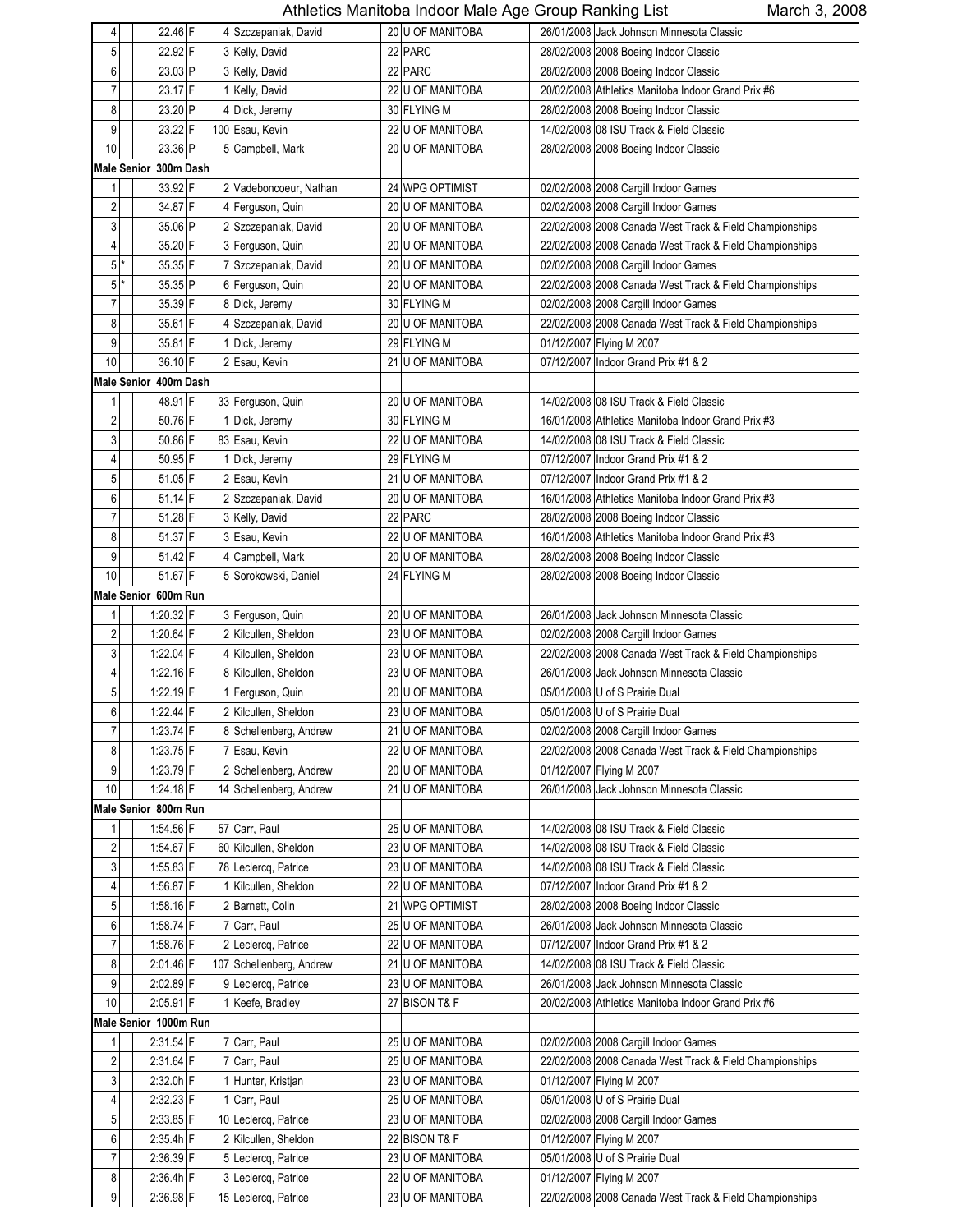| 10                      |                       | 2:42.24 F              |  |  | 17 Saccucci, Jordon                  |    | 21 WPG OPTIMIST      |  | 02/02/2008 2008 Cargill Indoor Games                    |  |
|-------------------------|-----------------------|------------------------|--|--|--------------------------------------|----|----------------------|--|---------------------------------------------------------|--|
|                         | Male Senior 1500m Run |                        |  |  |                                      |    |                      |  |                                                         |  |
| 1                       |                       | $3:58.11$ F            |  |  | 3 Hunter, Kristjan                   |    | 24 U OF MANITOBA     |  | 02/02/2008 2008 Cargill Indoor Games                    |  |
| 2                       |                       | 4:00.93 F              |  |  | 1 Walker, Brian                      |    | 26 BISON T& F        |  | 16/01/2008 Athletics Manitoba Indoor Grand Prix #3      |  |
| 3                       |                       | 4:02.02 F              |  |  | 3 Hunter, Kristjan                   |    | 24 U OF MANITOBA     |  | 22/02/2008 2008 Canada West Track & Field Championships |  |
| 4                       |                       | 4:03.11 F              |  |  | 5 Carr, Paul                         |    | 25 U OF MANITOBA     |  | 22/02/2008 2008 Canada West Track & Field Championships |  |
| 5                       |                       | 4:03.98 F              |  |  | 2 Carr, Paul                         |    | 25 U OF MANITOBA     |  | 16/01/2008 Athletics Manitoba Indoor Grand Prix #3      |  |
| 6                       |                       | 4:06.93 F              |  |  | 1 Carr, Paul                         |    | 24 U OF MANITOBA     |  | 07/12/2007 Indoor Grand Prix #1 & 2                     |  |
| 7                       |                       | 4 07.42 F              |  |  | 3 Leclercq, Patrice                  |    | 23 U OF MANITOBA     |  | 16/01/2008 Athletics Manitoba Indoor Grand Prix #3      |  |
| 8                       |                       | 4:07.83 F              |  |  | 13 Budigoma, Desire                  |    | 20 U OF MANITOBA     |  | 22/02/2008 2008 Canada West Track & Field Championships |  |
| 9                       |                       | 4:09.19 F              |  |  | 11 Budigoma, Desire                  | 20 | <b>U OF MANITOBA</b> |  | 02/02/2008 2008 Cargill Indoor Games                    |  |
| 10                      |                       | 4:09.41 F              |  |  | 4 Tranquada, Eric                    | 24 | U OF MANITOBA        |  | 16/01/2008 Athletics Manitoba Indoor Grand Prix #3      |  |
|                         |                       | Male Senior 1600m Run  |  |  |                                      |    |                      |  |                                                         |  |
| 1                       |                       | 4:24.12 F              |  |  | 4 Carr, Paul                         |    | 25 U OF MANITOBA     |  | 26/01/2008 Jack Johnson Minnesota Classic               |  |
| $\sqrt{2}$              |                       | 4:32.78 F              |  |  |                                      |    |                      |  | 26/01/2008 Jack Johnson Minnesota Classic               |  |
|                         |                       |                        |  |  | 6 Leclercq, Patrice                  |    | 23 U OF MANITOBA     |  |                                                         |  |
|                         |                       | Male Senior 3000m Run  |  |  |                                      |    |                      |  |                                                         |  |
| 1                       |                       | 8:26.33 F              |  |  | 18 Hunter, Kristjan                  |    | 24 U OF MANITOBA     |  | 14/02/2008 08 ISU Track & Field Classic                 |  |
| $\overline{\mathbf{c}}$ |                       | 8:28.96 F              |  |  | 1 Walker, Brian                      |    | 26 BISON T& F        |  | 02/02/2008 2008 Cargill Indoor Games                    |  |
| 3                       |                       | 8:30.12 F              |  |  | 1 Walker, Brian                      |    | 25 BISON T& F        |  | 07/12/2007 Indoor Grand Prix #1 & 2                     |  |
| 4                       |                       | 8:37.77 F              |  |  | 2 Hunter, Kristjan                   |    | 23 U OF MANITOBA     |  | 07/12/2007 Indoor Grand Prix #1 & 2                     |  |
| 5                       |                       | 8:41.21 F              |  |  | 2 Tranguada, Eric                    |    | 24 U OF MANITOBA     |  | 02/02/2008 2008 Cargill Indoor Games                    |  |
| 6                       |                       | 8:41.41 F              |  |  | 3 Tranquada, Eric                    |    | 24 U OF MANITOBA     |  | 26/01/2008 Jack Johnson Minnesota Classic               |  |
| $\overline{7}$          |                       | 8:50.20 F              |  |  | 5 Tranquada, Eric                    |    | 24 U OF MANITOBA     |  | 22/02/2008 2008 Canada West Track & Field Championships |  |
| 8                       |                       | 8:51.01 F              |  |  | 6 Hunter, Kristjan                   |    | 24 U OF MANITOBA     |  | 22/02/2008 2008 Canada West Track & Field Championships |  |
| 9                       |                       | 8:53.55 F              |  |  | 2 Tranquada, Eric                    |    | 23 U OF MANITOBA     |  | 01/12/2007 Flying M 2007                                |  |
| 10                      |                       | 8:54.15 F              |  |  | 2 Budigoma, Desire                   |    | 20 U OF MANITOBA     |  | 28/02/2008 2008 Boeing Indoor Classic                   |  |
|                         |                       |                        |  |  | Male Senior 60m Hurdles 1.067m-9.14m |    |                      |  |                                                         |  |
| 1                       |                       | 7.98 F                 |  |  | 1 MacLeod, Jared                     |    | 28 WPG OPTIMIST      |  | 28/02/2008 2008 Boeing Indoor Classic                   |  |
| $\overline{\mathbf{c}}$ |                       | 8.38 F                 |  |  | 1 Moolchan, Kieran                   |    | 19 U OF MANITOBA     |  | 22/02/2008 2008 Canada West Track & Field Championships |  |
| 3                       |                       | 8.46 F                 |  |  | 2 Moolchan, Kieran                   |    | 19 U OF MANITOBA     |  | 02/02/2008 2008 Cargill Indoor Games                    |  |
| 4                       |                       | 8.48 P                 |  |  | 1 Moolchan, Kieran                   |    | 19 U OF MANITOBA     |  | 02/02/2008 2008 Cargill Indoor Games                    |  |
| 5                       |                       | 8.53 F                 |  |  | 2 Moolchan, Kieran                   |    | 19 U OF MANITOBA     |  | 26/01/2008 Jack Johnson Minnesota Classic               |  |
| 6                       |                       | X8.58 F                |  |  | Moolchan, Kieran                     |    | 19 U OF MANITOBA     |  | 28/02/2008 2008 Boeing Indoor Classic                   |  |
|                         | $7^*$                 | 8.71 P                 |  |  | 3 Moolchan, Kieran                   |    | 19 U OF MANITOBA     |  | 22/02/2008 2008 Canada West Track & Field Championships |  |
| $\overline{7}$          |                       | 8.71 P                 |  |  | 3 Moolchan, Kieran                   |    | 19 U OF MANITOBA     |  | 26/01/2008 Jack Johnson Minnesota Classic               |  |
| 9                       |                       | $8.81$ F               |  |  | Caines, Cliff                        |    | 29 WPG OPTIMIST      |  | 25/01/2008 Athletics Manitoba Indoor Grand Prix #4 & #5 |  |
| $10$                    |                       | $8.82$ F               |  |  | 1 Moolchan, Kieran                   |    | 18 U OF MANITOBA     |  | 01/12/2007 Flying M 2007                                |  |
|                         |                       | Male Senior High Jump  |  |  |                                      |    |                      |  |                                                         |  |
|                         |                       | $2.01m$ F              |  |  | 1 Caines, Cliff                      |    | 29 WPG OPTIMIST      |  | 16/01/2008 Athletics Manitoba Indoor Grand Prix #3      |  |
| 2                       |                       | $1.87m$ F              |  |  | 8 Benediktson, Chris                 |    | 20 U OF MANITOBA     |  | 26/01/2008 Jack Johnson Minnesota Classic               |  |
| 3                       |                       | $1.86m$ F              |  |  | 2 Benediktson, Chris                 |    | 20 U OF MANITOBA     |  | 16/01/2008 Athletics Manitoba Indoor Grand Prix #3      |  |
| 4                       |                       | $1.83m$ F              |  |  | 2 Benediktson, Chris                 |    | 20 U OF MANITOBA     |  | 02/02/2008 2008 Cargill Indoor Games                    |  |
| 5 <sup>1</sup>          |                       | 1.80m F                |  |  | 6 Benediktson, Chris                 |    | 20 U OF MANITOBA     |  | 22/02/2008 2008 Canada West Track & Field Championships |  |
| 5 <sub>1</sub>          |                       | 1.80m F                |  |  | 1 Benediktson, Chris                 |    | 20 WPG OPTIMIST      |  | 28/02/2008 2008 Boeing Indoor Classic                   |  |
| $\overline{7}$          |                       | $1.78m$ F              |  |  | 5 Martin, Marc                       |    | 21 U OF MANITOBA     |  | 02/02/2008 2008 Cargill Indoor Games                    |  |
| 8                       |                       | 1.76m F                |  |  | 3 Martin, Marc                       |    | 21 U OF MANITOBA     |  | 16/01/2008 Athletics Manitoba Indoor Grand Prix #3      |  |
| 9                       |                       | $1.75m$ F              |  |  | 12 Martin, Marc                      |    | 21 U OF MANITOBA     |  | 26/01/2008 Jack Johnson Minnesota Classic               |  |
| 10                      |                       | $1.70m$ F              |  |  | 2 Kelly, David                       |    | 22 PARC              |  | 28/02/2008 2008 Boeing Indoor Classic                   |  |
| 10                      |                       | $1.70m$ F              |  |  | Dauphinais, Andrew                   |    | 24 BISON T& F        |  | 07/12/2007 Indoor Grand Prix #1 & 2                     |  |
| 10 <sup>1</sup>         |                       | $1.70m$ F              |  |  | 2 Martin, Marc                       | 21 | <b>U OF MANITOBA</b> |  | 28/02/2008 2008 Boeing Indoor Classic                   |  |
| 10 <sup>1</sup>         | *                     | $1.70m$ F              |  |  | 4 Arndt, Alex                        |    | 20 BRANDON RIVALS    |  | 28/02/2008 2008 Boeing Indoor Classic                   |  |
| 10                      |                       | $1.70m$ F              |  |  | 1 Favel, Adam                        | 21 | <b>UNATTACHED</b>    |  | 01/12/2007 Flying M 2007                                |  |
|                         |                       | Male Senior Pole Vault |  |  |                                      |    |                      |  |                                                         |  |
| 1                       |                       | 4.61m F                |  |  | Dressler, Scot                       |    | 29 U OF MANITOBA     |  | 20/02/2008 Athletics Manitoba Indoor Grand Prix #6      |  |
| $\sqrt{2}$              |                       | 4.50m F                |  |  | Caines, Cliff                        |    | 29 WPG OPTIMIST      |  | 28/02/2008 2008 Boeing Indoor Classic                   |  |
|                         | $3^*$                 | 4.42m F                |  |  | 3 Dressler, Scot                     |    | 29 U OF MANITOBA     |  | 22/02/2008 2008 Canada West Track & Field Championships |  |
|                         | $3^*$                 | 4.42m F                |  |  |                                      |    | 23 U OF MANITOBA     |  | 22/02/2008 2008 Canada West Track & Field Championships |  |
|                         | $5$ <sup>*</sup>      |                        |  |  | 4 Charriere, Joel                    |    |                      |  |                                                         |  |
|                         |                       | 4.41m F                |  |  | 2 Charriere, Joel                    |    | 23 U OF MANITOBA     |  | 02/02/2008 2008 Cargill Indoor Games                    |  |
|                         | $5$ <sup>*</sup>      | 4.41m F                |  |  | Dressler, Scot                       |    | 29 U OF MANITOBA     |  | 02/02/2008 2008 Cargill Indoor Games                    |  |
|                         | $7$ $*$               | 4.40m F                |  |  | Dressler, Scot                       |    | 29 U OF MANITOBA     |  | 08/02/2008 Regina Queen City Kinsmen Indoor Classic     |  |
|                         | $7*$                  | 4.40m F                |  |  | 2 Dressler, Scot                     |    | 29 U OF MANITOBA     |  | 05/01/2008 U of S Prairie Dual                          |  |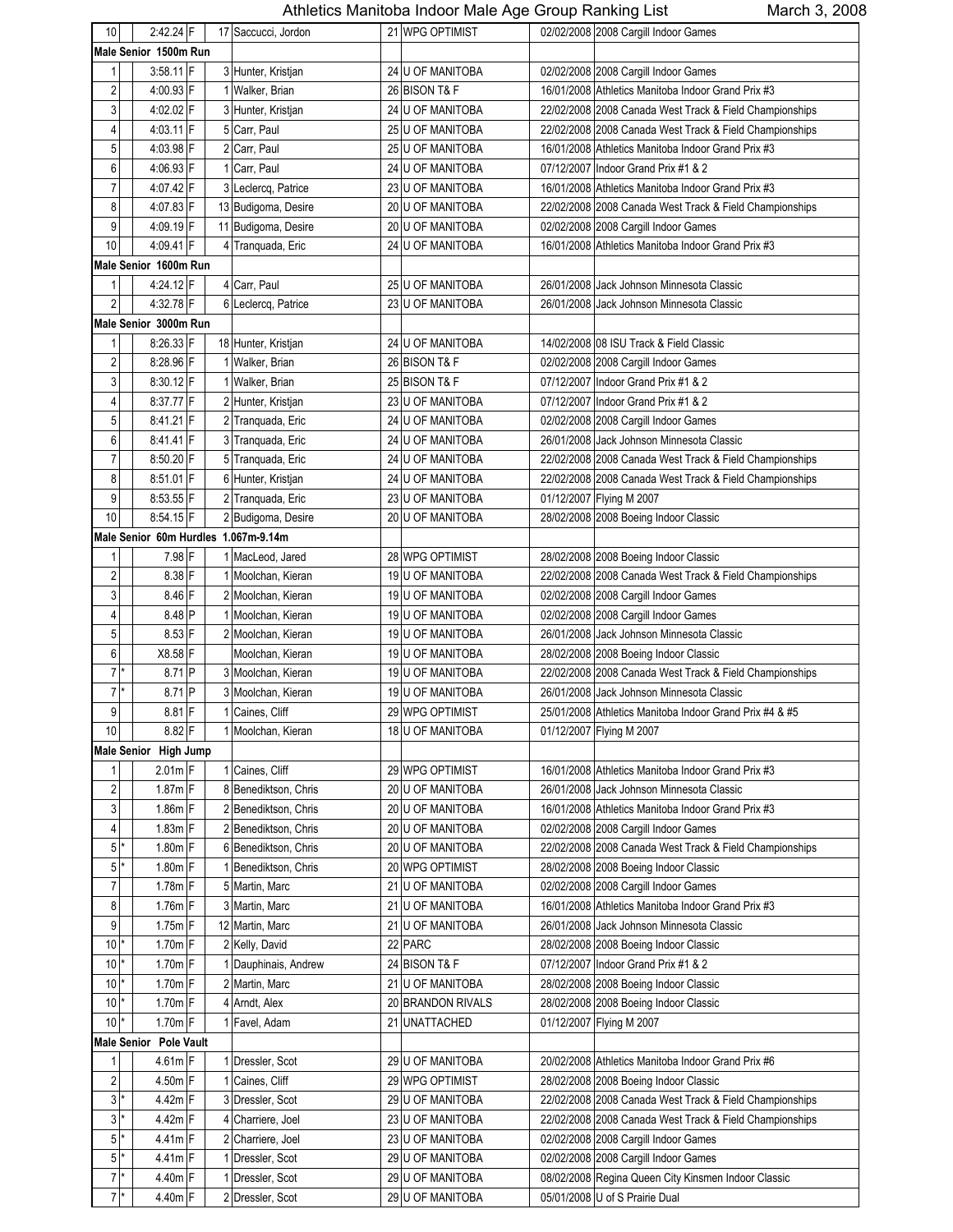| 9                       | $4.32m$ $F$                  |  | 13 Charriere, Joel   |    | 23 U OF MANITOBA  | 26/01/2008 Jack Johnson Minnesota Classic               |
|-------------------------|------------------------------|--|----------------------|----|-------------------|---------------------------------------------------------|
| 10                      | 4.30m F                      |  | 2 Charriere, Joel    |    | 23 U OF MANITOBA  | 20/02/2008 Athletics Manitoba Indoor Grand Prix #6      |
|                         |                              |  |                      |    |                   |                                                         |
| 10                      | 4.30m F                      |  | 1 Dressler, Scot     |    | 28 U OF MANITOBA  | 07/12/2007 Indoor Grand Prix #1 & 2                     |
|                         | Male Senior Long Jump        |  |                      |    |                   |                                                         |
| $1^*$                   | 7.05m F                      |  | 2 Labbe, Nathan      |    | 20 U OF MANITOBA  | 26/01/2008 Jack Johnson Minnesota Classic               |
| $1$ *                   | $7.05m$ P                    |  | 2 Labbe, Nathan      |    | 20 U OF MANITOBA  | 26/01/2008 Jack Johnson Minnesota Classic               |
| 1<br>*                  | $7.05m$ F                    |  | 12 Labbe, Nathan     |    | 20 U OF MANITOBA  | 14/02/2008 08 ISU Track & Field Classic                 |
| 4                       | $6.99m$ F                    |  | 2 Labbe, Nathan      |    | 20 U OF MANITOBA  | 22/02/2008 2008 Canada West Track & Field Championships |
| 5                       | $6.97m$ F                    |  | 2 Labbe, Nathan      |    | 20 U OF MANITOBA  | 02/02/2008 2008 Cargill Indoor Games                    |
| 6                       | $6.81m$ F                    |  | 1 Labbe, Nathan      |    | 20 U OF MANITOBA  | 16/01/2008 Athletics Manitoba Indoor Grand Prix #3      |
| 7                       | $6.72m$ F                    |  | 2 Labbe, Nathan      |    | 20 U OF MANITOBA  | 05/01/2008 U of S Prairie Dual                          |
| 8                       | $6.70m$ F                    |  | 1 Labbe, Nathan      |    | 20 WPG OPTIMIST   | 28/02/2008 2008 Boeing Indoor Classic                   |
| 9                       | $6.66m$ F                    |  | 2 Caines, Cliff      |    | 29 WPG OPTIMIST   | 16/01/2008 Athletics Manitoba Indoor Grand Prix #3      |
| 10                      | $6.35m$ F                    |  |                      |    |                   |                                                         |
|                         |                              |  | 1 Brown, Justin      |    | 21 U OF MANITOBA  | 07/12/2007 Indoor Grand Prix #1 & 2                     |
|                         | Male Senior Triple Jump      |  |                      |    |                   |                                                         |
| 1                       | $13.55m$ F                   |  | 3 Labbe, Nathan      |    | 20 U OF MANITOBA  | 22/02/2008 2008 Canada West Track & Field Championships |
| 2                       | $13.45m$ F                   |  | 1 Labbe, Nathan      |    | 20 U OF MANITOBA  | 16/01/2008 Athletics Manitoba Indoor Grand Prix #3      |
| 3                       | 10.43m F                     |  | 1 Favel, Adam        |    | 21 UNATTACHED     | 07/12/2007 Indoor Grand Prix #1 & 2                     |
| 4                       | $9.79m$ F                    |  | 1 Martin, Marc       |    | 21 U OF MANITOBA  | 28/02/2008 2008 Boeing Indoor Classic                   |
|                         | Male Senior Shot Put 7.26kg  |  |                      |    |                   |                                                         |
| 1                       | 14.73m F                     |  | 1 Caines, Cliff      |    | 29 WPG OPTIMIST   | 28/02/2008 2008 Boeing Indoor Classic                   |
| $\overline{\mathbf{c}}$ | 14.26m F                     |  | 3 Sedor, Mat         |    | 20 U OF MANITOBA  | 22/02/2008 2008 Canada West Track & Field Championships |
| 3                       | 14.19m F                     |  | 2 Sedor, Mat         |    | 20 U OF MANITOBA  | 02/02/2008 2008 Cargill Indoor Games                    |
| 4                       | 14.14m P                     |  | 2 Sedor, Mathew      |    | 20 U OF MANITOBA  | 26/01/2008 Jack Johnson Minnesota Classic               |
| 4                       | 14.14m $ F $                 |  | 11 Sedor, Mathew     |    | 20 U OF MANITOBA  | 26/01/2008 Jack Johnson Minnesota Classic               |
|                         |                              |  |                      |    |                   |                                                         |
| 6                       | $13.75m$ F                   |  | 1 Sedor, Mathew      |    | 20 U OF MANITOBA  | 20/02/2008 Athletics Manitoba Indoor Grand Prix #6      |
| 7                       | $13.67m$ F                   |  | 2 Caines, Cliff      |    | 29 WPG OPTIMIST   | 20/02/2008 Athletics Manitoba Indoor Grand Prix #6      |
| 8                       | 13.58m $ F $                 |  | 1 Sedor, Mathew      |    | 20 U OF MANITOBA  | 16/01/2008 Athletics Manitoba Indoor Grand Prix #3      |
| 9                       | $13.31m$ F                   |  | 2 Sedor, Mathew      |    | 20 U OF MANITOBA  | 28/02/2008 2008 Boeing Indoor Classic                   |
| 10                      | 13.23m F                     |  | 1 Caines, Cliff      |    | 28 WPG OPTIMIST   | 01/12/2007 Flying M 2007                                |
|                         | Male Senior Wght Thr 15.91kg |  |                      |    |                   |                                                         |
| 1                       | $16.59m$ F                   |  | 1 Suppes, Garth      |    | 21 U OF MANITOBA  | 28/02/2008 2008 Boeing Indoor Classic                   |
| 2                       | 16.11m P                     |  | 5 Suppes, Garth      |    | 21 U OF MANITOBA  | 26/01/2008 Jack Johnson Minnesota Classic               |
| 3                       | $15.93m$ F                   |  | 3 Suppes, Garth      |    | 21 U OF MANITOBA  | 22/02/2008 2008 Canada West Track & Field Championships |
| 4                       | 15.79m F                     |  | 2 Sheffield, Andrew  |    | 23 U OF MANITOBA  | 28/02/2008 2008 Boeing Indoor Classic                   |
| 5                       | 15.61m F                     |  | 4 Charrier, Justin   |    | 22 U OF MANITOBA  | 22/02/2008 2008 Canada West Track & Field Championships |
| 6                       | 15.55m F                     |  | 2 Suppes, Garth      |    | 21 U OF MANITOBA  | 05/01/2008 U of S Prairie Dual                          |
| 7                       | $15.49m$ F                   |  | 5 Sheffield, Andrew  |    | 23 U OF MANITOBA  | 22/02/2008 2008 Canada West Track & Field Championships |
|                         |                              |  |                      |    |                   |                                                         |
| 8                       | $15.16m$ F                   |  | 1 Sheffield, Andrew  |    | 23 U OF MANITOBA  | 20/02/2008 Athletics Manitoba Indoor Grand Prix #6      |
| 9                       | 15.08m F                     |  | 1 Suppes, Garth      |    | 21 U OF MANITOBA  | 16/01/2008 Athletics Manitoba Indoor Grand Prix #3      |
| 10                      | $14.11m$ F                   |  | 1 Charrier, Justin   |    | 22 U OF MANITOBA  | 02/02/2008 2008 Cargill Indoor Games                    |
|                         | Male Senior In Pent          |  |                      |    |                   |                                                         |
| $\mathbf{1}$            | 2240 F                       |  | 2 Telemans, Nicholas |    | 20 BISON T& F     | 25/01/2008 Athletics Manitoba Indoor Grand Prix #4 & #5 |
|                         | Male Masters 60m Dash        |  |                      |    |                   |                                                         |
| 1                       | $8.05$ P                     |  | 22 Straker, Anthony  |    | 39 UNATTACHED     | 02/02/2008 2008 Cargill Indoor Games                    |
| 2                       | $8.12$ F                     |  | Straker, Anthony     | 40 | <b>UNATTACHED</b> | 16/01/2008 Athletics Manitoba Indoor Grand Prix #3      |
|                         | Male Masters 200m Dash       |  |                      |    |                   |                                                         |
|                         | 25.74 P                      |  | 9 Straker, Anthony   |    | 39 UNATTACHED     | 02/02/2008 2008 Cargill Indoor Games                    |
|                         | Male Masters 1000m Run       |  |                      |    |                   |                                                         |
| 1                       | $2:53.1h$ F                  |  | 1 Samuel, Dane       |    | 40 UNATTACHED     | 01/12/2007 Flying M 2007                                |
|                         | Male Masters 1500m Run       |  |                      |    |                   |                                                         |
|                         |                              |  |                      |    |                   | 16/01/2008 Athletics Manitoba Indoor Grand Prix #3      |
| 1                       | 4:28.44 F                    |  | Samuel, Dane         |    | 41 UNATTACHED     |                                                         |
| 2                       | 442.78 F                     |  | 1 Samuel, Dane       |    | 41 UNATTACHED     | 25/01/2008 Athletics Manitoba Indoor Grand Prix #4 & #5 |
|                         | Male Masters 3000m Run       |  |                      |    |                   |                                                         |
| 1                       | 8:53.36 F                    |  | 1 Schultz, Guy       |    | 40 BISON T& F     | 28/02/2008 2008 Boeing Indoor Classic                   |
| 2                       | $9.06.15$ F                  |  | 1 Samuel, Dane       |    | 41 UNATTACHED     | 25/01/2008 Athletics Manitoba Indoor Grand Prix #4 & #5 |
| 3                       | 9.07.45 F                    |  | 20 Klassen, Darren   |    | YELLOW SNOW       | 02/02/2008 2008 Cargill Indoor Games                    |
| 4                       | 9:29.39 F                    |  | 5 Samuel, Dane       |    | 41 UNATTACHED     | 28/02/2008 2008 Boeing Indoor Classic                   |
| 5                       | $9:33.23$ F                  |  | 1 Samuel, Dane       | 40 | <b>UNATTACHED</b> | 01/12/2007 Flying M 2007                                |
| 6                       | $9.35.26$ F                  |  | 1 Samuel, Dane       | 41 | <b>UNATTACHED</b> | 20/02/2008 Athletics Manitoba Indoor Grand Prix #6      |
| 7                       | 9:50.76 F                    |  | 8 Athayde, Greg      |    | 47 UNATTACHED     | 28/02/2008 2008 Boeing Indoor Classic                   |
|                         |                              |  |                      |    |                   |                                                         |